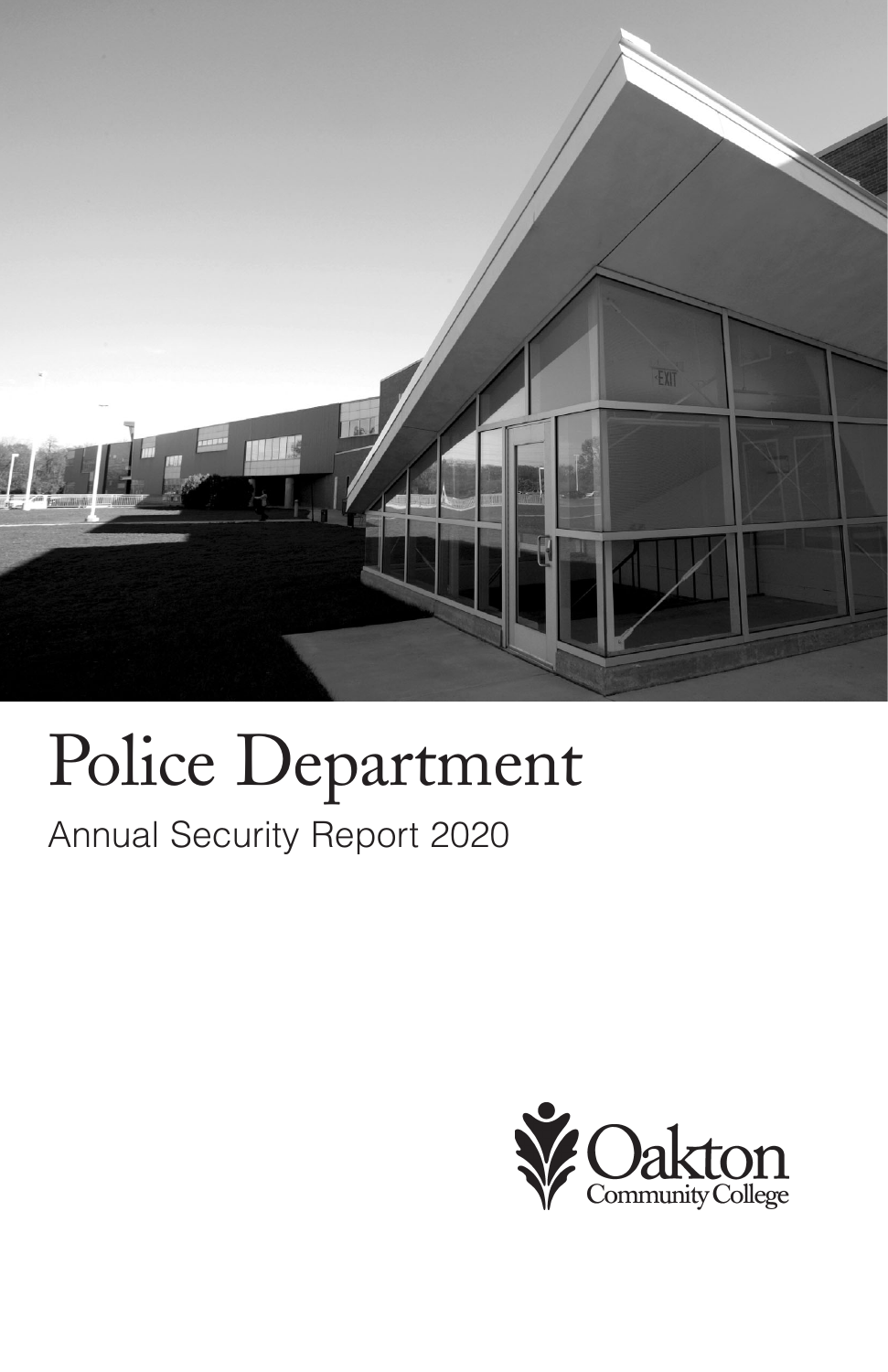

# **Table of Contents**

| Policies Regarding Illegal Drugs, Alcohol, Weapon, and Firearms13 |  |
|-------------------------------------------------------------------|--|
|                                                                   |  |
|                                                                   |  |
|                                                                   |  |
| Crime Prevention and Security Awareness Programs31                |  |
|                                                                   |  |
|                                                                   |  |
|                                                                   |  |
|                                                                   |  |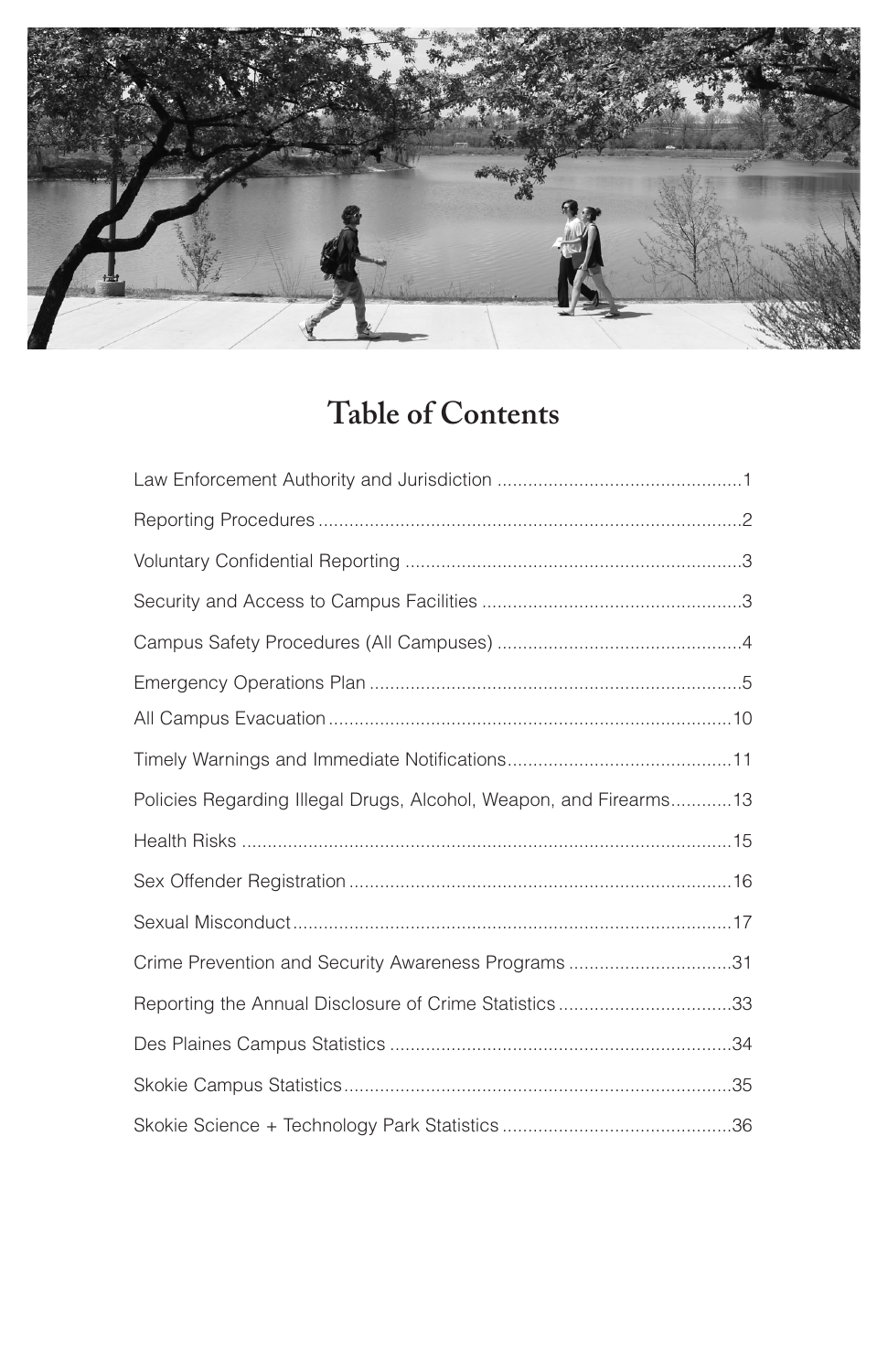# **Law Enforcement Authority and Jurisdiction**

Oakton Community College serves a portion of Cook County at two campuses: Des Plaines and Skokie. It is a center for higher education, and an active part of the northeast Cook County community. Although rare, criminal activity and emergencies can occur on campus.

To combat crime and ensure public peace, the Oakton Community College Police Department is a visible part of campus life. The department is organized, trained, and equipped to provide progressive law enforcement and emergency services to the campus community.

The Oakton Police Department draws its authority from the Illinois Community College Act, which notes:

Illinois Compiled Statutes Ch. 110 ILCS 805/3–42.1

…Members of the Police Department shall be conservators of the peace and as such shall have all the powers possessed by policemen in cities and sheriff's in counties, including the power to make arrests on view or warrants of violations of state statutes and city or county ordinances of the counties in which the community college is located, when such is required for the protection of community college properties and interests, and its students and personnel, and within such counties when specifically requested by appropriate state or local law enforcement officials.

In accordance with the Illinois Compiled Statutes, the Board of Trustees of Community College District 535 confers authority on and appoints members of the Police Department to protect the properties and interest of the college, its students, and personnel, as well as enforce college traffic and parking regulations.

In cases of violation of state statutes or Oakton policies, police have two options. They may press criminal charges, or, in addition to or in lieu of pressing charges, they may refer individuals to the Office of Student Affairs if there appears to be a violation of the college's Code of Student Conduct. If referred to Student Affairs, violators must comply with all Notices to Appear served by that office. Failure to appear or comply may result in additional charges or a suspension from Oakton.

Oakton police officers have no power to serve and execute the civil process. Oakton police cooperate with all law enforcement agencies and investigate crime reports from members of the college community. Reports not relating to Oakton are referred to the appropriate agency.

Oakton Community College police officers do have the power and authority to apprehend and arrest persons involved in criminal activity on campus. In addition, Des Plaines and Skokie municipal officers have the authority to make arrests for criminal violations that take place on Oakton's campuses. Each department augments and supports the other within their jurisdictions during mutual investigations, arrests, prosecutions, and emergency responses. Local and Oakton police meet regularly to exchange ideas and concerns and maintain a close working relationship.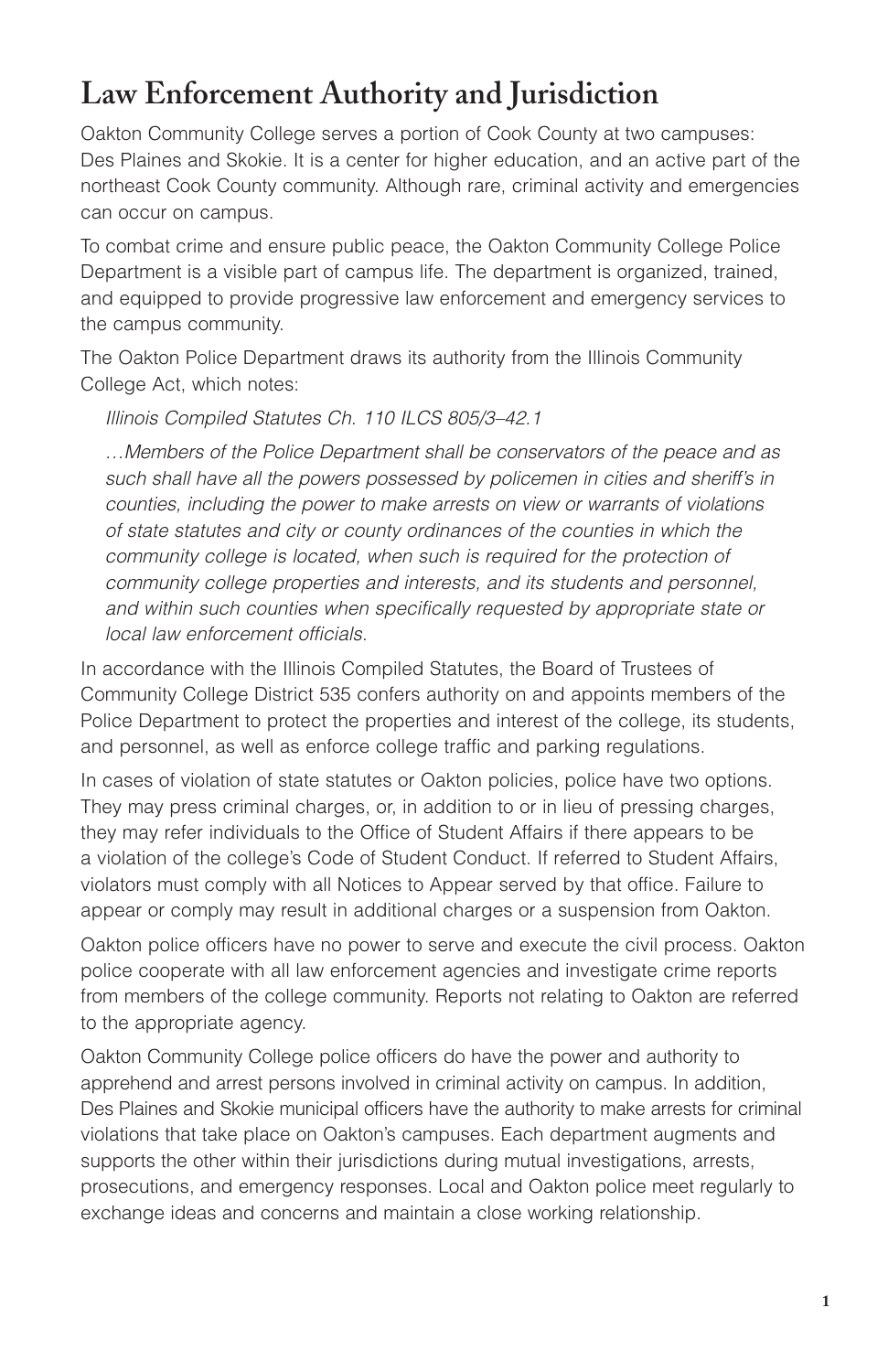Oakton police officers are sworn peace officers who receive basic training and certification at one of the police training academies located throughout the state, regulated by the Illinois Law Enforcement Training and Standards Board. They have the same police authority as city police officers and county sheriffs, including powers of arrest. Additionally, the Oakton Community College Police Department can obtain immediate backup support from local law enforcement, fire protection, and emergency authorities when necessary, and cooperates fully with local law enforcement agencies.

Officers receive additional training through Northeast Multi-Regional Training, Inc.; in-house programs and programs offered by other law enforcement agencies; and professional trainers to augment and enhance their knowledge, skills, and expertise to professionally and ethically police the college. The Oakton Community College Police Department is dedicated to ongoing training and the improvement of its programs and services.

The Oakton Police Department maintains a LEADS terminal that provides trained and certified personnel with access to the National Crime Information Center, the Illinois Secretary of State databases, and national law enforcement information. These computer databases are used to enhance the Police Department by accessing criminal history data; national and international police records; driver and vehicle information; and other local, state, and federal law enforcement information.

The Oakton Community College Police Department's sworn personnel and support staff are dedicated to ensuring that Oakton remains a safe environment for learning and teaching. The department is committed to developing problem-solving partnerships with faculty, staff, and students, as well as state and local government bodies. The department is committed to maintaining the highest ethical and performance standards in policies, procedures, and actions, as well as being one of the best qualified, motivated, and supervised community college police departments in the state and the nation.

# **Reporting Procedures**

Oakton encourages any individual on either campus to accurately and promptly report all crimes and other emergencies to the Police Department.

House phones are located throughout all campus buildings. Any emergency situation or in-progress crime at either campus can be reported to the Police Department at extension 1888 using any campus phone. Cell phone or off-campus users must dial 847.635.1888. Cell phone users must be ready to give their exact building and campus location. People may also call 9-1-1 to be directly connected to the Skokie or Des Plaines Police and Fire Departments.

The Police Department is located in Room 1280 at the Des Plaines campus, and in Room C100 at the Skokie campus.

When crimes are reported to police, officers from Oakton, and possibly from other jurisdictions such as Des Plaines Police, Skokie Police, or Cook County Forest Preserve District Police, are dispatched to that location and take appropriate action. This may include making a custodial arrest or referring the individual to the Office of Student Affairs for a Student Code of Conduct violation.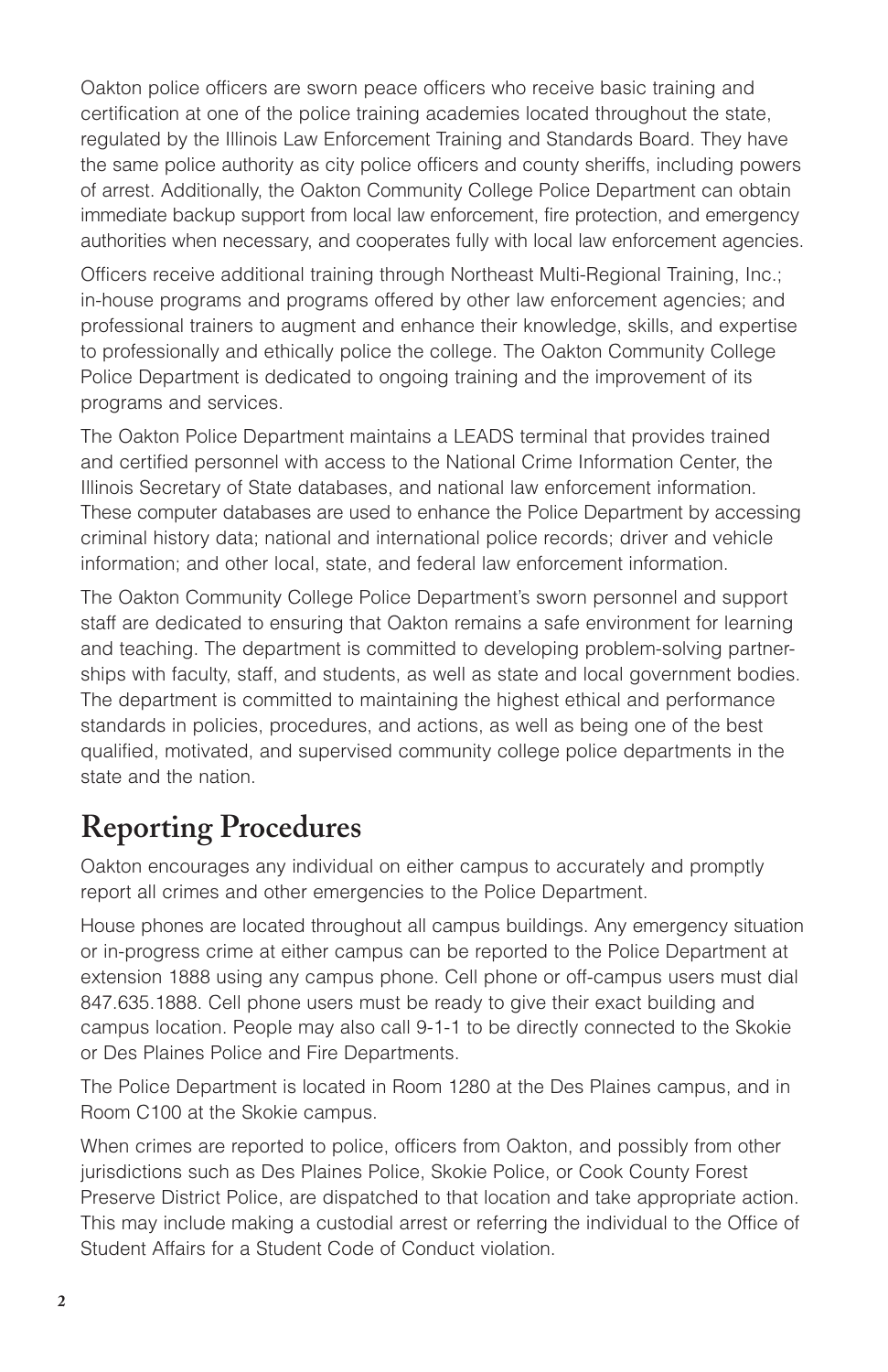# **Voluntary Confidential Reporting**

Although the Police Department does encourage individuals to report crimes, victims who do not wish to pursue action within the college or criminal justice system may still make a confidential report. With permission, a police officer will compile the details of the incident without revealing the victim's identity. This record enables Oakton to keep an accurate count of the number of criminal incidents involving students, employees, and visitors; to determine whether there is a pattern of crime concerning a particular location, method, or assailant; and to alert the campus community to potential dangers. Reports filed in this manner are disclosed (in aggregate) in this report. When such reports involve allegations of sexual harassment (including sexual violence), they are shared with the college's Title IX coordinator. See page 20 for additional details about reporting procedures applicable to allegations of sexual assault.

Oakton employs professional counselors (as defined by the Department of Education) to assist students. If a student chooses to report a crime to these counselors, he/she is made aware that these professionals, when acting as such, are not required to report crimes for inclusion in this report. As a matter of policy, counselors are encouraged to inform persons being counseled of the procedures to report crimes on a voluntary basis so that they can be included.

The Department of Education includes definitions for both "professional counselors" and "pastoral counselors." A "professional counselor" is defined as "an employee of an institution whose official responsibilities include providing psychological counseling to members of the institution's community and who is functioning within the scope of his or her license or certification." Oakton does not employ any "pastoral counselors" as defined by the Department of Education.

# **Security and Access to Campus Facilities**

Except for declared holidays, both campuses are open to the public, and sworn, and civilian members of the Police Department maintain the security of the facilities during this time:

#### **Spring and Fall Semesters**

Mon. - Fri., 7 a.m. - 10:30 p.m. (Des Plaines campus Police Department remains open until 11 p.m.); Sat. - Sun., 7 a.m. - 6 p.m.

### **Summer Term**

Mon. - Thu., 7 a.m. - 10:30 p.m.

A complete college calendar is available in the College Catalog and Student Handbook, as well as online at www.oakton.edu.

Facilities are maintained by the college's Facilities Department, which employs custodial, maintenance, HVAC, and environmental health and safety staff, on an on-call 24-hour basis.

Oakton Community College police officers and security guards patrol the campuses, secure the buildings, and provide services during the regular college hours of operation. Police Department guards are on duty at other times.

For security, surveillance cameras record activity throughout the college buildings and property at all times.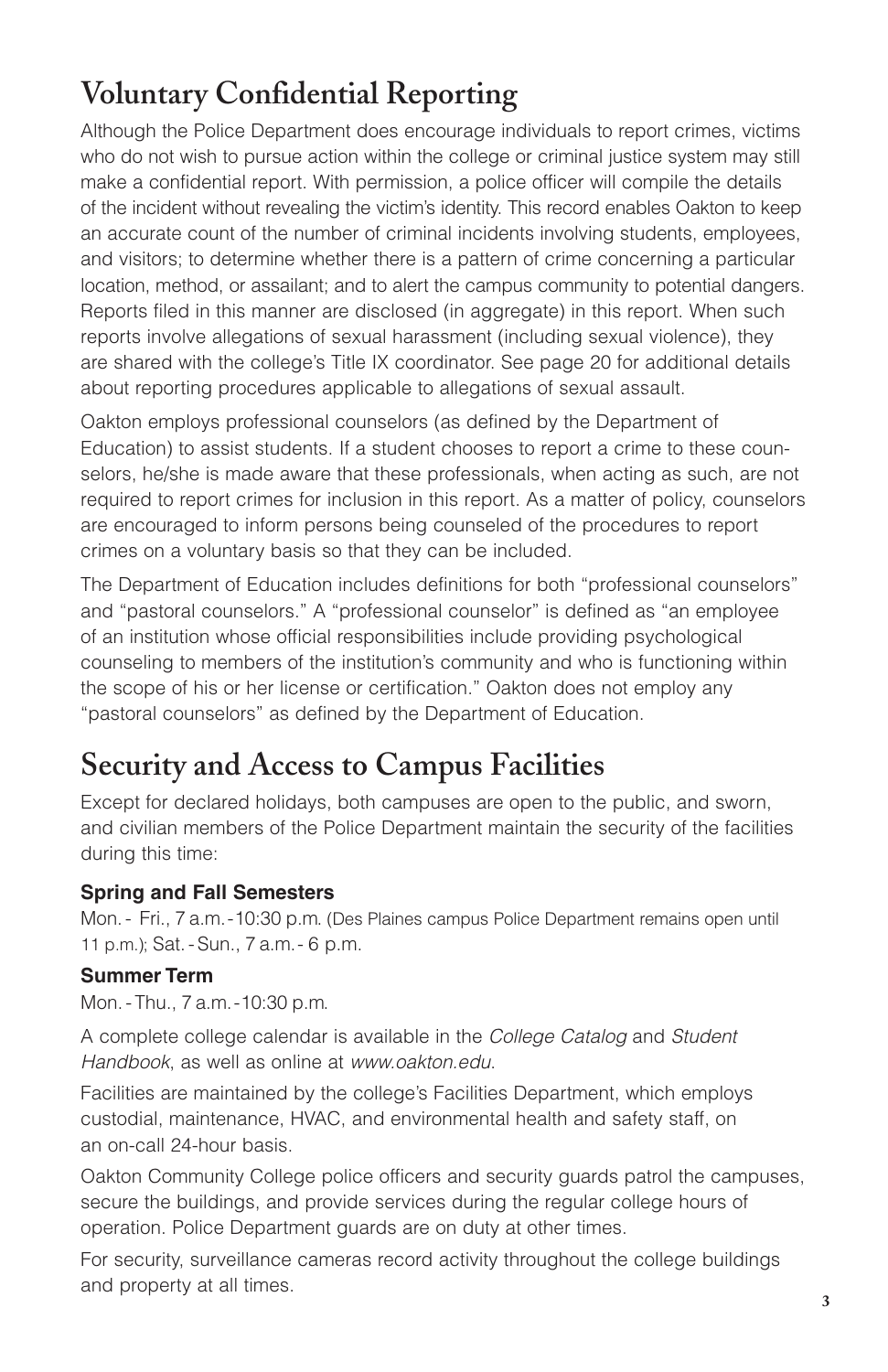When open to the public, the buildings are staffed by police officers and/or guards; maintenance and housekeeping personnel; and individuals who regularly staff offices and provide services. Parking lots and buildings are well lit and patrolled.

When the college is closed, all exterior doors are locked. Access to the building by the public and students is not permitted. Employees and those on college business (e.g., outside contractors on specific projects) may be permitted to enter if they have prior approval from the responsible administrator. Access is gained by contacting the Police Department via the emergency telephones located outside the main entrances of each building. Photo identification may be required, and entry and departure times are logged.

Call boxes located in the parking lots on both campuses are directly linked to the Police Department and may be used to report crimes in progress, medical crises, and other emergencies. The boxes are mounted on light poles and are highly visible. Instructions are on the front panel of each box.

Oakton does not have residence halls, dorms, or housing facilities, either on- or off-campus. The college also does not have any officially recognized student organizations with on- or off-campus housing facilities.

Facilities and landscaping are maintained by Oakton Facilities employees in a manner that minimizes hazardous conditions. The Police Department regularly patrols the Des Plaines and Skokie campuses and reports malfunctioning lights and other unsafe conditions to Facilities management for correction. Other members of the college community also assist by reporting equipment problems to the Police Department or Facilities Management.

# **Campus Safety Procedures (All Campuses)**

At least one scheduled emergency exercise is conducted by college staff each year. In 2019, four Severe Weather Drills and four Fire Drills were conducted at each campus. Other recent drills have included an active shooter response, a bomb threat, and a tornado strike. After-action reports are prepared to summarize the events and any need for improvement.

The Police Department does not inform students and staff in advance about the designated locations for long-term evacuations because those decisions are affected by the time of day, the location of the building being evacuated, availability of the designated gathering locations on campus, and other factors such as the location and nature of the threat. Oakton Community College police communicate information to students regarding the developing situation or any evacuation status changes.

The Department provides additional support services to the college community, including:

- Parking control, traffic enforcement, and investigation of traffic accidents.
- Motorist assistance with jump starts or recovering keys locked in cars.
- Escort service to cars.
- Emergency first aid.
- Campus lost and found.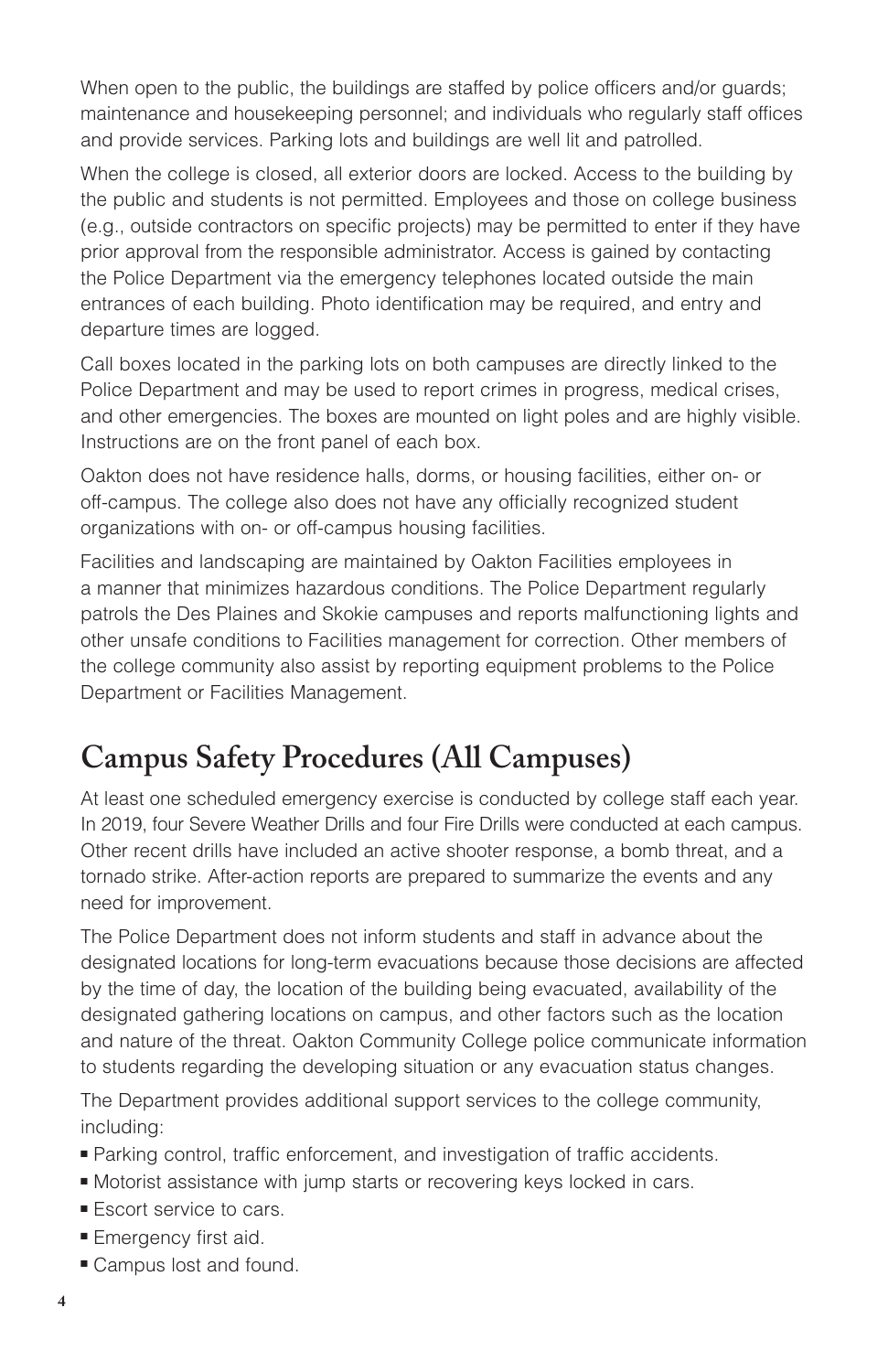### **Emergency Preparedness**

An emergency situation is defined as any event, or threat of event, at any Oakton Community College location that poses a significant risk to the life or safety of individuals, or the security of property, infrastructure, or operating systems. The College's goal is to prepare proactively for any such emergency. To do this, it uses several tools:

- The Alert! Oakton System, an emergency notification tool used to electronically contact registered students and staff by text, email, and/or phone when a threat to health or safety is imminent.
- Campus crime awareness pamphlets and emergency evacuation plans, used as a resource for students and employees. These are found in classrooms, offices, literature racks, and/or online.
- An annual emergency response drill conducted by college staff.

# **Emergency Operations Plan**

The Oakton Community College Emergency Operations Plan (EOP) was developed to ensure a coordinated and effective response to any significant hazard. It is a guide for emergency management and coordination of all phases of emergency operations. The basic plan serves as a conceptual and policy framework. The EOP defines general roles and details immediate procedures of each involved agency and partner prior to an event.

The plan is reviewed and updated each year, and will continue to evolve based on lessons learned. Every member of the Oakton community should review the EOP, to understand her or his role should an emergency or disaster occur. The complete plan is found on the Oakton website at: http://www.oakton.edu/about/officesanddepartments/ public\_safety/safety\_emergency/college\_emergency\_closing/emergency\_plan.pdf

Annexes to the plan contain detailed information including: Active Threats; Evacuation, Shelter-In-Place, and Lockdowns; Hazardous Materials; Warning and Notification; Severe Weather; Fire; and Bomb Threats. Excerpts of the EOP are discussed below. The excerpts are a summary and not all inclusive.

# **Active Threat**

Many types of weapons or explosives could be brought to campus. If a threat involving weapons arises, an assessment of the particular situation must be made.

### In all suspected cases:

- Remain calm
- If possible, call 9-1-1 and report the situation without alerting the suspected individual.
- Stay on the phone if possible (to provide needed information).

#### Without placing yourself at risk, attempt to determine:

- Has the subject been seen with the weapon or is the subject actively displaying/using the weapon?
- Is the subject aware the weapon has been observed?
- Has the subject harmed others, or made threats?
- Is the subject stationary or mobile? If mobile, what is the direction of travel?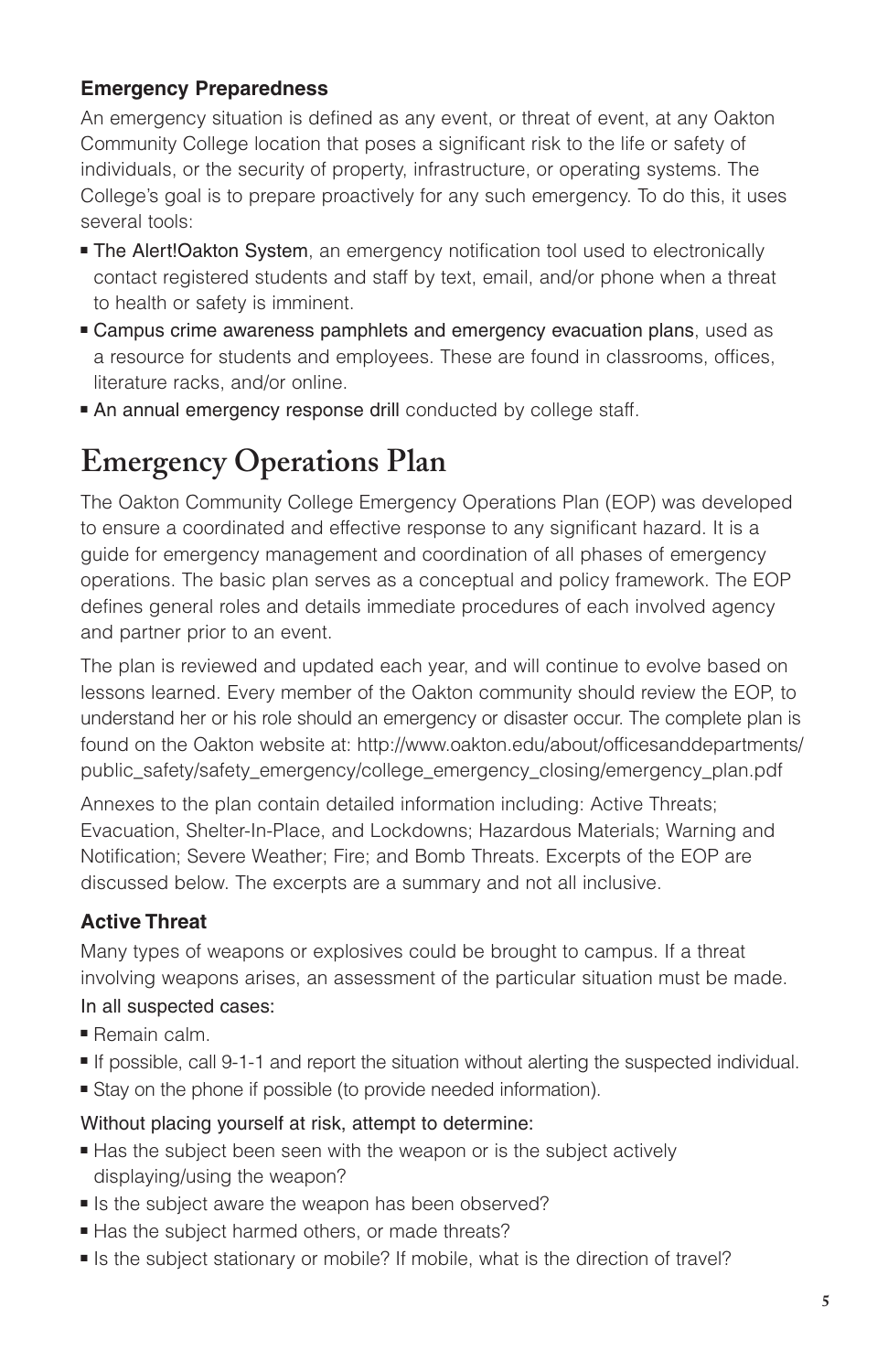Faculty and staff may be directed to evacuate the surrounding area, taking students with them. If you cannot evacuate the area, shelter-in-place and/or hide as follows:

- Enter and stay in an office, classroom, bathroom, or closet.
- Close the door and lock it if possible (without going outside). If the door cannot be locked, barricade the door with heavy objects.
- If glass is present in the door, cover it.
- Move to a floor level position furthest from the door.
- Get under a desk, if possible.
- Dial 9-1-1 to give information on your location, how many persons are present, iniuries, etc.
- After reporting the situation, turn off cell phones and be as calm and quiet as possible.

# If an active shooter situation has been reported or observed, use the following options based on the circumstances. The key terms to remember are "Run, Hide, Fight":

- Run: Run as far away from the threat as possible.
- Hide: Hide from the person posing the threat.
- Fight: If you are unable to flee from the threat or hide from the person posing the threat, fight to defend yourself and solicit others to assist you.

### Campus Emergency Notification

Alert!Oakton will be used by the college to notify members of the campus community of an emergency which threatens life or safety on campus. All faculty, staff, and students are encouraged to register for Alert! Oakton through the myOakton web portal. If you receive an Alert!Oakton Emergency Alert:

- Immediately respond in accordance with directions provided via the alert, and/or use best judgment.
- Communicate by word-of-mouth to others who may have not yet received the alert.
- Remain calm and make wise decisions relative to your personal safety.

### **Evacuation, Shelter-In-Place, and Lockdown**

### Evacuation

- Oakton appoints employees as safety captains to help facilitate evacuation.
- Follow all quidance from safety captains or first responders.
- If you are instructed by authorities to evacuate, do so immediately.
- Remain calm but leave quickly.
- Use stairs and not elevators.
- Assist special needs or elderly individuals in the evacuation process, if it is possible to do so safely and they request help. Ask if directions are needed to the nearest accessible exit and offer to assist the individual to an exit quickly.
- Once outside, stay clear of the building and entryways to facilitate first responder access to the emergency.
- Once the campus is evacuated, no one will be allowed to enter without proper authorization.

#### Shelter-in-Place

A shelter-in-place warning is issued when a building/campus may be temporarily closed due to a problem or threat. The purpose is to secure exterior doors while normal activities continue within the building(s). General steps for a shelter-in-place are described in the Active Threat section above.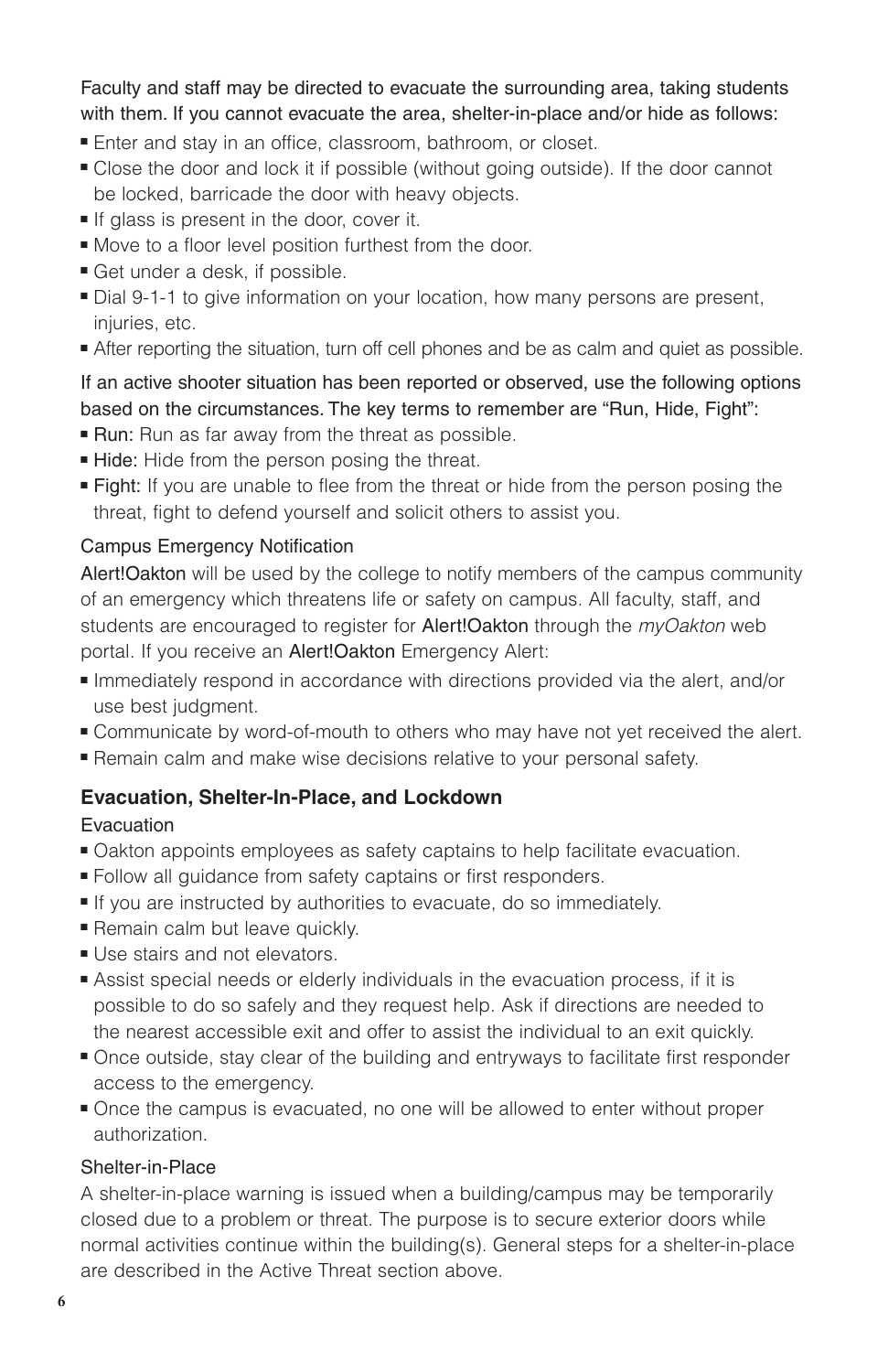### Lockdown

A lockdown is an immediate response to an active incident in which there is a possible threat to safety if individuals leave the room/building they are in. General steps for lockdown are:

- Warning and notification will be used to alert people to the need for a lockdown.
- Rooms with limited access and visibility are preferred.
- Turn off lights and close windows and blinds.
- Do NOT set off the fire alarm in a lockdown. People may become endangered by attempting to leave the buildings in an orderly manner and gathering outside as done for a fire alarm. If a fire alarm goes off while in lockdown or sheltering in a safe room, assess the situation before leaving shelter. If smoke or fire is present, exit the area in a safe manner.
- When the situation is secure, an "all clear" announcement will be made on the PA system.

### **Hazardous Materials**

A hazardous material release could involve substances such as lab chemicals, asbestos, automotive fluids, or biological materials.

- To report a hazardous material release, go to a safe distance and call the Oakton Police Department at ext. 1888. Provide the identity, amount, and location of the material.
- Do not place yourself or others in jeopardy as a result of the hazardous material release.
- Anyone who may have been contaminated by the spill is to avoid contact with others as much as possible, remain in the vicinity and give their names to the Oakton Police Department. Required first aid and cleanup by specialized authorities should be started at once.

### **Warning and Notification**

#### There are seven methods of communication:

- Fire alarm. Visual and audible fire alarms are strategically placed around campus for notification purposes during an emergency on campus, not just a fire. Fire alarms will be treated as actual emergencies until officially determined otherwise.
- Telephone. The Oakton switchboard operator can be reached by dialing "0" from any campus land-line telephone. Extension 1888 (847-635-1888) goes to an emergency telephone at the Oakton Police Department. The 1888 line is designated for emergency purposes only. In the event of an emergency situation when the College is closed, call 9-1-1.
- Emergency call boxes. Emergency call boxes are located in the parking lots at the Des Plaines and Skokie campuses. By pushing the button on the box, the Oakton Police Department will be automatically notified of the location of the activation. Radio and/or phone communication is then established with the caller.
- Public address system. Oakton's public address system is used primarily for communication of priority and emergency messages to major segments of the college community. Examples of priority and emergency messages include warnings of a severe weather condition, warnings of an impending natural disaster, or evacuation instructions. Messages dealing with emergencies will be announced in all areas of all buildings.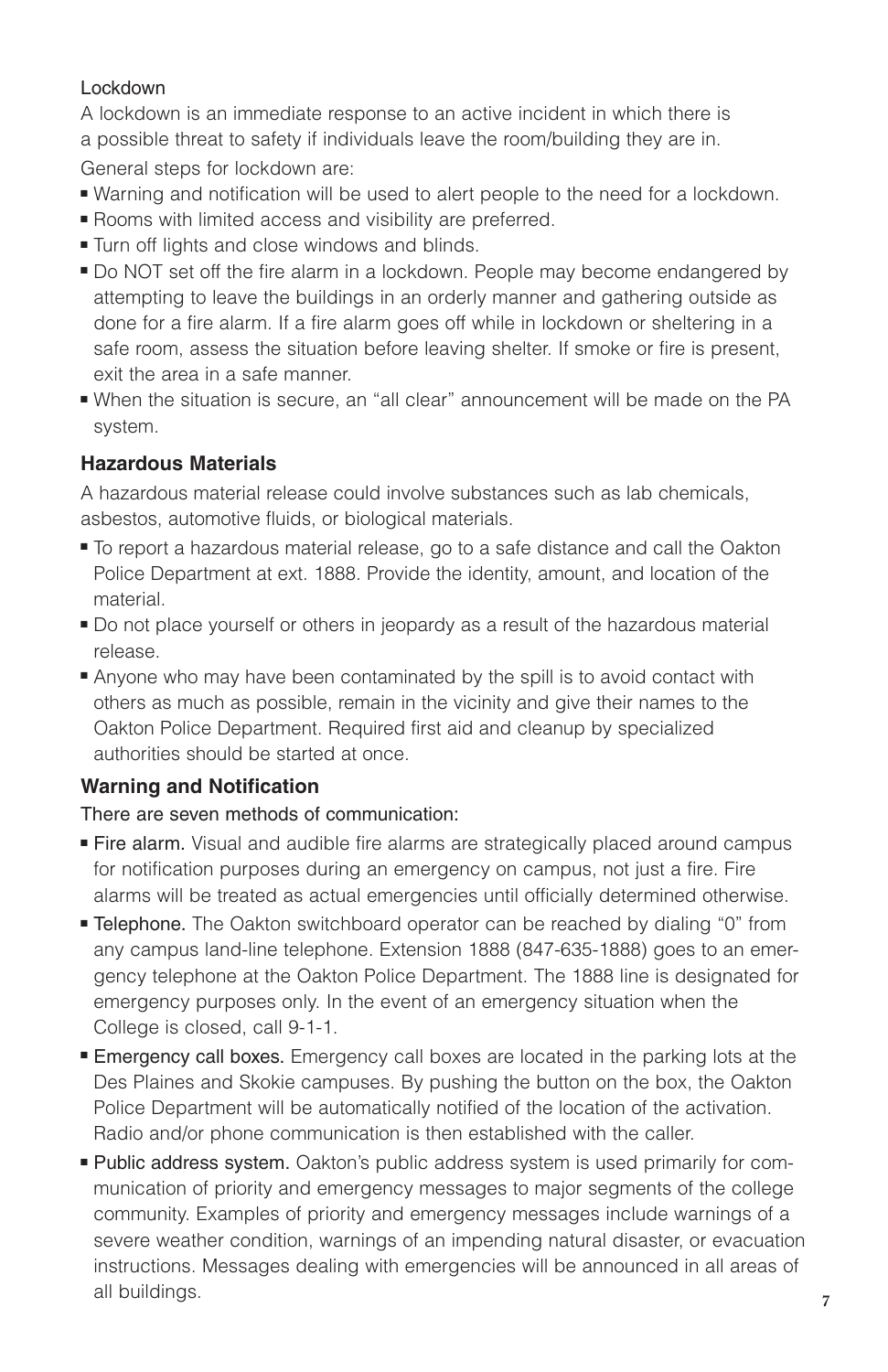- Bullhorns. Hand-held bullhorns (megaphones) will be used by response personnel to supplement the public address system, or in the event that the public address system is not functioning. Bullhorns will be used primarily for communication of priority, emergency and college business messages to major segments of the college population. Examples of priority and emergency messages include warnings of a severe weather condition, warnings of an impending natural disaster or evacuation instructions. Messages dealing with emergencies will be announced in all areas of all buildings.
- Internet and email systems. Oakton's Internet website will be used to provide information and warnings regarding existing emergency conditions, in as timely a manner as possible. Messages will be brief and informative. Oakton's email system may be utilized to provide staff/faculty and students with lengthier information and resource materials. As currently configured, Oakton's email is best suited for use in providing follow up information rather than to communicate during the emergency.
- Mass notification system (Alert!Oakton). The college will utilize the Alert!Oakton mass notification system during emergencies so that students, staff and faculty members can be notified by registered email, text message, cellphone, or other phone device. This system requires that individual college community members register for this notification service, in order to receive emergency messages through personal devices like a cellphone, pager or home phone. Unregistered individuals will receive emergency information through college email, the Internet, and other public systems.

#### **Severe Weather**

All persons should identify the shelter closest to their workstation or classroom and become familiar with other shelters throughout the campus. The tornado shelters are identified in the guides posted in classrooms, labs, offices and on the doors of shelter locations.

#### Tornado Watch

A tornado watch means that tornadoes are likely to develop.

- Oakton Police Department will monitor the National Weather Service announcements.
- Be prepared to move to a place of safety if the tornado watch should be upgraded to a tornado warning.

#### Tornado Warning

A tornado warning means that a tornado has actually been sighted somewhere in the general area.

- Any time information indicates Oakton is in the path of an approaching tornado, a siren in the community will be activated.
- If severe conditions warrant, Oakton Police Department will use the public address system to announce a tornado warning.
- Students and employees should immediately proceed to the shelter designated for the building they are occupying and provide assistance to any special needs persons who require assistance in the area. Do not use elevators.
- In the event a person cannot get to a shelter, they should seek cover in an interior room or office, away from windows, or in a reinforced stairwell.
- Employees and students are encouraged to stay on campus.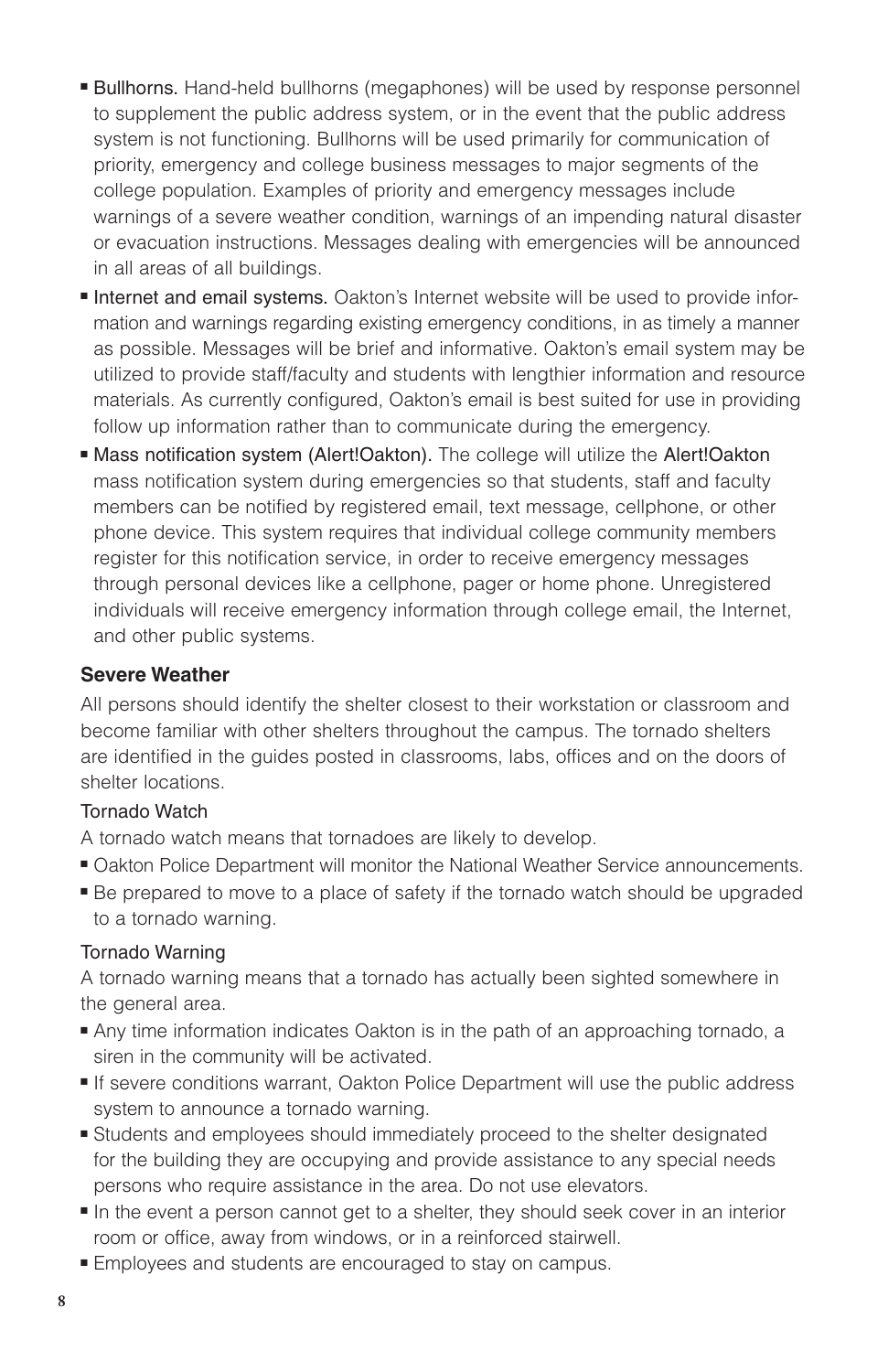■ All persons should remain in the designated shelter areas until advised that the danger has passed.

#### **Fire**

When there is a fire, or when the fire alarm sounds, evacuation of the premises begins immediately.

- Everyone must leave the building by way of the nearest exit and gather in the campus parking lots. One lot is designated as a command center.
- Individuals are directed to stand away from the building and wait for further **instructions**
- Employees are instructed not to leave the property, and faculty members instruct their students to remain on campus grounds.
- The Oakton Police Department contacts the dean on duty, the vice president for administrative affairs, the director of facilities, and the chief of police if not already present.
- The dean on duty reports to the main lobby to meet with police personnel, the second shift housekeeping supervisor, and the Des Plaines Fire Department.
- The Police Department desk personnel broadcast the location of the trouble. An officer reports to the source of the trouble and determines further action.

#### Alarm

When the alarm sounds, the following procedures are followed:

- Faculty members close room doors and move their students to the exits and out to the parking lots.
- The police officer on duty responds to the alarm panel and locates the source of the alarm.
- If there are other police personnel on duty, they begin to evacuate the building.
- The Facilities person on duty reports to the main entrance and assists with the evacuation, or awaits further instructions from the police officer.
- The police officer relays the alarm location information via radio or other means to the Facilities person on duty.
- The Facilities person meets fire department personnel at the main entrance and escorts them to the source of the alarm.
- No one is permitted to return to the building when the alarm is silenced. Instead, they must wait for official word to do so.
- The alarm is not reset until the fire department gives permission to do so.
- When the fire department gives permission to re-enter the building, the Oakton Police Department and Facilities coordinate and check each exit to inform those who may still be outside.

# **Bomb Threat**

Anyone who receives a bomb threat is encouraged to call the Oakton Police Department immediately. Once such a call is received, next steps include:

### Des Plaines Campus

- The vice president for administrative affairs is notified, who notifies the Crisis Team, comprising the president, vice presidents, the senior level marketing communications staff person, director of facilities, and chief of police.
- The Des Plaines Police Department is notified.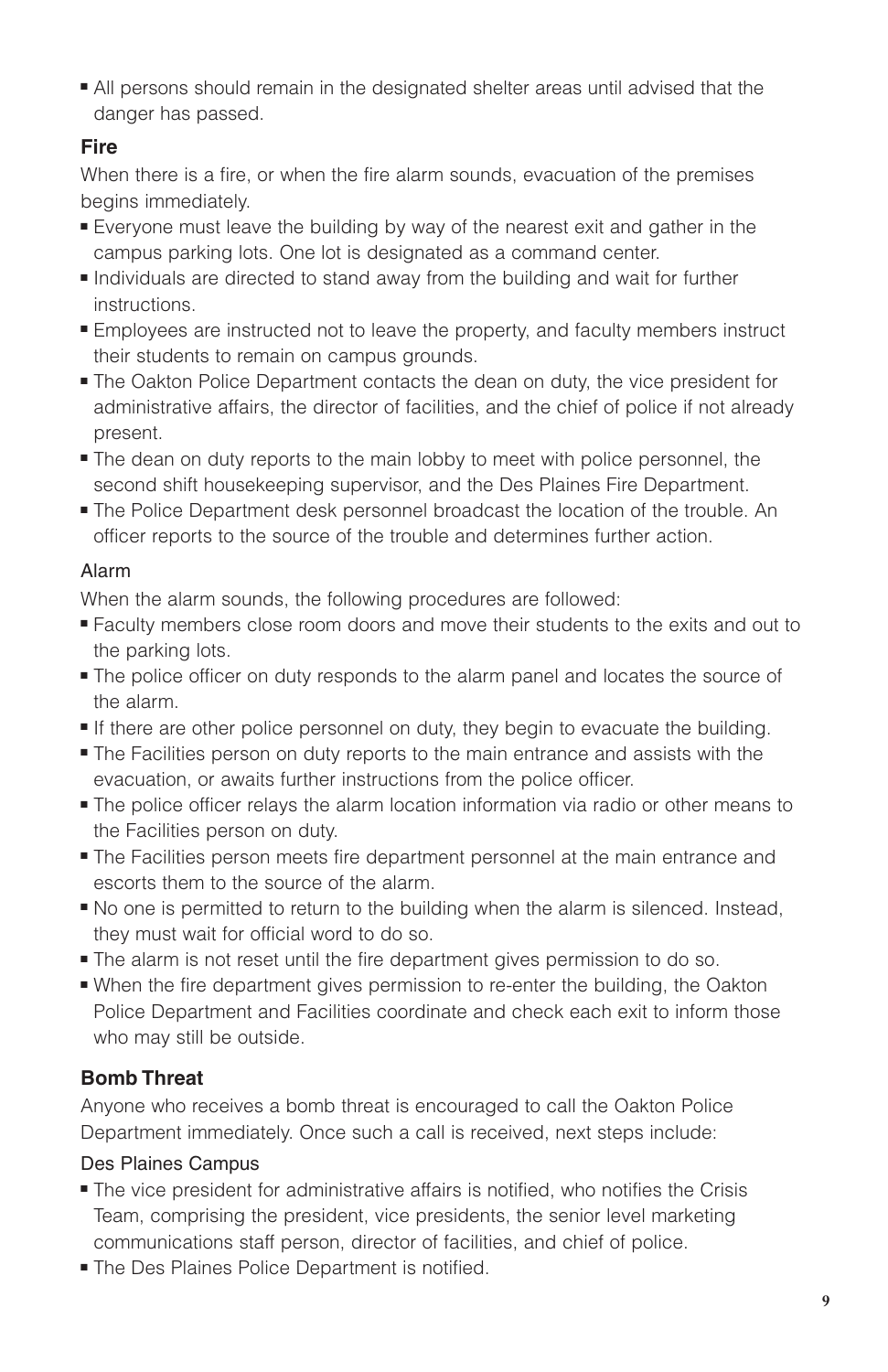■ Facilities is notified and begins a search of the building. The person who received the bomb threat fills out a bomb threat information form.

### Skokie Campus

- Notifying the division office manager/Skokie, the director of lifelong learning programs and operations, or the assistant vice president for educational service.
- One of those named above will notify the Crisis Team, comprising the president, vice presidents, the senior level marketing communications staff person, director of facilities, and chief of police.
- Notifying the Skokie Police Department.
- Notifying Facilities and beginning a search of the building. The person who received the bomb threat fills out a bomb threat information form.
- In a bomb threat situation, the department emphasizes the need to avoid making an announcement over the PA system, sounding the fire alarm, or using radios, pagers, and cell phones—as electronic fields generated by these devices could detonate certain types of explosive devices.

#### Crisis Team Assessment

- Level A: A bomb threat is received by phone, fax, or mail. The Oakton Police Department waits for the Crisis Team to advise about building evacuation.
- Level B: An actual device, or suspected device, is found. The Oakton Police Department notifies the Des Plaines Fire and Police Departments and requests assistance as determined by the Crisis Team. Crisis Team members inform their respective offices, and evacuation plans are made.

#### Final Search

When the evacuation is completed, the Oakton Police Department conducts another sweep of the building to determine if everyone has been evacuated and to make a final search for a bomb. Employees remain on campus, and faculty members instruct their students to remain and to return to class when an all clear is sounded. Police report to the Crisis Team, which may instruct it to coordinate re-entry to the building.

# **All Campus Evacuation**

In most emergencies, complete evacuation of the entire campus is not necessary. If there is a major incident, however, such as a hazardous materials release or threat of explosion, it may be necessary to relocate all college individuals to a safer location.

Areas nearest to the threat are evacuated first, and subsequent evacuations take place in the order of proximity to the threat from nearest to farthest.

Once the campus is evacuated, it is secured, and no one is allowed to enter without proper authorization. The campus remains closed until the decision to re-open is made. Safety coordinators and administrators assist others within their work areas, as well as any disabled individuals, in evacuating the campus via the nearest accessible exit, getting to an area of safety, and notifying emergency responders. Once outside, they assist in keeping individuals away from the building and keeping the fire lanes clear.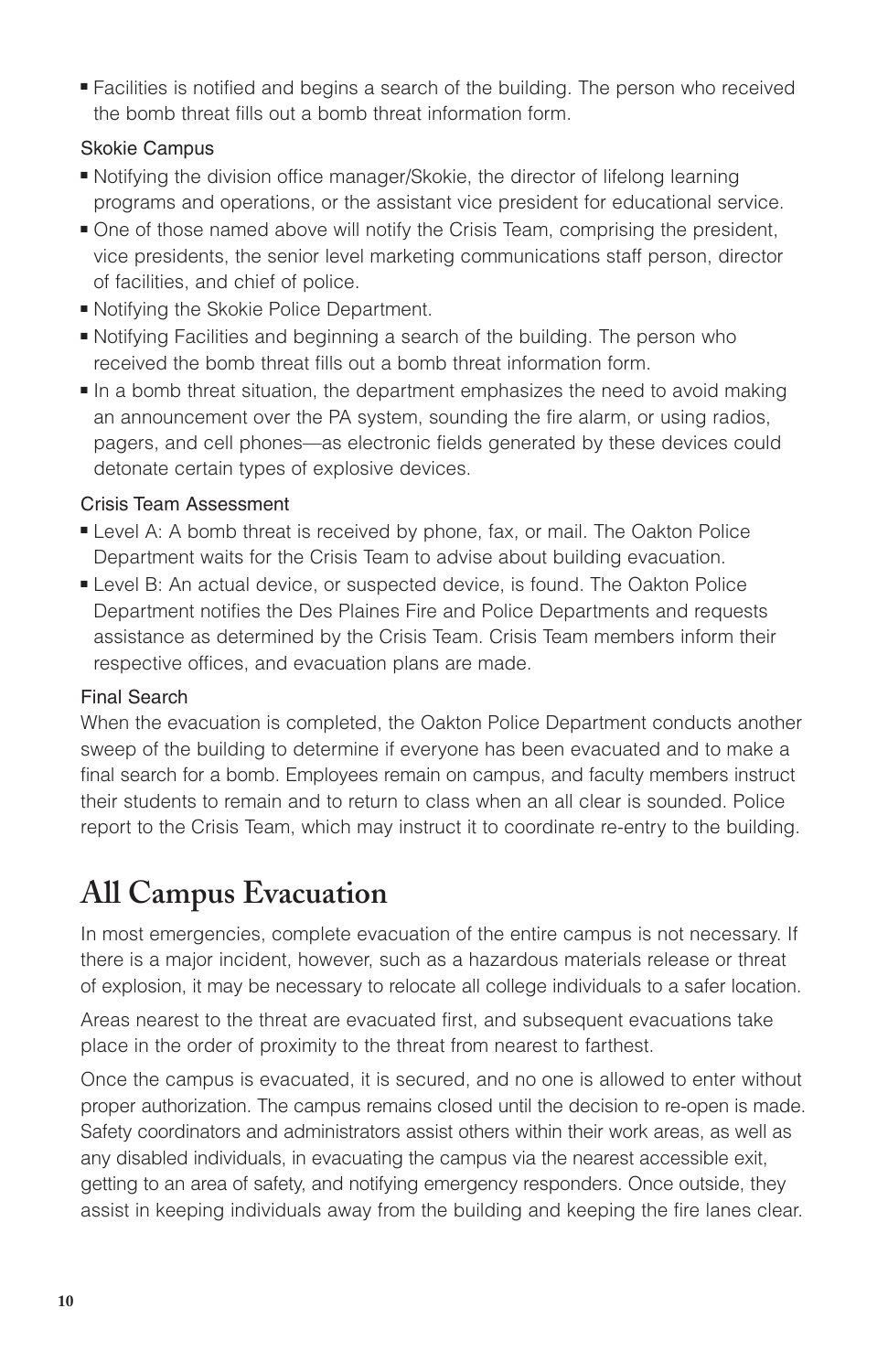# **Timely Warnings and Immediate Notifications**

# **Timely Warnings**

The chief of police or a designee develops timely warnings notices to alert members of the Oakton community to serious crimes against people that occur on campus in cases where it is determined that the incident may pose an ongoing threat. These warnings are distributed if the incident is reported either to Oakton Police directly, or indirectly through a campus security authority.

A timely warning notice typically includes the following (unless issuing such information could compromise law enforcement efforts): incident date/time or timeframe, a brief description of the incident, information that will promote safety and potentially aid in the prevention of similar crimes (crime prevention or safety tips), suspect description(s) when there is sufficient detail, police agency contact information, and/or other information as deemed appropriate by the chief or his/her designee.

Oakton issues timely warnings (aka crime alerts) for incidents of criminal homicide; aggravated assault (cases involving assaults among known parties, such as two acquaintances fighting which results in an injury, are evaluated on a case-by-case basis to determine if either individual is an on-going threat to the larger Oakton community); robbery involving force or violence (cases including purse snatching are assessed on a case-by-case basis); sexual assault (considered on a case-bycase basis depending on the facts, when and where the incident occurred, when it was reported, and the amount of information known by police); major incidents of arson; and other crimes as determined necessary by the chief or his/her designee.

When a timely warning is appropriate, the chief of police or his/her designee drafts a message and forwards it to the vice president for technology and data analytics, the vice president for student affairs, and the vice president for administrative affairs.

The vice president for technology and data analytics reviews and revises the text as needed, and then transmits it electronically via Alert!Oakton, posts it on the college website or sends it by email. Updates about any particular case resulting in a crime alert will also be distributed electronically via Alert!Oakton, posted on the college website or sent by email. The vice presidents for both student affairs and administrative affairs review the timely warnings and any updates and make decisions concerning possible distribution to students, trustees, officers, faculty or staff as they deem necessary and appropriate.

Timely warnings may also be posted within campus buildings, when necessary printed and placed in the appropriate area(s) of the affected building(s). A list of the buildings where the warnings may be posted is maintained by the Police Department. Warnings are filed in the case jacket with the corresponding incident report.

The college does not issue timely warnings for the above-listed crimes if the offender has been apprehended and the threat of imminent danger has been mitigated, if a report was not filed with Oakton Community College Police, or if the Police Department was not notified of the crime in a manner that would allow it to issue the warning in a truly "timely" way. As a general guideline, reports filed more than five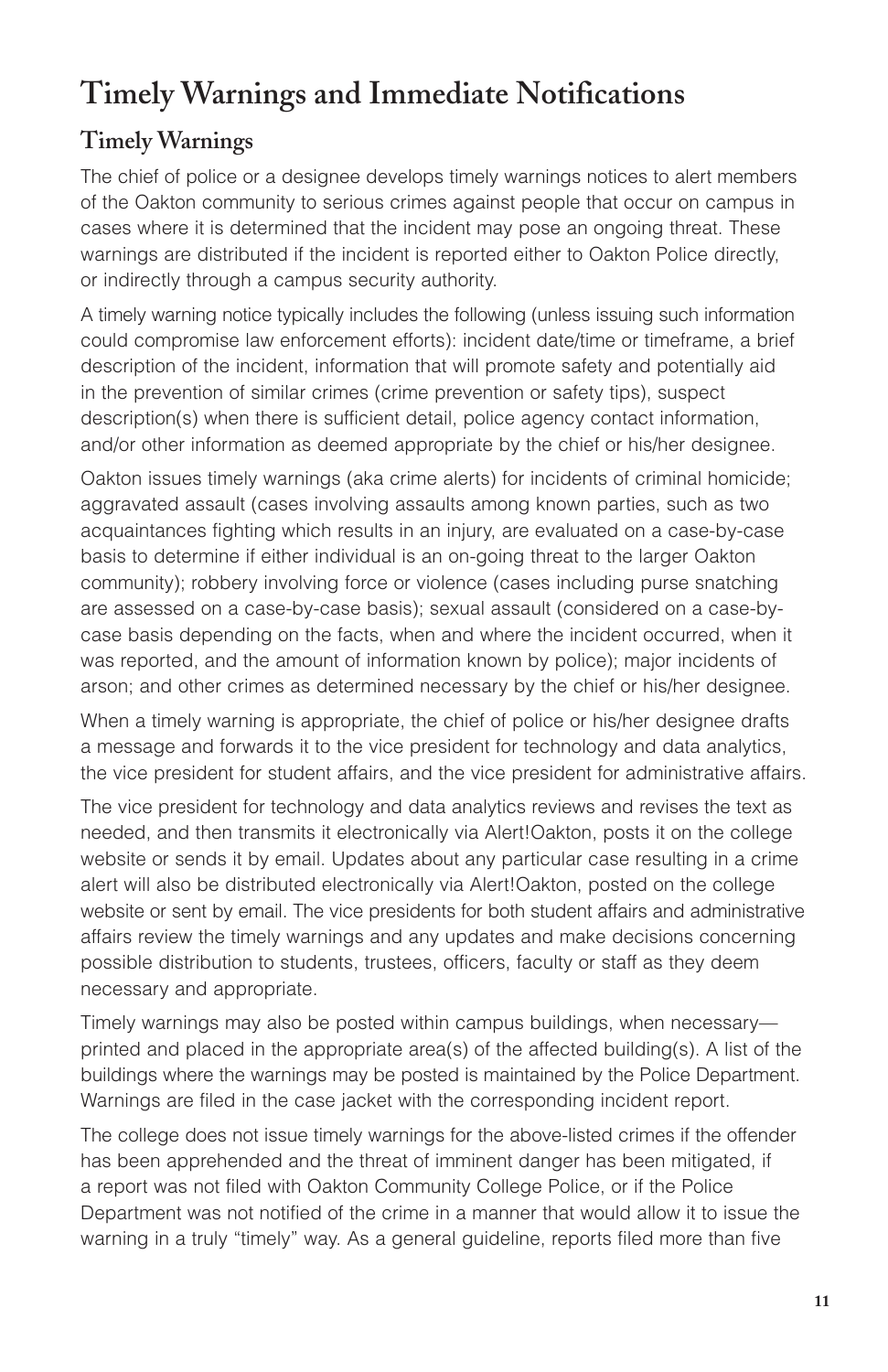days after the date of the alleged incident may eliminate the opportunity for Oakton Community College Police to post a timely warning. This type of situation is evaluated on a case-by-case basis.

The Police Department advisories may be distributed for crimes (for example, a pattern of thefts or vandalism cases) that do not rise to the level of causing a serious or continuing threat to the college community. Also, such advisories may be distributed for other safety concerns (mulch fires, etc.).

The Police Department also maintains a crime log that is updated at least every other business day and contains all reported crimes. The log is available to the public and college community at both the Des Plaines and Skokie Campus Police offices.

# **Immediate Notifications**

The Oakton Police Department immediately notifies the college community upon confirmation of a significant emergency or dangerous situation involving an urgent threat to the health or safety of students or staff occurring on campus. These notifications are sent via text, email, and/or phone to individuals who are registered in the Alert! Oakton system—easy to do through the college's intranet, my.oakton.edu.

If a serious crime, natural disaster, or man-made emergency occurs that poses an immediate threat to the health and safety of the Oakton community, or a segment of the community, federal law requires that the college provides immediate notification. Types of incidents that may cause an immediate threat could include, but are not limited to, an active shooter on campus, a hostage/barricade situation, a riot, a suspicious package with confirmation of a device, a tornado, a fire/explosion, suspicious death, structural damage to an Oakton owned or controlled facility, a biological threat (anthrax, etc.), significant flooding, a gas leak, or a hazardous materials spill.

Each year, the Police Department reminds the Oakton community that individuals are required to notify the Department of any situation or incident on campus involving a significant emergency or dangerous situation that may result in an immediate or ongoing threat to the health and safety of students and/or employees. The Department is responsible for responding to such incidents to determine if the situation does, in fact, pose an immediate threat. The chief of police or his/her designee publicizes the procedures to test emergency response and evacuation procedures on an annual basis.

The police supervisor on duty is responsible for confirming that there is a significant emergency or dangerous situation, and notifying the chief if that situation poses an immediate threat to the community. The chief is responsible for immediately notifying the vice president for administrative affairs, the vice president for student affairs, and the vice president for technology and data analytics, who are responsible for conducting a "shared assessment" with the chief and for developing message content and determining which segment(s) of the campus community should receive notification.

The shared assessment group then initiates the notification system using Alert!Oakton, Oakton emails, the campus public address system, and/or the Police Department public address system—unless issuing a notification will, in the judgment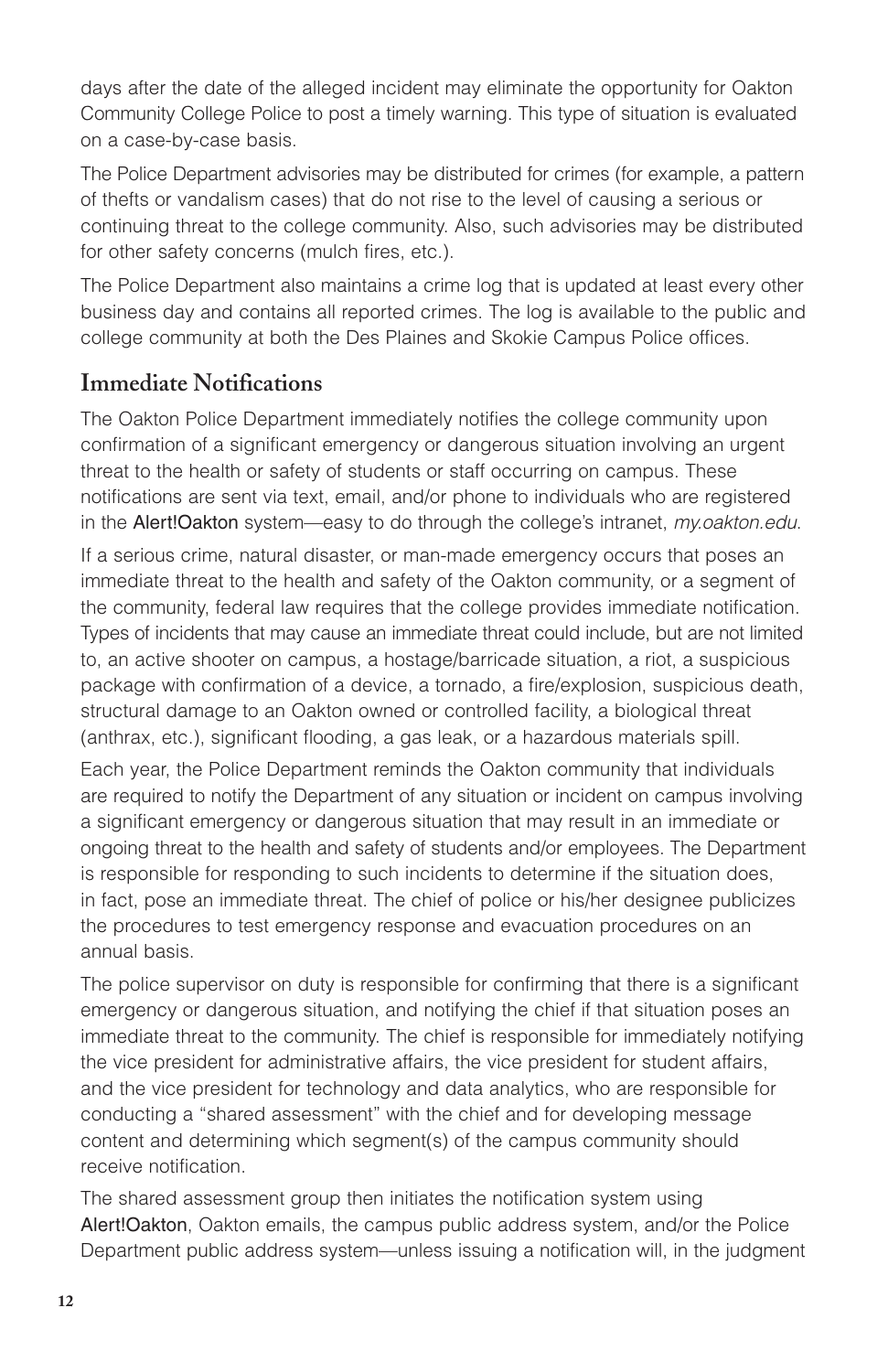of the first responders (including, but not limited to, the Oakton Community College Police Department, the Des Plaines/Skokie Police Department, and/or the Des Plaines/Skokie Fire and Emergency Medical Services), compromise the efforts to assist a victim or to contain, respond to, or otherwise mitigate the emergency. If there is an immediate threat to the health or safety of students or employees, the vice president for technology and data analytics provides updates to the campus community via Alert! Oakton, emails, and Oakton's website, www.oakton.edu. The campus community may also be advised to call Oakton's recorded information telephone line at 847.635.1600, then press 8, for updates.

There is a separate procedure governing timely warning (aka crime alert) notices sent to the Oakton community about serious crimes against people that occur on campus, when it is determined by the Police Department that the incident may pose an ongoing threat. If Oakton implements the Immediate Notification procedures, the college may choose not to implement the timely warning procedures.

# **Policies Regarding Illegal Drugs, Alcohol, Weapons, and Firearms**

# **Illegal Drugs and Alcohol**

Oakton prohibits the unlawful use, possession, distribution, dispensing, and manufacture of illicit drugs and alcohol on campus. Anyone under the influence of drugs or alcohol on campus is subject to appropriate disciplinary action as described in the Code of Student Conduct or college policy, including suspension, termination of employment, and referral for prosecution. Any sanctions are consistent with local, state, and federal laws and may include incarceration and/or monetary fines.

Oakton has established a Substance Abuse Policy to further encourage a drugand alcohol-free environment. The policy can be found in the Student Handbook available in the Office of Student Affairs, Student Life Offices, and Health Services Offices—or online at www.oakton.edu/studentlife/student-handbook.pdf.

Educational programs discussing the use and abuse of alcohol and drugs and other personal health issues are presented periodically throughout the academic year. These programs are advertised in the *OCCurrence* student newspaper, on college bulletin boards, and through www.oakton.edu.

# **Weapons**

The possession, use, or sale of ammunition, dangerous chemicals, fireworks, major or minor explosives, or any lethal or dangerous weapon is forbidden on campus.

# **Firearms**

The Oakton Community College Police Department enforces all provisions of the Illinois Concealed Carry Act, including the storage, possession and use of firearms. Persons who possess a Concealed Firearm Carry Permit issued by the State of Illinois, or any other state, are prohibited by law from bringing any firearm, either openly carried, concealed, or partially concealed into any Oakton campus building. Signs are posted on the college entrance doors indicating that firearms are not allowed.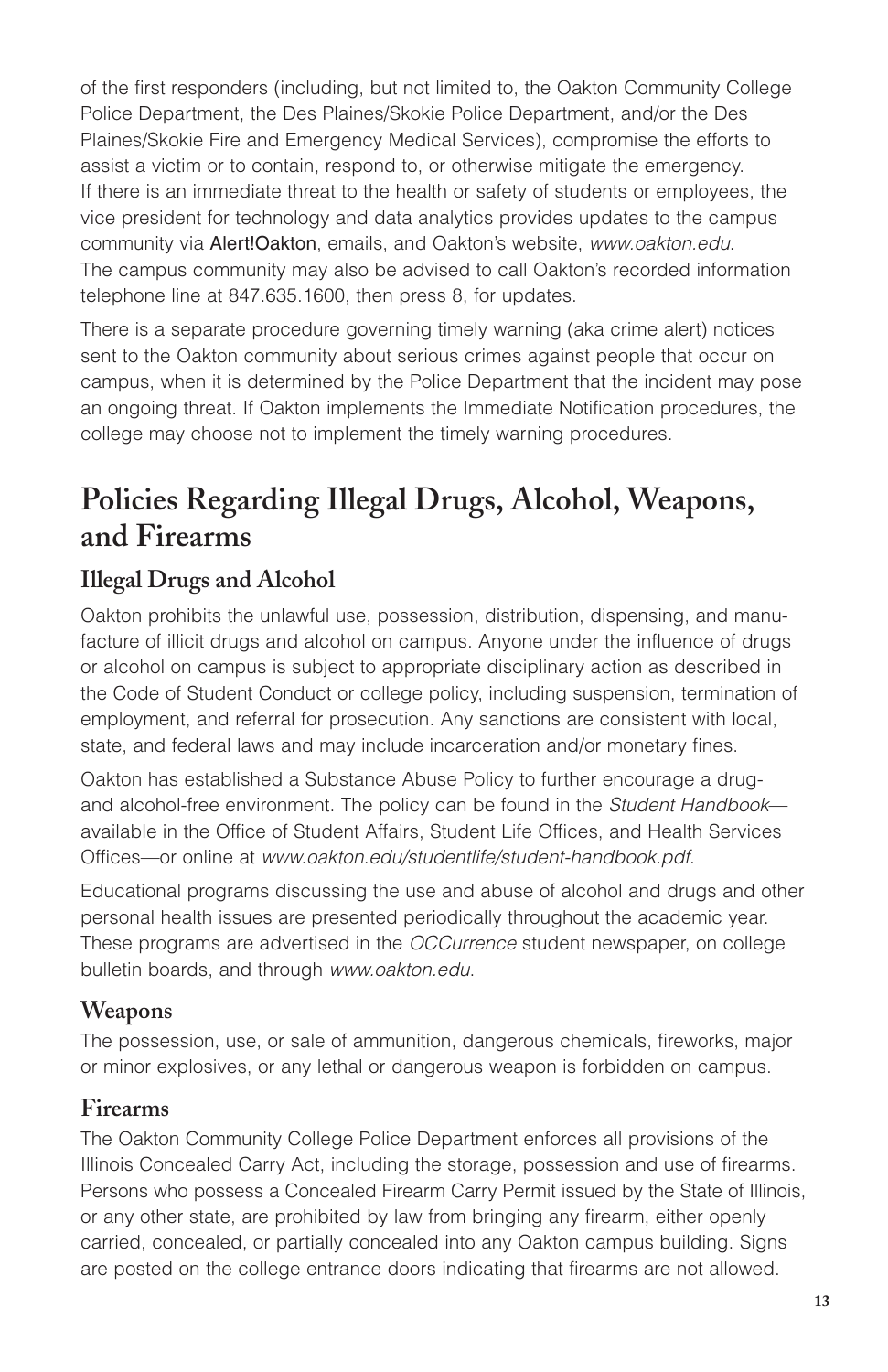# **Possible Disciplinary Sanctions**

Oakton imposes appropriate disciplinary sanctions on students for the illegal possession, use, or distribution of drugs and/or alcohol; illegal possession of weapons; or illegal possession of firearms in accordance with the Code of Student Conduct, found in the Student Handbook—available in the Office of Student Affairs, Student Life Offices, and Health Services Offices—or online at www.oakton.edu/studentlife/ student-handbook.pdf.

Student disciplinary sanctions may vary from a warning to expulsion from Oakton, and may include arrest and criminal prosecution. Employee disciplinary sanctions may vary from warning to termination from employment, and may include criminal prosecution.

#### **Sanctions**

- 1. The following sanctions may be imposed upon any student found to have violated the Student Code. All sanctions are issued in writing; a copy is placed in the student's file:
	- a. Warning: a written notice to the student that she/he is violating, or has violated, institutional regulations.
	- b. Probation: a reprimand for violation of specified regulations. Probation is for a designated time period, and includes the probability of more severe disciplinary sanctions if the student is found to be violating any institutional regulations during the probationary period.
	- c. Loss of privileges: denial of specified privileges for a designated period of time.
	- d. Fines: imposition of previously established and published fines.
	- e. Restitution: compensation for loss, damage, or injury. This may take the form of appropriate service and/or monetary or material replacement.
	- f. Discretionary sanctions: work assignments, service to the college or neighboring communities, or other related discretionary assignments. (Such assignments must have the prior approval of the judicial advisor.)
	- g. Withdrawal from class: administrative withdrawal from a class or classes.
	- h. College suspension: separation of the student from the college for a definite period of time, after which he/she may be eligible to return. Conditions for readmission may be specified.
	- i. College expulsion: permanent separation of the student from the college. "Administrative Dismissal" is placed on the student's transcript.
- 2. More than one of the sanctions listed above may be imposed for any single violation.
- 3. Other than college expulsion, disciplinary sanctions are not included in the student's permanent academic record, but become part of his or her confidential record maintained by the Office of Student Affairs. Upon separation from the college for a year or more, and upon application to the judicial advisor, the student's confidential record may be expunged of disciplinary actions. Cases involving the imposition of sanctions other than college suspension or expulsion are automatically expunged from the student's confidential record three years after final disposition of the case.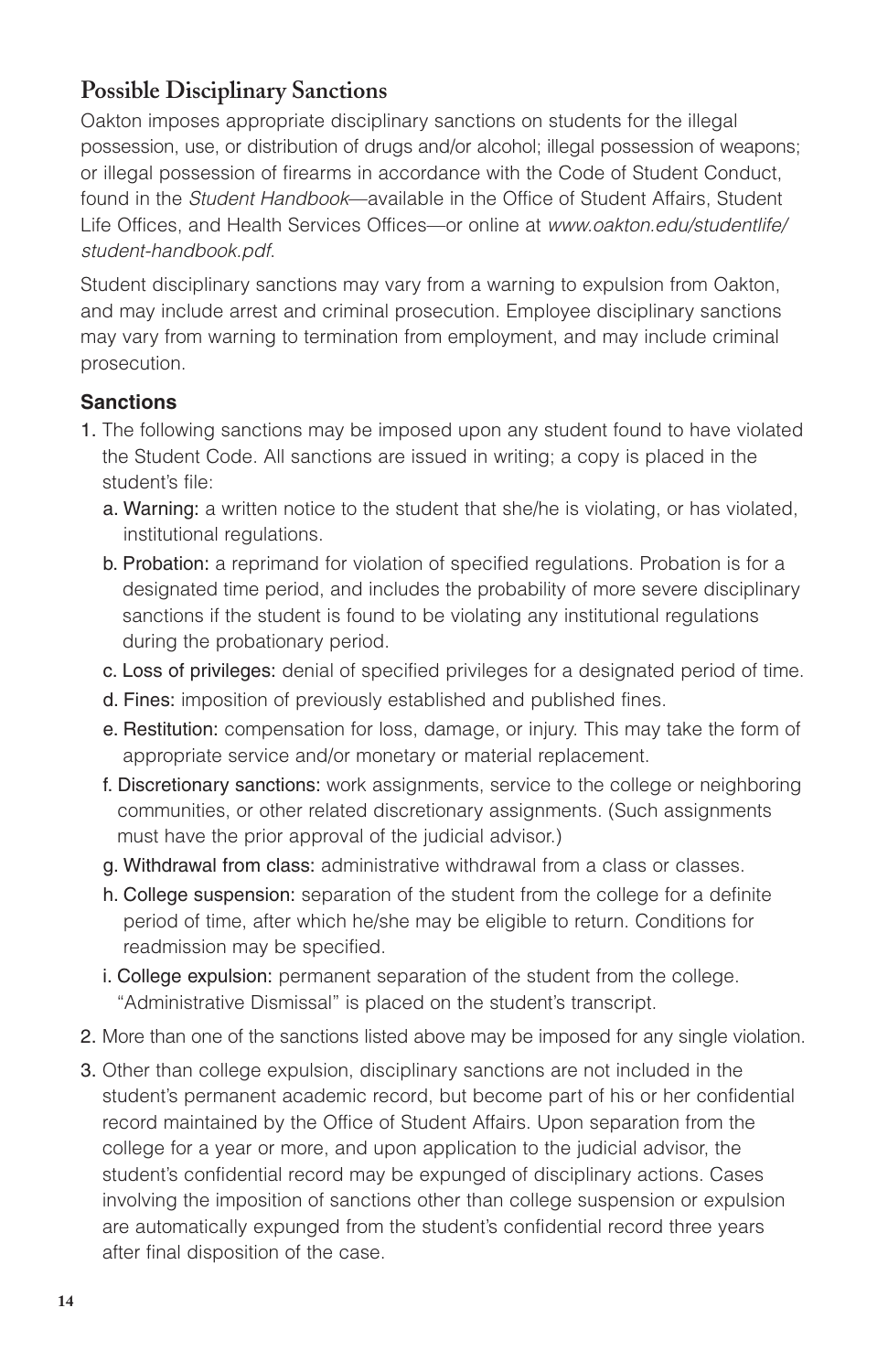- 4. The following sanctions may be imposed upon groups or organizations:
	- a. Sanctions (a.) through (e.) listed above in Section 1.
	- b. Deactivation: loss of all privileges, including college recognition, for a specified period of time.
- 5. In each case in which a judicial body determines that a student has violated the Student Code, sanctions are determined and imposed by the judicial advisor. In cases in which persons other than, or in addition to, the judicial advisor have been authorized to serve as the judicial body, the recommendation of all members of the judicial body are considered by the advisor in determining and imposing sanctions. The advisor is not limited to sanctions recommended by members of the judicial body. Following the hearing, the judicial body and the advisor advise the accused in writing of their determination and of sanctions imposed, if any.

# **Health Risks**

Alcohol and drugs are all mood-altering in some fashion, and affect different parts of the brain, some of which are responsible for motor skills, visual and auditory perception, short and long-term memory, and emotional wellness. Depending on dosage and duration, a substance use disorder can develop. The classifications of substances include marijuana, stimulants (cocaine), depressants (valium, alcohol), opiates (heroin), and hallucinogens (LSD). The use, misuse, and abuse of these substances are risk factors associated with heart disease, ulcers, HIV/AIDS, suicide, and clinical depression, just to name a few.

# **Counseling**

Resources are available for alcohol and other drug counseling, rehabilitation, and employee assistance programs, through:

#### Coordinator, Substance Abuse Counseling Programs

Des Plaines campus, Room 2727 847.635.1845, or extension 1845 from campus phones

#### Human Resources Department

Des Plaines campus, Room 1260 847.635.1675, or extension 1675 from campus phones

#### Counseling Services

Des Plaines campus, Wellness Center, Room 1200 847.635.1885, or extension 1885 from campus phones

#### Advising Services

Des Plaines campus, Rooms 1912-1924 847.635.1741, or extension 1741 from campus phones Skokie campus, Room A100 847.635.1400, or extension 1400 from campus phones

#### Office of Student Affairs

Des Plaines campus, Room 2270 847.635.1739, or extension 1739 from campus phones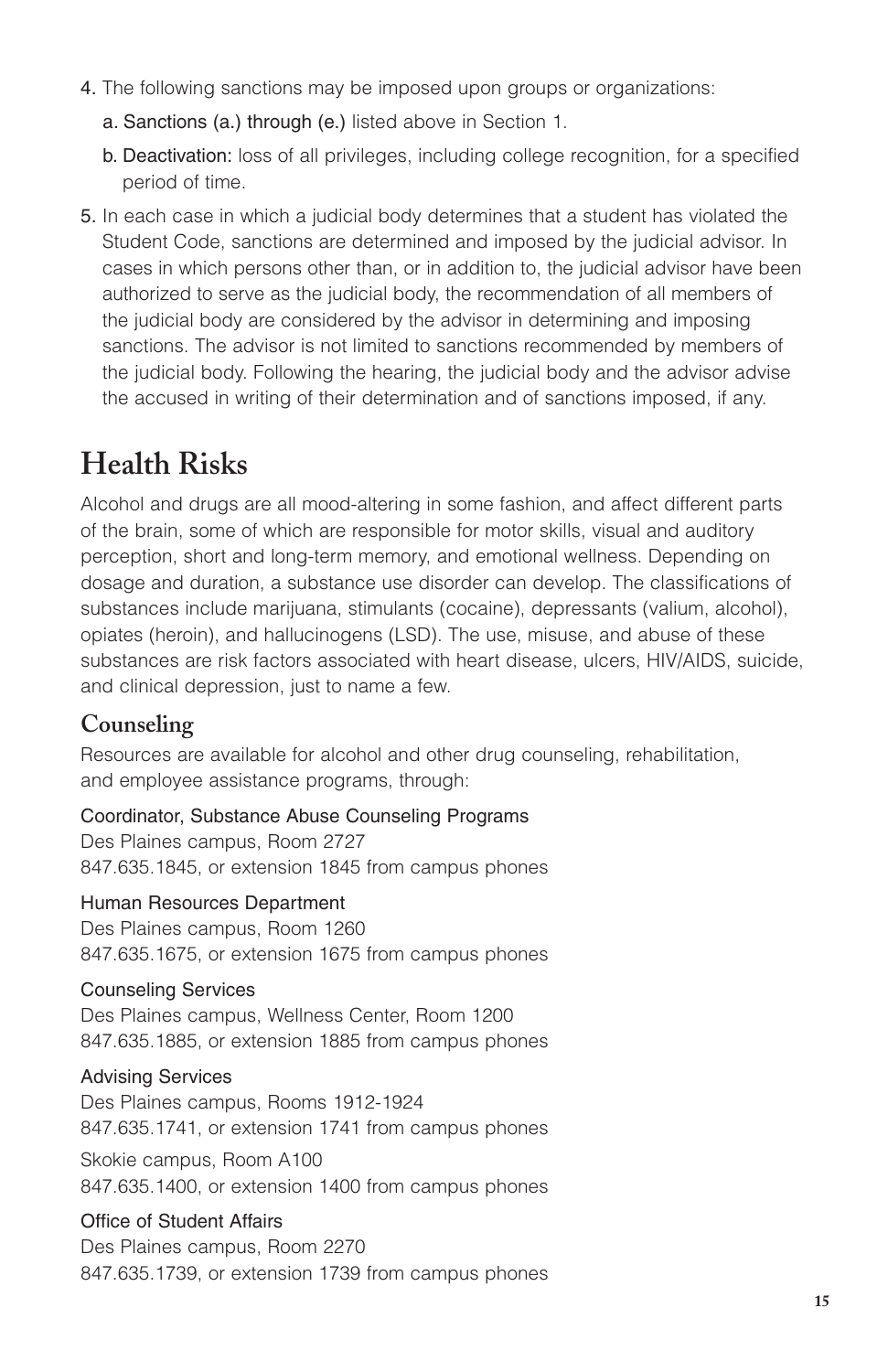#### Health Services

Des Plaines campus, Room 1200 847.635.1885, or extension 1885 from campus phones

Skokie campus, Room A175 847.635.1419, or extension 1419 from campus phones

#### Cook County Department of Public Health

15900 South Cicero, Building E, Oak Forest 708.633.4000.

Full details on Oakton's drug-free school/workplace and substance abuse policies are contained in the Drug-Free Campus Handbook available from Human Resources, Advising Services, Counseling Services, and Health Services—or online at https://www.oakton.edu/about/officesanddepartments/hr/audiences/ current\_employees\_family/oaktonpolicies/drugfreebook.pdf.

# **Sex Offender Registration**

Oakton is committed to providing a safe learning and working environment for all students and staff members. In accordance with the federal Campus Sex Crimes Prevention Act of 2002, it is Oakton's policy to administratively track convicted sex offenders who are enrolled in classes or employed at the college, and to communicate as necessary and appropriate to the college community. In addition, it may be necessary to place certain restrictions on these individuals in terms of their use of college facilities and resources.

In accordance with the Act, sex offenders who must register under state law are required to provide notice of enrollment or employment at any institution of higher education in the jurisdiction where the offender resides. This data for Oakton Community College District 535 is compiled by the Illinois State Police. To learn the identity of registered sex offenders on or near either campus, visit www.isp.state.il.us/sor/sor.cfm.

The following are the Oakton campus locations and associated law enforcement agencies for registration:

Des Plaines campus – Des Plaines Police Department, 1418 Miner Street, 847.391.5400

Skokie campus – Skokie Police Department, 7300 Niles Center Road, 847.982.5900

Upon receipt of this information, the local law enforcement agency forwards the information to the Oakton Community College Police Department. Juvenile offender information is confidential, thus is not made available.

A list of adult sex offenders currently registered for classes is available by request at Oakton Community College Police Department Headquarters, Room 1280, Des Plaines campus.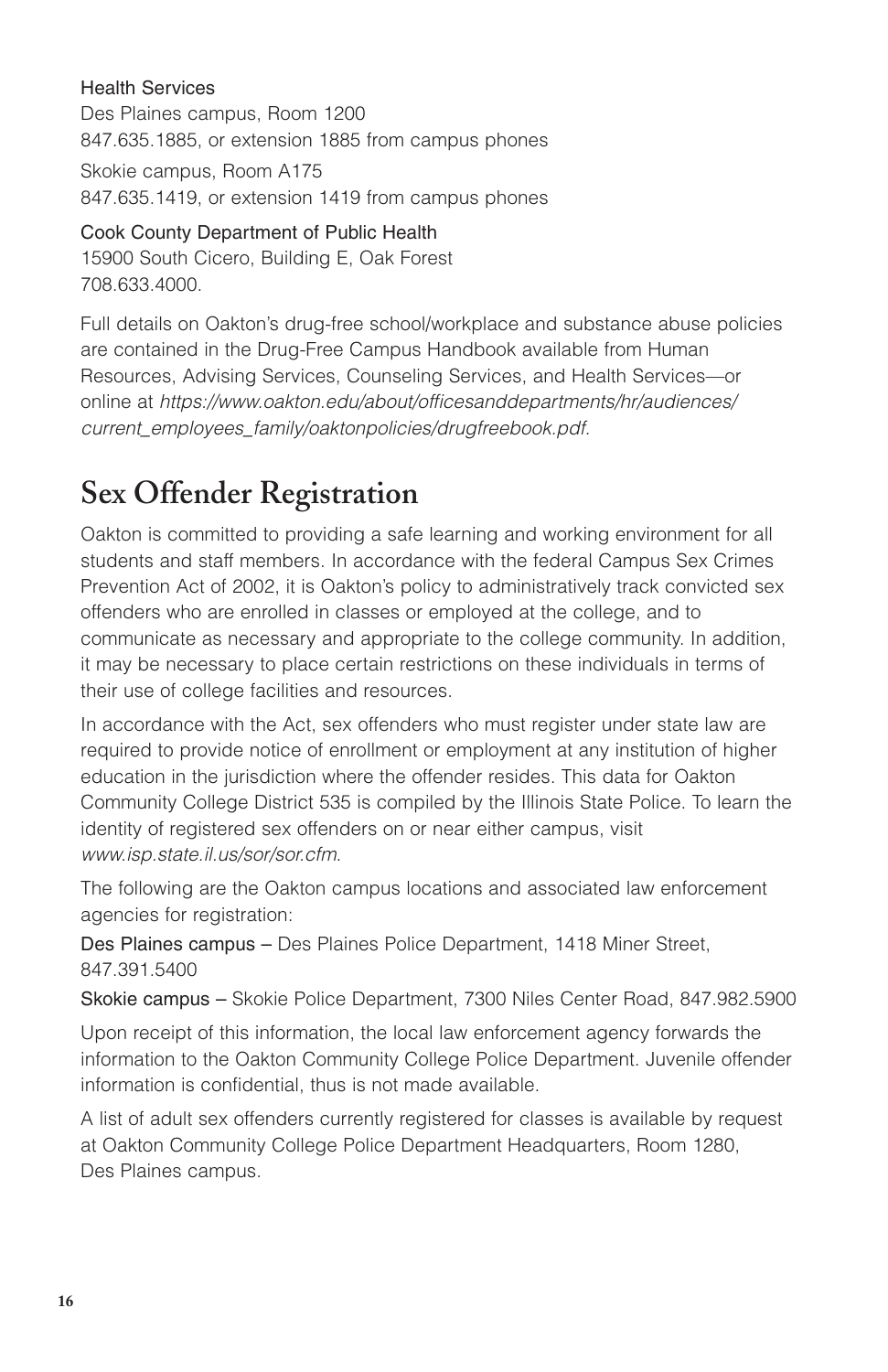# **Sexual Misconduct**

It is the intent of this policy to prevent any occurrence of sexual misconduct at the college and to inform all members of the college community of the procedures to follow if questions or problems arise. To provide an environment conducive to learning and to professional performance and development, the college shall not tolerate sexual misconduct in any form by any employee, student or third person.

Oakton Community College does not discriminate on the basis of sex in its educational programs. Sexual harassment and sexual violence are types of sex discrimination. Other prohibited acts (whether sexual in nature or not) that are forms of sex-based discrimination include dating violence, domestic violence, and stalking.

The college issues this statement of policy to inform the community of our comprehensive plan that addresses sexual misconduct and our educational programs and procedures that attend to matters of sexual harassment, sexual assault, domestic violence, dating violence, and stalking, whether the incident occurs on or off campus and after it is reported to a college official\*. In this context, the college reaffirms its commitment to maintain a campus environment emphasizing the dignity and worth of all members of the community.

To oversee the implementation of this policy, Oakton Community College has established a team of staff members and administrators that includes the Title IX Coordinator and representatives from Student Affairs, Human Resources, Oakton Police, and Student Conduct. The team will meet at least once annually to develop, review, and revise protocols, policies, and procedures for addressing domestic and sexual violence on campus.

Oakton Community College is committed to maintaining a campus environment emphasizing the dignity and worth of all members of the community. Any individual who wishes to report a concern or complaint relating to discrimination or harassment may do so by contacting the college's Title IX coordinator:

Juletta Patrick, Assistant Vice President for Student Affairs Dean of Access, Equity, and Diversity Oakton Community College, 1600 East Golf Road, Des Plaines, IL 60016 847.635.1745, jpatrick@oakton.edu

The Title IX coordinator can provide information regarding both informal dispute resolution processes and formal complaint options. The college will protect the identity of persons who report having been victims of sexual assault, domestic violence, dating violence, or stalking to the fullest extent of the law.

Individuals with complaints of this nature also have the right to file a formal complaint with the United States Department of Education:

Office for Civil Rights (OCR) 400 Maryland Avenue, SW, Washington, DC 20202-1100 Customer Service Hotline Number: 800.421.3481 Fax: 202.453.6012, TDD: 877.521.2172; Email: OCR@ed.gov, Web: www.ed.gov/ocr

\*A "college official" is a Campus Security Authority as defined by the Clery Act, including Oakton Community College Police Department personnel, individual(s) or organization(s) specified in the policy to which students and employees should report crimes or official(s) who have significant responsibility for student and campus activities.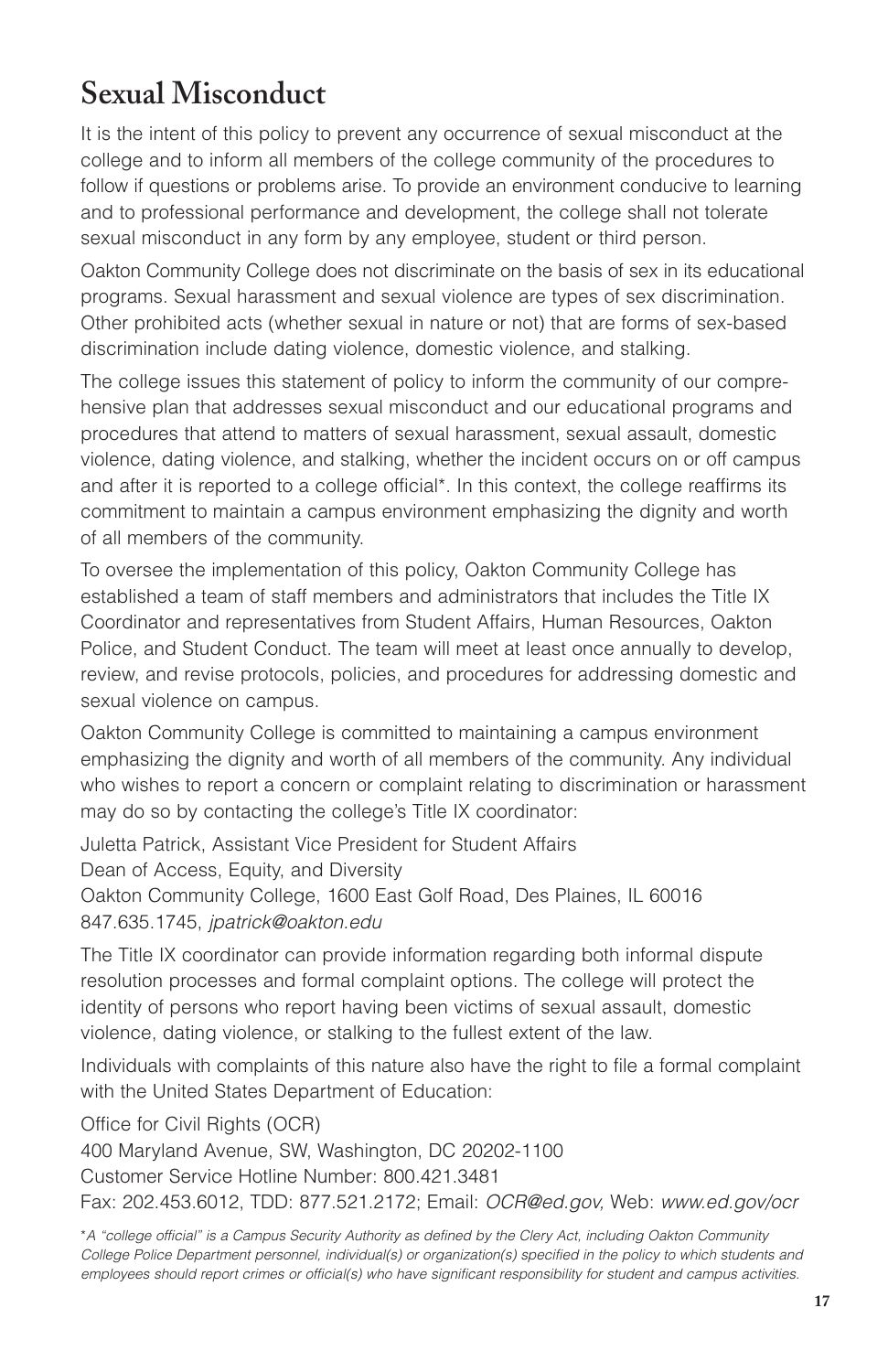# **Terms and Definitions**

There are numerous terms used by Oakton Community College in our policy and procedures.

Sexual Misconduct can include any form of sexual harassment, sexual assault, domestic violence, dating violence, or stalking.

Sexual Harassment is illegal under both state and federal law and objectionable under any circumstance. It is the college's policy that no member of the college community may sexually harass any other member of the college community. The college shall not condone sexual harassment of or by students, faculty members, staff members, or administrators. Sexual advances, requests for sexual favors, or other verbal or physical conduct of a sexual nature constitute harassment when:

- Submission to such conduct is deemed to be either explicitly or implicitly a term or condition of an individual's employment or education;
- Submission to or rejection of such conduct by an individual is deemed to be used as the basis for academic or employment decisions affecting that individual; or
- Such conduct has the purpose or effect of unreasonably interfering with an individual's academic or work performance or creating an intimidating, hostile, or offensive educational or employment environment. This includes any program or activity under the auspices of the college.

Consent is defined in Illinois as "a freely given agreement to the act of sexual penetration or sexual conduct in question. Lack of verbal or physical resistance or submission by the victim resulting from the use of force or threat of force by the accused shall not constitute consent. The manner of dress of the victim at the time of the offense shall not constitute consent." The law also states:

A person who initially consents to sexual penetration or sexual conduct is not deemed to have consented to any sexual penetration or sexual conduct that occurs after he or she withdraws consent during the course of that sexual penetration or sexual conduct. In addition to this, prior relationship does not indicate consent to future activity; a person who is asleep or mentally or physically incapacitated, either through the effect of drugs or alcohol or for any other reason, is not capable of giving valid consent; and, when under the influence of mind-altering substances such as drugs or alcohol, one is unable to neither give nor get consent.

Sexual Assault is sexual penetration by force or threat of force, or an act of sexual penetration when the victim was unable to understand the nature of the act or was unable to give knowing consent. Sexual assault can be defined as any type of sexual contact or behavior that occurs by force or without consent of the recipient of the unwanted sexual activity. Falling under the definition of sexual assault is sexual activity such as forced sexual intercourse, sodomy, child molestation, incest, fondling, sexual penetration with an object, and attempted rape. It includes sexual acts against people who are unable to consent either due to age or lack of capacity.

Factors that can increase the seriousness of criminal sexual assault include, but are not limited to: situations where the offender is armed with, uses, or displays a firearm, dangerous weapon, or similar object; the offender causes bodily harm or death to the victim; the offender threatens or endangers the life of the victim or any other person; the assault is committed during the course of another felony; the victim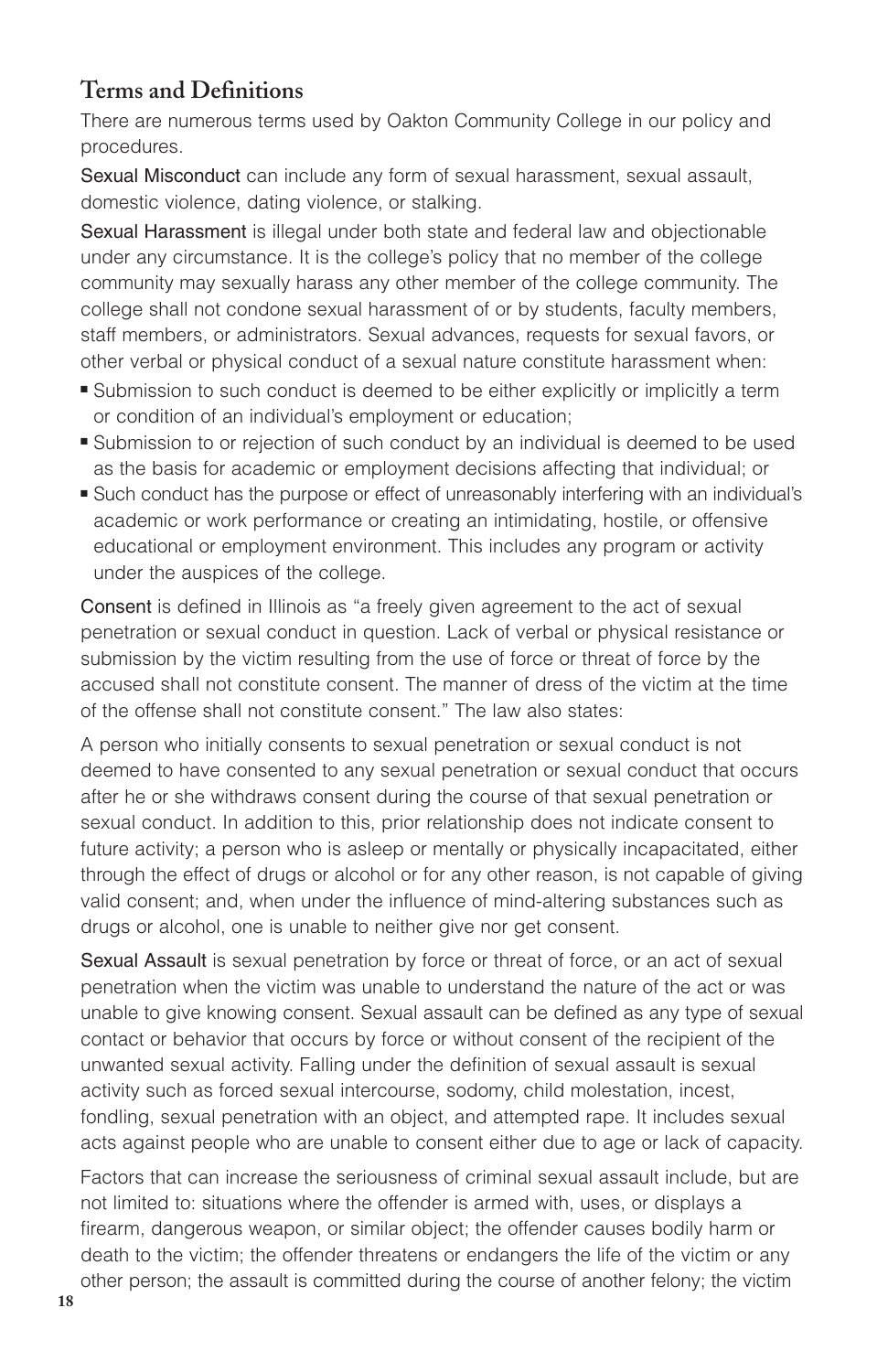is elderly or is physically or intellectually disabled; the offender delivers any controlled substance to the victim without the victim's consent or by threat or deception; or circumstances involving differing ages between the offender and victim.

Domestic Violence can be defined as a pattern of abusive behavior that is used by an intimate partner to gain or maintain power and control over the other intimate partner. Domestic violence can be physical, sexual, emotional, economic, or psychological actions or threats of actions that influence another person. It includes any behaviors that intimidate, manipulate, humiliate, isolate, frighten, terrorize, coerce, threaten, blame, hurt, injure, or wound someone.

Any person who hits, chokes, kicks, threatens, harasses, or interferes with the personal liberty of another family or household member has broken Illinois domestic violence law. Under this law, family or household members are defined as:

- family members related by blood or marriage;
- people who are married or used to be married:
- people who share or used to share a home, apartment, or other dwelling;
- people who have or say they have a child in common;
- people who have or say they have a blood relationship through a child;
- people who are dating or used to date, including same sex couples; and
- people with disabilities and their personal assistants.

Dating Violence means violence committed by a person who is or has been in a social relationship of a romantic or intimate nature with the victim and where the existence of such a relationship will be determined based on a consideration of the following factors:

- (a) the length of the relationship,
- (b) the type of relationship, and
- (c) the frequency of interaction between the persons involved in the relationship.

Dating Violence is a pattern of behavior in any relationship that is used to gain or maintain power and control over an intimate partner. Dating violence is a form of domestic violence and is also known as intimate partner violence.

Illinois law states that domestic violence is physical abuse, harassment, forcible actions, or interference with the personal liberty of another family or household member (including but not limited to spouses, former spouses, dating partners, and people who share a home, such as roommates).

Stalking is committed when a person (a) engages in a course of conduct directed at a specific person, and the conduct would cause that person to fear for his or her safety or the safety of another, or suffer other emotional distress; (b)

follows/observes a person on at least two separate occasions and transmits a threat, or causes fear of bodily harm, sexual assault, confinement, or restraint of that person or a family member; or (c) has previously been convicted of stalking and on one occasion follows/observes that same person and transmits a threat of bodily harm, sexual assault, confinement, or restraint to that person or a family member.

Comprehensive legal definitions and penalties for the crimes of domestic battery, criminal sexual assault, stalking, and other offenses can be found in Chapter 720, Section 5 of the Illinois Compiled Statutes, or on the Illinois General Assembly website at www.ilga.gov/legislation/ilcs/ilcs3.asp?ChapterID=53&ActID=1876.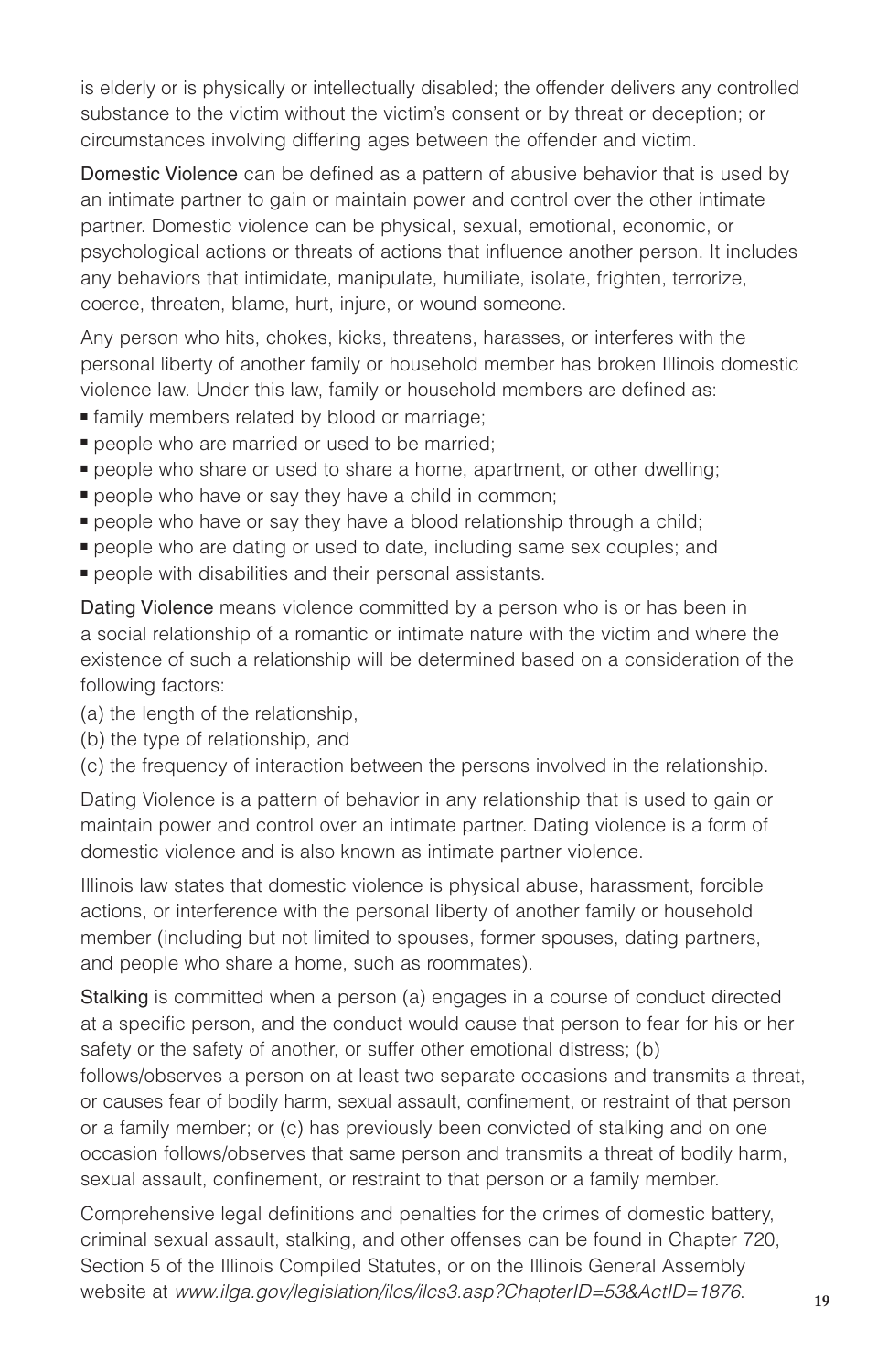# **Procedures for Reporting a Complaint**

Any student, employee, or third party who believes he or she has been subject to any form of sexual misconduct, or any student, employee, or third party who believes that they have witnessed an incident of sexual misconduct, should report the incident to the Vice President for Student Affairs, the Executive Director of Human Resources, the Title IX Coordinator or a designee (the "Administrator"). When possible, the report should be made in writing. Any college employee who receives a complaint of sexual misconduct shall immediately forward such complaint to the Administrator. Complaints should be submitted no later than sixty days following the date of the alleged incident of misconduct. The Administrator may waive this deadline in appropriate circumstances.

The initiation of a complaint of sexual misconduct will not result in retaliation, bias, or intimidation against the complainant or any witnesses involved in any investigation. An individual found to have engaged in retaliation, bias, or intimidation prohibited by this policy, shall be subject to discipline.

The Administrator shall investigate any information brought to the attention of the college indicating an occurrence of sexual misconduct. Upon the completion of the investigation, the Administrator shall determine whether the charges are substantiated, and the appropriate disciplinary and corrective action up to and including the suspension or expulsion of the offending party. The Administrator should notify the reported harasser of their decision and any disciplinary and corrective action in writing.

If either the complainant or reported harasser disagrees with the decision of the Administrator, they may appeal the decision to the President or designee by submitting a written request to the Administrator within 14 days of receiving the Administrator's decision. The President will review the Administrator's decision, reports, and other pertinent information and will issue a decision within 14 days of the appeal. The decision of the President shall be final.

The college has procedures in place that serve to be sensitive to those who report sexual misconduct, including informing individuals about their right to file criminal charges as well as the availability of medical, counseling and support services, and additional remedies to prevent contact between a complainant and an accused party, such as academic, transportation and working accommodations, if reasonably available. Students and employees should contact the Office of Student Affairs at 847.635.1739 or the Department of Human Resources at 847.635.1675 to discuss these resources and accommodations.

If a report of domestic violence, dating violence, sexual assault or stalking is reported to the college, the below are the procedures that the college will follow as well as a statement of the standard of evidence that will be used during any on campus student conduct proceedings arising from such a report:

# **Sexual Harassment Evidentiary Standard**

Sexual harassment cases are referred to the Title IX Coordinator, the Office of Student Affairs, and/or the Department of Human Resources for prompt investigation. Cases are adjudicated through using the preponderance of the evidence standard.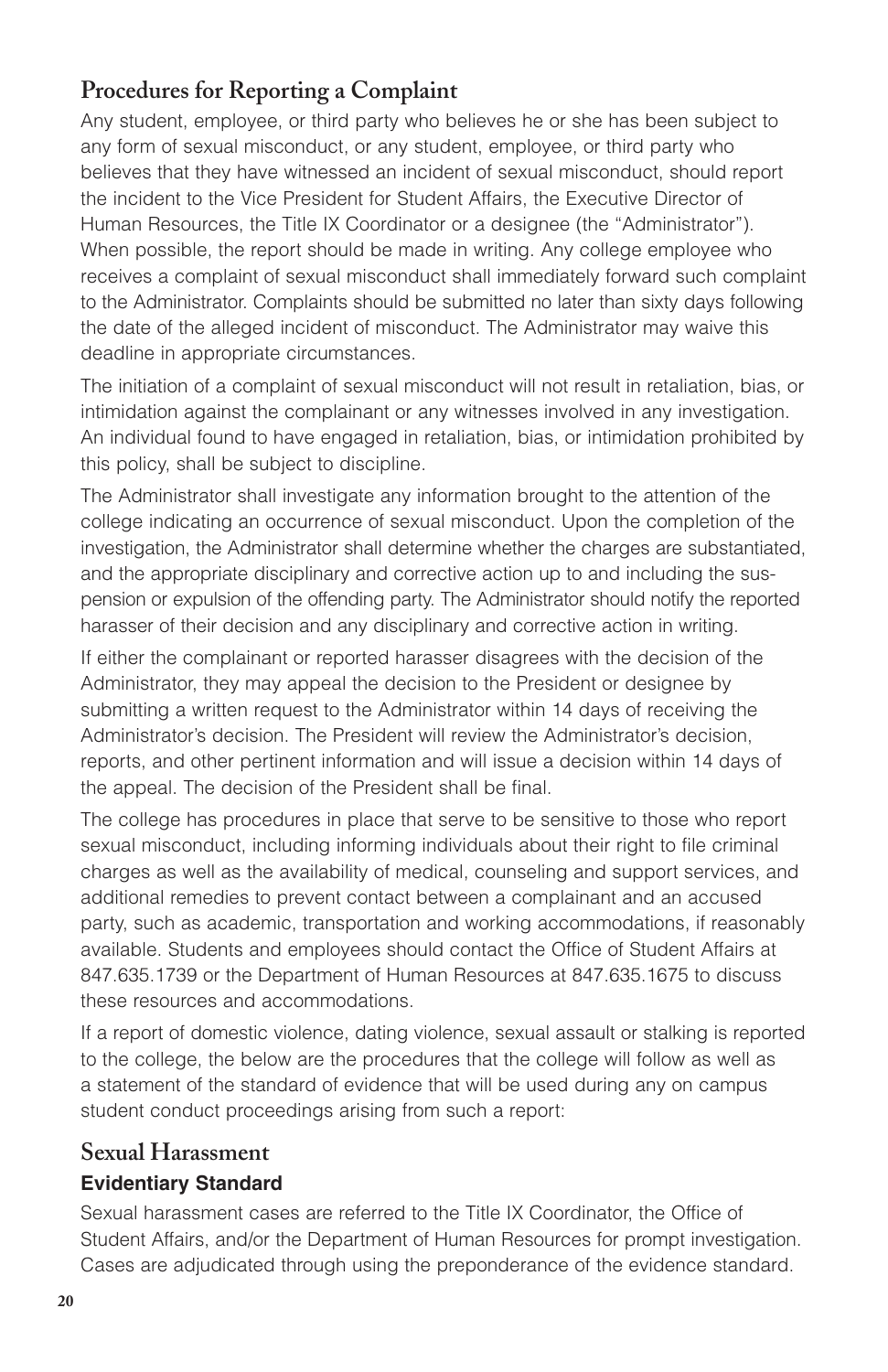# **College Procedures**

- College assesses immediate safety needs of complainant.
- College assists complainant with contacting Oakton Community College Police/local police if complainant requests, AND complainant is provided with contact information for the local police department.
- College provides written instructions on how to apply for Protective Order.
- College provides written information to complainant on how to preserve evidence.
- College assesses need to implement interim or long-term protective measures to protect the complainant, if appropriate.
- College provides a "No trespass" (PNG) directive to accused party if deemed appropriate.
- College provides a copy of the Sexual Misconduct Policy to complainant and informs the complainant regarding timeframes for inquiry, investigation and resolution.
- College informs the complainant of the outcome of the investigation, whether or not the accused will be administratively charged and what the outcome of the hearing is.
- College enforces the anti-retaliation policy and takes immediate and separate action against parties that retaliate against a person for complaining of sex-based discrimination or for assisting in the investigation.

# **Sexual Assault**

### **Evidentiary Standard**

Sexual assault cases are referred to the Title IX Coordinator and are adjudicated through the Student Code of Conduct using the preponderance of the evidence standard.

# **College Procedures**

- Depending on when reported (immediate vs. delayed report), the college provides complainant with access to medical care.
- College assesses immediate safety needs of complainant.
- College assists complainant with contacting local police if complainant requests, and complainant is provided with contact information for local police department.
- College provides complainant with referrals to on and off campus mental health providers.
- College assesses needs to implement interim or long-term protective measures, such as change in class schedule, and/or "No Contact" directive between both parties.
- College provides a "No trespass" (PNG) directive to accused party if deemed appropriate.
- College provides written instructions on how to apply for Protective Order.
- College provides a copy of the Sexual Misconduct Policy to complainant and informs the complainant regarding timeframes for inquiry, investigation and resolution.
- College informs the complainant of the outcome of the investigation, whether or not the accused will be administratively charged and what the outcome of the hearing is.
- College enforces the anti-retaliation policy and take immediate and separate action against parties that retaliate against a person for complaining of sex-based discrimination or for assisting in the investigation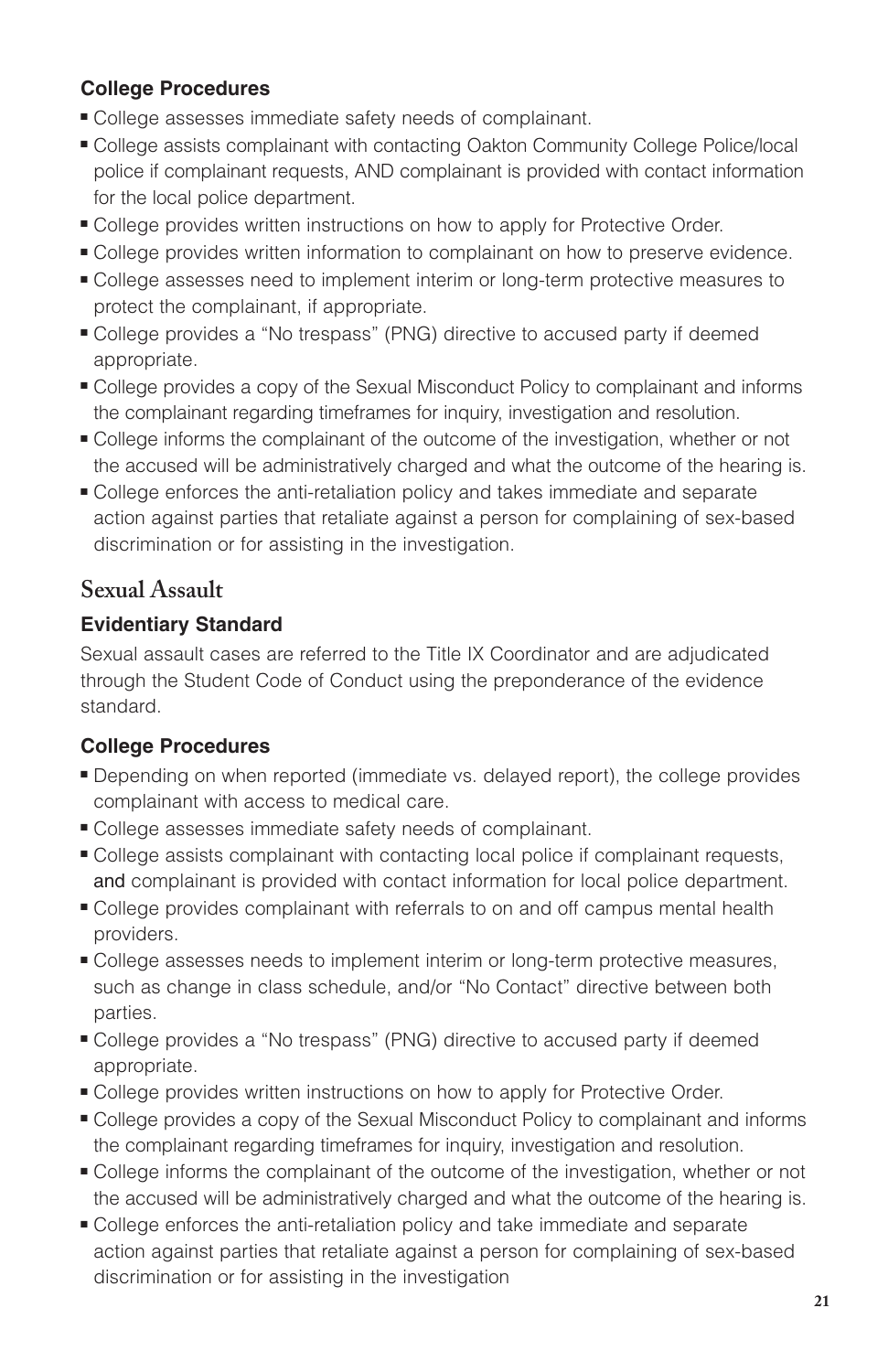# **Stalking**

# **Evidentiary Standard**

Stalking cases are referred to the Coordinator for Access, Equity, and Student Rights, and adjudicated using the preponderance of the evidence standard.

If the stalking is sexually based, it may fall under the Sexual Misconduct Policy and if so, would be referred to the Title IX Coordinator and adjudicated under the Student Code of Conduct using the preponderance of the evidence standard.

# **College Procedures**

- College assesses immediate safety needs of complainant.
- College assists complainant with contacting local police if complainant requests, and complainant is provided with contact information for local police department.
- College provides written instructions on how to apply for Protective Order.
- College provides written information to complainant on how to preserve evidence.
- College assesses need to implement interim or long-term protective measures to protect the complainant, if appropriate.
- College provides a "No trespass" (PNG) directive to accused party if deemed appropriate.

# **Dating Violence**

### **Evidentiary Standard**

Dating violence cases are referred to the Title IX Coordinator for Access, Equity, and Student Rights, and adjudicated using the preponderance of the evidence standard.

If the dating violence is sexually based, it may fall under the Sexual Misconduct Policy and if so, would be referred to the Title IX Coordinator and adjudicated under the Student Code of Conduct using the preponderance of the evidence standard.

# **College Procedures**

- College assesses immediate safety needs of complainant.
- College assists complainant with contacting local police if complainant requests, and complainant is provided with contact information for local police department.
- College provides written instructions on how to apply for Protective Order.
- College provides written information to complainant on how to preserve evidence.
- College assesses needs to implement interim or long-term protective measures to protect the complainant, if appropriate.
- College provides a "No trespass" (PNG) directive to accused party if deemed appropriate.

# **Domestic Violence**

# **Evidentiary Standard**

Domestic violence cases are referred to the Coordinator for Access, Equity, and Student Rights, and adjudicated using the preponderance of the evidence standard.

If the domestic violence is sexually based, it may fall under the Sexual Misconduct Policy and if so, would be referred to the Title IX Coordinator and adjudicated under the Student Code of Conduct using the preponderance of the evidence standard.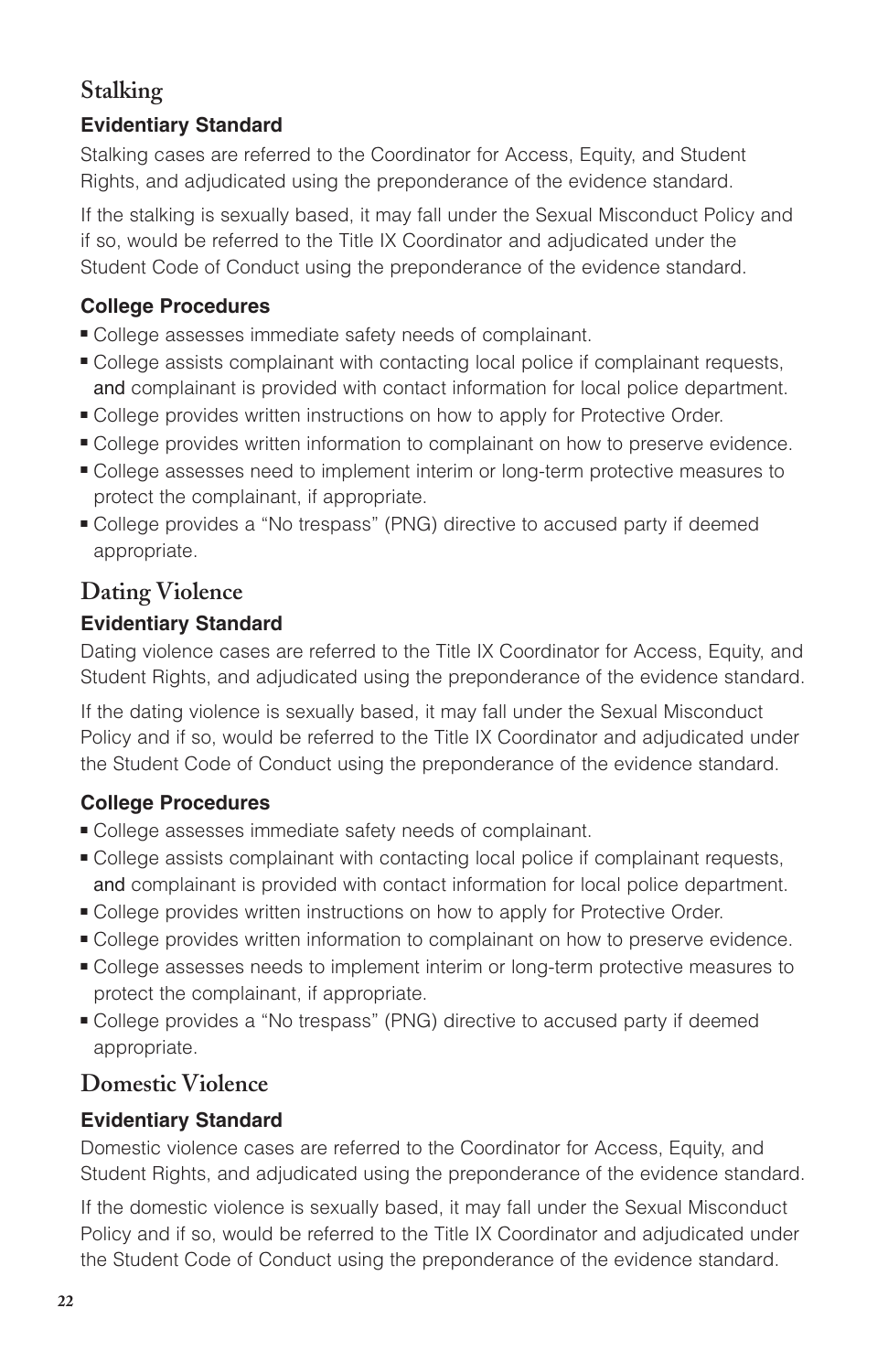### **College Procedures**

- College assesses immediate safety needs of complainant.
- College assists complainant with contacting local police if complainant requests, and complainant is provided with contact information for local police department.
- College provides written instructions on how to apply for Protective Order.
- College provides written information to complainant on how to preserve evidence.
- College assesses needs to implement interim or long-term protective measures to protect the complainant, if appropriate.
- College provides a "No trespass" (PNG) directive to accused party if deemed appropriate.

# **Adjudication of Violations and Sanctions**

Whether or not criminal charges are filed, the college or a person may file a complaint under the Sexual Misconduct Policy alleging that a student or employee violated the college's policy. Reports of all domestic violence, dating violence, sexual harassment, sexual assault and stalking made to Campus Police will automatically be referred to the Title IX Coordinator for investigation regardless of if the complainant chooses to pursue criminal charges.

The college disciplinary process will include a prompt, fair, and impartial investigation and resolution process. Investigators and hearing board members are trained annually on the issues related to domestic violence, dating violence, sexual assault, and stalking and taught how to conduct an investigation and hearing process that protects the safety of the victim and promotes accountability. This policy provides that:

- The complainant and the accused each have the opportunity to attend an administrative meeting before a properly trained hearing panel;
- The complainant and the accused will be given timely notice of meetings at which one or the other or both may be present;
- The complainant, the accused, and appropriate officials will be given timely and equal access to information that will be used during informal and formal disciplinary meetings and hearings;
- The complainant and the accused each have the opportunity to be advised by a personal advisor/mentor of their choice, at their expense, at any stage of the process and to be accompanied by that advisor at any meeting or hearing. An advisor may only consult and advise the complainant, but not speak for the advisee at any meeting or hearing;
- A decision is based on the preponderance of evidence standard, i.e. "more likely than not to have occurred" standard. In other words, the conduct process asks: "is it more likely than not that the accused violated the policy?"
- The complainant and the accused will be notified simultaneously in writing of the outcome of any disciplinary proceeding, as well as any changes to those results or disciplinary actions prior to the time that such results become final; and
- The complainant and the accused each have the right to appeal the outcome of the hearing. They may appeal the decision to the President or designee by submitting a written request to the Vice President for Student Affairs or Executive Director of Human Resources within 14 days of receiving the decision. The President will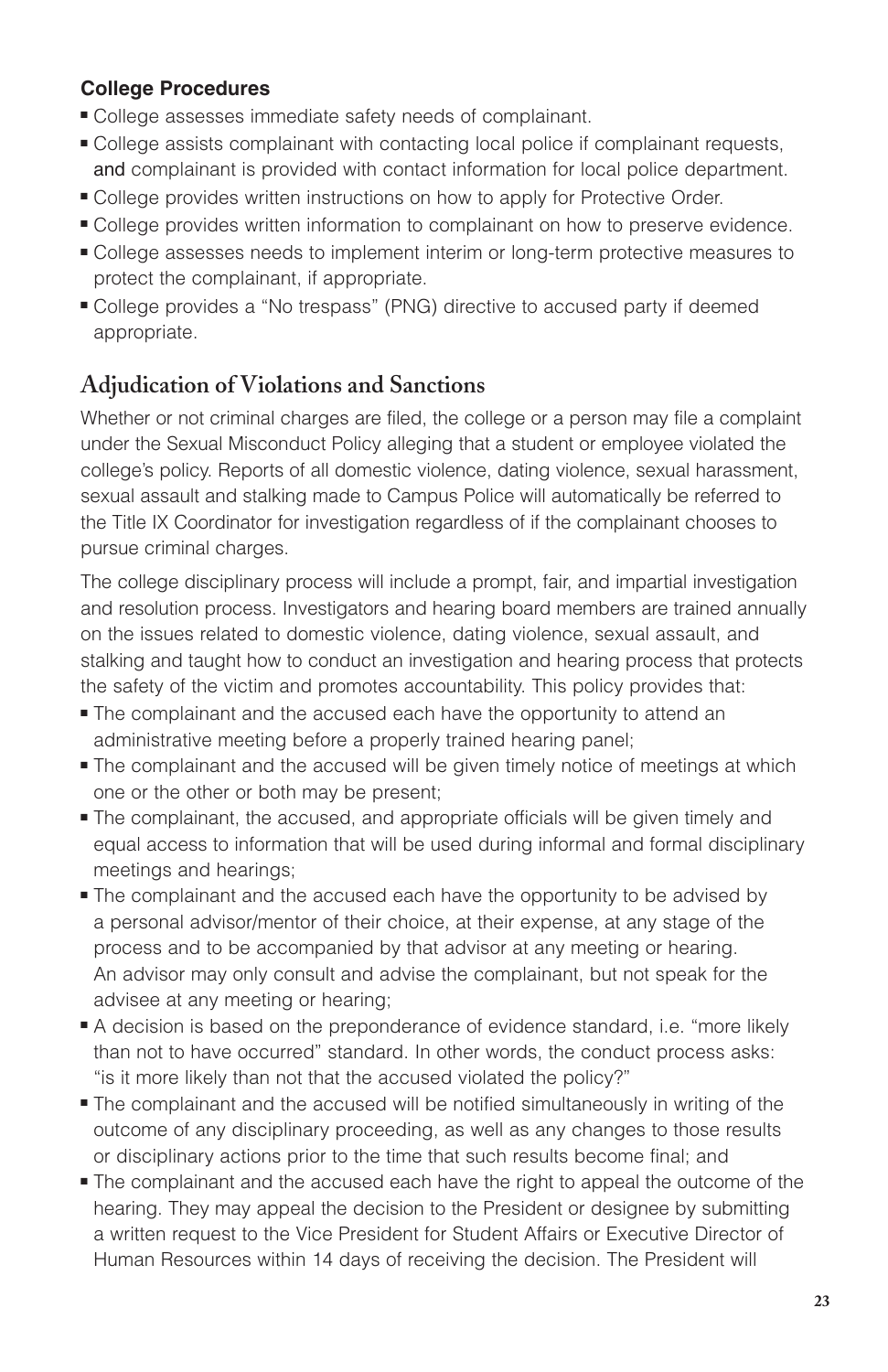review the Administrator's decision, reports, and other pertinent information and will issue his or her decision within 14 days of the appeal. The decision of the President shall be final. Both parties will be notified simultaneously in writing of the final outcome after the appeal is resolved.

■ When a complainant does not disclosure their name or other identifiable information about the reported perpetrator, the college's ability to respond to the complaint may be limited.

# **Confidentiality**

The college will protect the identity of persons who report having been victims of sexual assault, domestic violence, dating violence, or stalking to the fullest extent of the law.

# **Disclosure to Alleged Victims of Crimes of Violence or Non-Forcible Sex Offenses**

Under federal law—20USCsec.1232g(b)(6)—institutions may disclose to the victim of an alleged crime of violence the results of a disciplinary proceeding brought against the accused of the crime, without prior consent of the accused.

# **Federal Statistical Reporting Obligations**

Oakton Community College Police officials have a duty to report sexual misconduct for federal statistical reporting purposes. All personally identifiable information is kept private, but statistical information must be passed along to campus law enforcement regarding the type of incident and its general location.

# **Federal Timely Warning Obligations**

Victims of sexual misconduct are also made aware that college administrators must issue timely warnings for incidents that pose a substantial threat of bodily harm or danger to members of the campus community. Oakton makes every effort to ensure that a victim's name and other identifying information is not disclosed.

# **Sanctions and Protective Measures**

In all cases, investigations that result in a finding of more likely than not that a violation of the Sexual Misconduct Policy occurred will lead to the initiation of disciplinary procedures against the accused individual. College sanctions may be imposed upon those determined to have violated this policy. These include:

Warning - A notice in writing that the accused is violating or has violated institutional regulations.

Probation - A reprimand for violation of specified regulations. Probation is for a designated period of time and includes the probability of more severe disciplinary sanctions if the accused is found to be violating any institutional regulation(s) during the probationary period.

Loss of Privileges - Denial of specified privileges for a designated period of time.

Fines - Previously established and published fines may be imposed.

Restitution - Compensation for loss, damage, or injury. This may take the form of appropriate service and/or monetary or material replacement.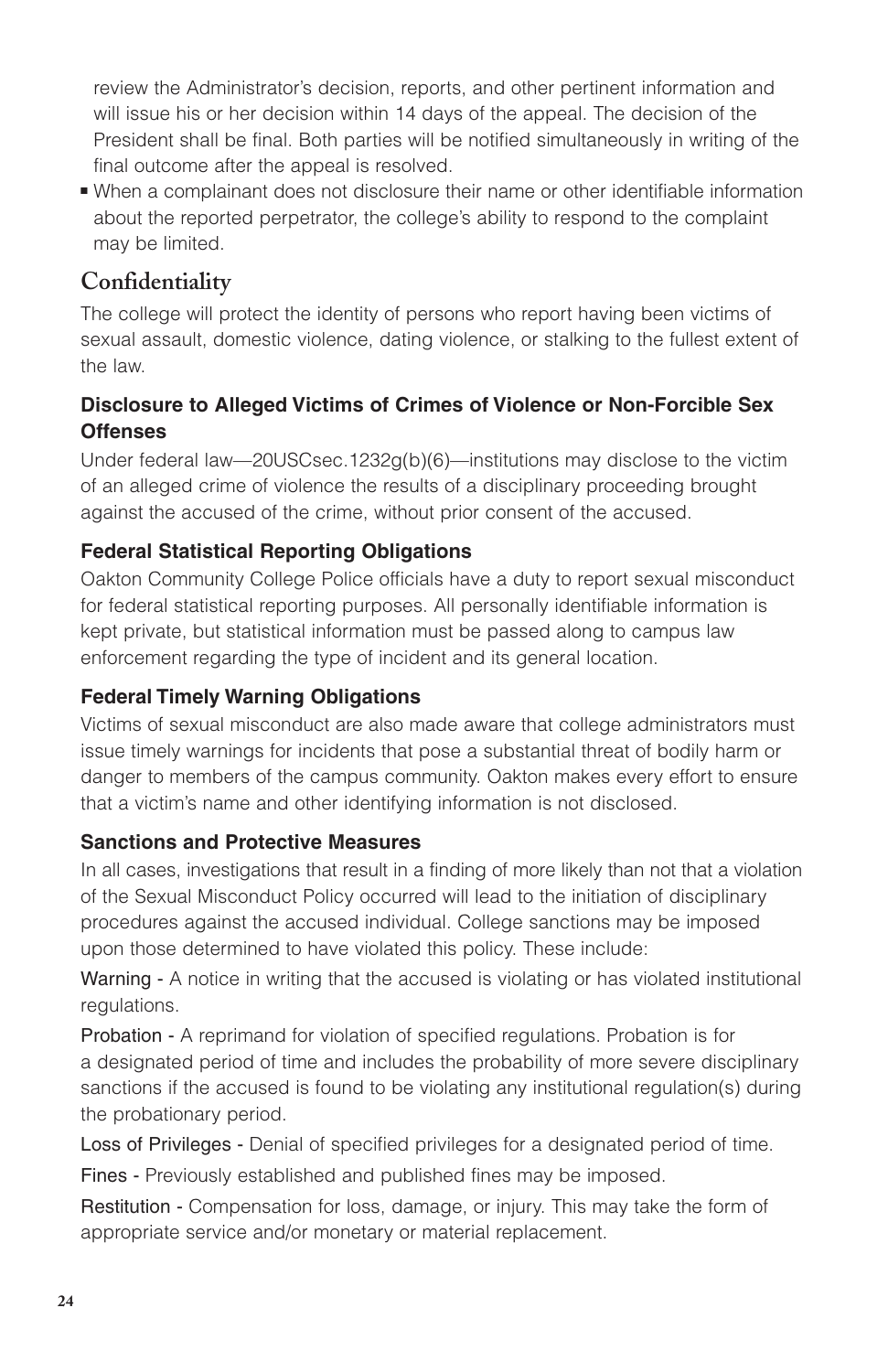Discretionary Sanctions - Work assignments, service to the college or neighboring communities, or other related discretionary assignments. (Such assignments must have the prior approval of the Title IX Coordinator.)

Educational Sanctions - Developmental activities related to specific acts of misconduct. The goal is to reduce the probability of repeat behavior, to give students the opportunity to demonstrate personal growth, and to appropriately challenge students (Mackin, M. B., 1993, ASJA Presentation).

Withdrawal from class for students - Administrative withdrawal from a class or classes.

College Suspension - Separation from the college for a definite period of time, after which the accused may be eligible to return. Conditions for readmission may be specified.

College Expulsion or Termination - Permanent separation from the college. For students, an "Administrative Dismissal" will be placed on the student's transcript.

The college may implement protective measures following the report of domestic violence, dating violence, sexual harassment, sexual assault and/or stalking. For students, sexual harassment, sexual assault, domestic violence, dating violence, and stalking are violations of the Student Code of Conduct. Employees who violate this policy will be subject to discipline, up to and including termination of employment. Sexual harassment, sexual assault, domestic violence, dating violence, and stalking are criminal acts which also may subject the perpetrator to criminal and civil penalties under federal and state law.

The Title IX Coordinator will determine whether interim interventions and protective measures should be implemented, and, if so, take steps to implement those protective measures as soon as possible. Examples of interim protective measures include, but are not limited to: an order of no contact, adjustment of course schedules\*, a leave of absence, or reassignment to a different supervisor or position. These remedies may be applied to one, both, or multiple parties involved. Violations of the Title IX Coordinator's directives and/or protective measures will constitute related violations that may lead to additional disciplinary action. Protective measures imposed may be temporary pending the results of an investigation or may become permanent as determined by Oakton Community College.

\*Applicable law requires that, when taking such steps to separate the complainant and the accused, the college must minimize the burden on the complainant and thus should not, as a matter of course, remove the complainant from their job, classes or housing while allowing the accused to remain.

# **Resources**

After an incident of sexual assault and domestic violence, the survivor should consider seeking medical attention as soon as possible at one of the listed hospitals. In Illinois, evidence must be collected even if a survivor chooses not to file a report with law enforcement. Hospitals are required to notify the local police department that treatment has been given to a sexual assault survivor; however the survivor is not required to file a report.

Alexian Brothers Medical Center, 847.981.3599 (Emergency Room) 800 West Biesterfield Road, Elk Grove Village, IL 60007

Glenbrook Hospital, 847.657.5632 (Emergency Room) 2100 Pfingsten Road, Glenview, IL 60025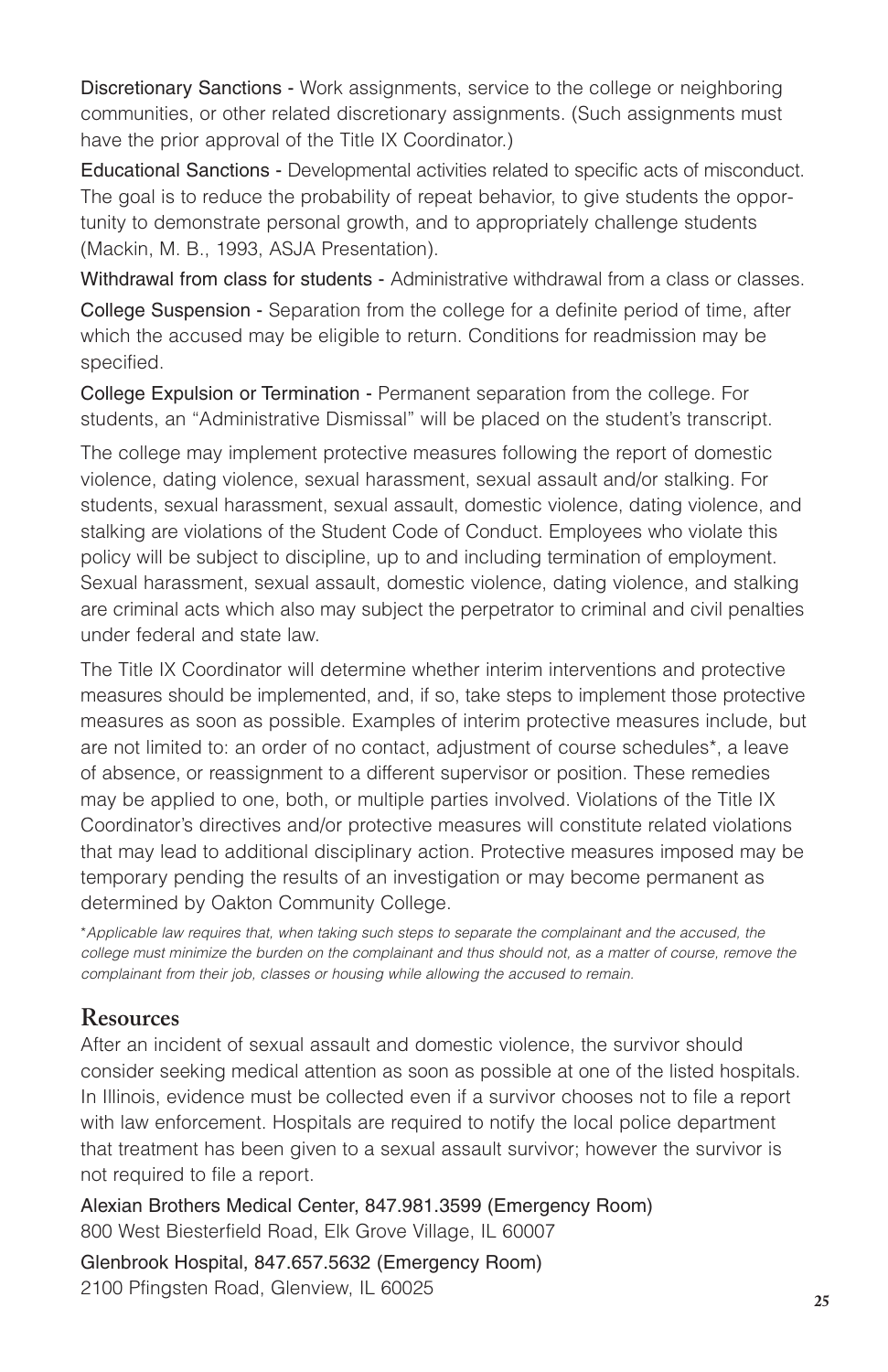St. Alexius Medical Center, 847.490.6930 (Emergency Room) 1555 North Barrington Road, Hoffman Estates, IL 60194 Lutheran General Hospital, 847.723.5154 (Emergency Room) 1775 Dempster Street, Park Ridge, IL 60068 Northwest Community Hospital, 847.618.4000 (Emergency Room) 800 W. Central Road, Arlington Heights, IL 60005 Skokie Hospital, 847.933.6950 (Emergency Room)

9600 Gross Point Road, Skokie, IL 60076

St. Francis Hospital, 847.316.4000 (Emergency Room) 355 Ridge Avenue, Evanston, IL 60202

It is important that a survivor of sexual assault not bathe, douche, smoke, change clothing or clean the bed/linen/area where they were assaulted if the offense occurred within the past 96 hours so that evidence as may be necessary to the proof of criminal activity may be preserved. In circumstances of sexual assault, if victims do not opt for forensic evidence collection, health care providers can still treat injuries and take steps to address concerns of pregnancy and/or sexually transmitted disease. Survivors of sexual assault, domestic violence, stalking, and dating violence are encouraged to also preserve evidence by saving text messages, instant messages, social networking pages, other communications, and keeping pictures, logs or other copies of documents, if they have any, that would be useful to the college adjudication process/hearing, panel/investigators, or police. Although the college strongly encourages all members of its community to report violations of this policy to law enforcement/Oakton Community College Police, it is the survivor's choice whether or not to make such a report and also have the right to decline involvement with the police. The Office of Student Affairs or Department of Human Resources will assist any community members with notifying local police if they so desire. See page 27 of this report for contact information for police departments.

If you have been the survivor of domestic violence, dating violence, sexual assault, or stalking, you should report the incident promptly to the Title IX Coordinator at 847.635.1745, Room 2270, Des Plaines campus and Oakton Police at 847.635.1888 (if the survivor so desires.) The college will provide resources to persons who have been survivors of sexual assault, domestic violence, dating violence, or stalking, and will apply appropriate disciplinary procedures to those who violate this policy. The procedures set forth below are intended to afford a prompt response to charges of sexual assault, domestic or dating violence, and stalking, to maintain confidentiality and fairness consistent with applicable legal requirements, and to impose appropriate sanctions on violators of this policy.

As time passes, evidence may dissipate or become lost or unavailable, thereby making investigation, possible prosecution, disciplinary proceedings, or obtaining protection from abuse orders related to the incident more difficult. If a victim chooses not to make a complaint regarding an incident, he or she nevertheless should consider speaking with Oakton Police or other law enforcement to preserve evidence in the event that the victim changes her/his mind at a later date.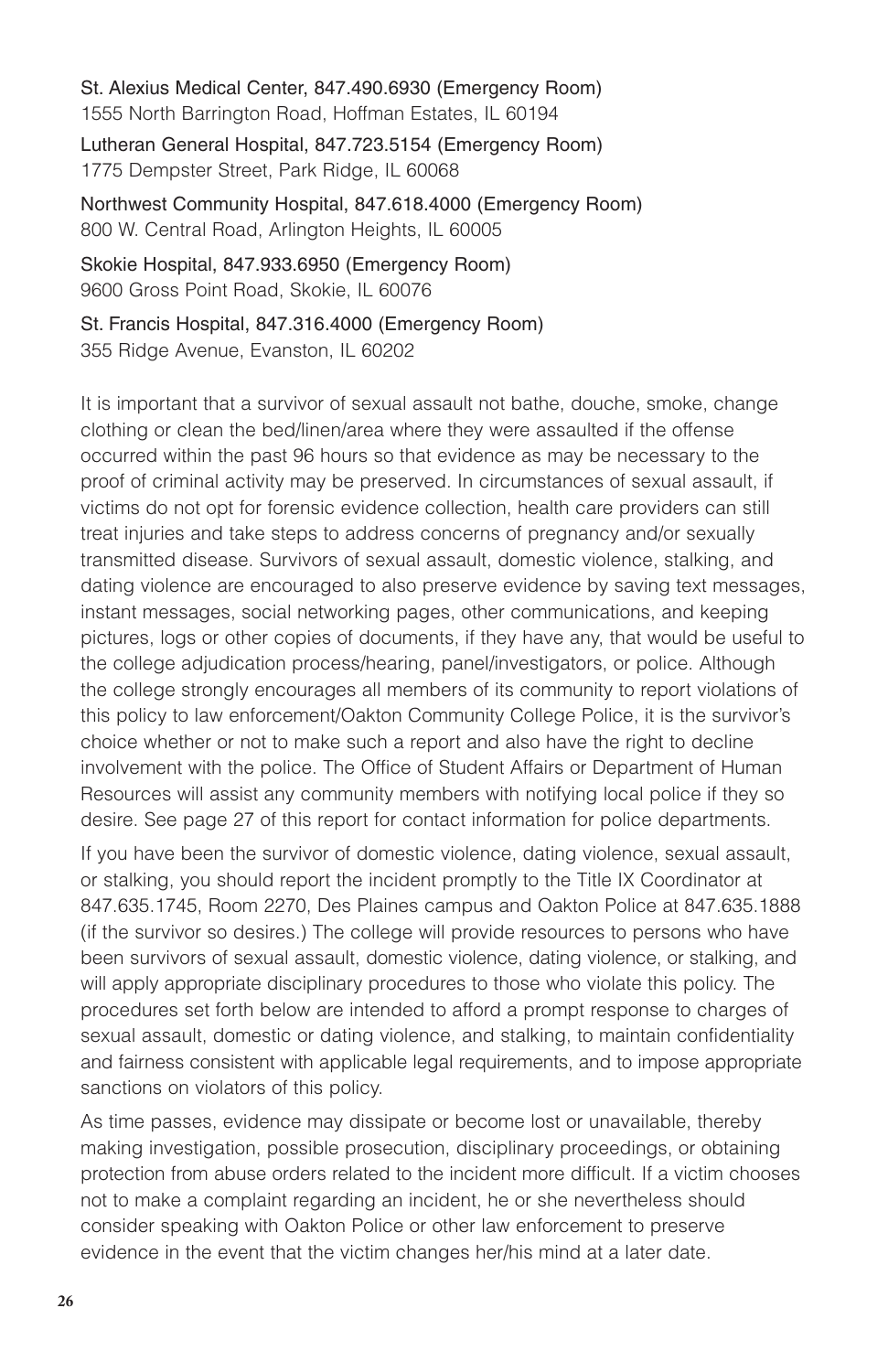# **Resources for Survivors of Domestic Violence, Dating Violence, Sexual Assault, and Stalking**

The college will notify victims of sexual assault, dating violence, domestic violence, and stalking in writing of how to request changes to their academic situation or seek protective measures regardless of whether the victim chooses to report the incident to law enforcement.

### **On Campus**

Office of Student Affairs 1600 E. Golf Road, Des Plaines, Room 2270, 847.635.1739

Counseling Services 1600 E. Golf Road, Des Plaines, Wellness Center, Room 1200, 847.635.1885

Oakton Community College Police Department 1600 E. Golf Road, Des Plaines, Room 1280, 847.635.1880 7701 N. Lincoln Avenue, Skokie, Room C100, 847.635.1880

Office of Access, Equity, and Diversity, and the Title IX Coordinator 1600 E. Golf Road, Des Plaines, Room 2270, 847.635.1745

Human Resources Department 1600 E. Golf Road, Des Plaines, Room 1260

Student Financial Assistance

1600 E. Golf Road, Des Plaines, Enrollment Center, 847.635.1700 7701 N. Lincoln Avenue, Skokie, Enrollment Center, 847.635.1400

### **Des Plaines and Skokie Area**

Local Police Des Plaines (desplaines.org) Emergency 911, Non-Emergency 847.391.5400 Skokie (skokie.org) Emergency 911, Non-Emergency 847.982.5900

Life Span (Domestic Violence and Sexual Assault) Des Plaines, 847.824.0382, life-span.org 24-hour Crisis Hot Line: 847.532.9540

- Legal Services
- Individual Parent and Child Counseling
- Violence prevention programming within high schools, elementary schools, and early childhood programs
- Community Education
- Agency Consultation
- 24-hour Crisis Line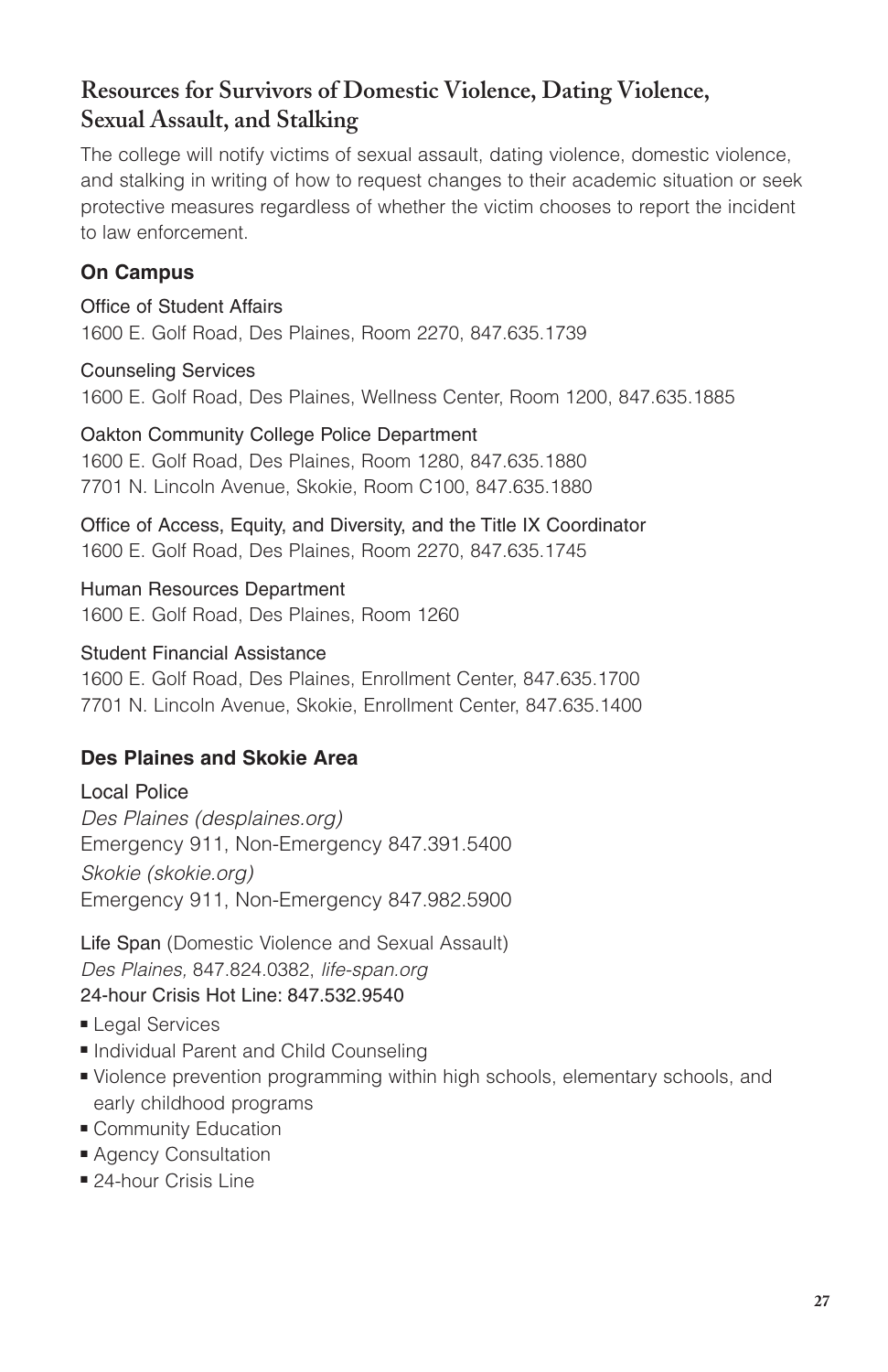#### Northwest Center Against Sexual Assault (Rape Crisis Center)

Arlington Heights 847.806.6526, www.nwcasa.org 24-hour Crisis Line: 888.802.8890

- Advocacy
- Crisis Intervention
- Counseling
- Prevention and Education

#### YWCA Evanston/North Shore (Residential Services)

Evanston

847.864.8445

#### 24-hour Crisis Line: 877.718.1868

- 24-hour domestic violence hotline
- Emergency shelter (Mary Lou's Place)
- Community-based services
- Legal advocacy
- Relationship violence prevention
- Community outreach and education

# Chicago Rape Crisis Hotline

#### 24-hour Crisis Line: 888.293.2080

- Anonymous
- Provides immediate support and crisis intervention
- Provides information and referrals to survivors, significant others and professionals

### **Other Resources**

Additional resources available to persons who report being the survivor of sexual assault, domestic violence, dating violence, or stalking, include: Illinois Coalition Against Sexual Assault - www.icasa.org Illinois Coalition Against Domestic Violence - www.ilcadv.org National Center on Domestic Violence, Trauma, and Mental Health (Chicago and Illinois Domestic Violence Agencies and Organizations www.nationalcenterdvtraumamh.org/resources/chicago-and-illinois-domesticviolence-agencies-and-organizations Rape, Abuse and Incest National Network - www.rainn.org Department of Justice - www.justice.gov/ovw/sexual-assault

Department of Education, Office of Civil Rights - www2.ed.gov/about/offices/list/ocr

# **Survivor Rights and Options**

Regardless of whether a community member elects to pursue a criminal complaint, the college will assist survivors of sexual harassment, sexual assault, domestic violence, dating violence, and stalking and will provide each survivor with a written explanation of their rights. In Illinois, any victim of a crime has rights that can be found here: http://codes.lp.findlaw.com/ilstatutes/725/120. Further, Oakton Community College complies with Illinois law in recognizing orders of protection. Any person who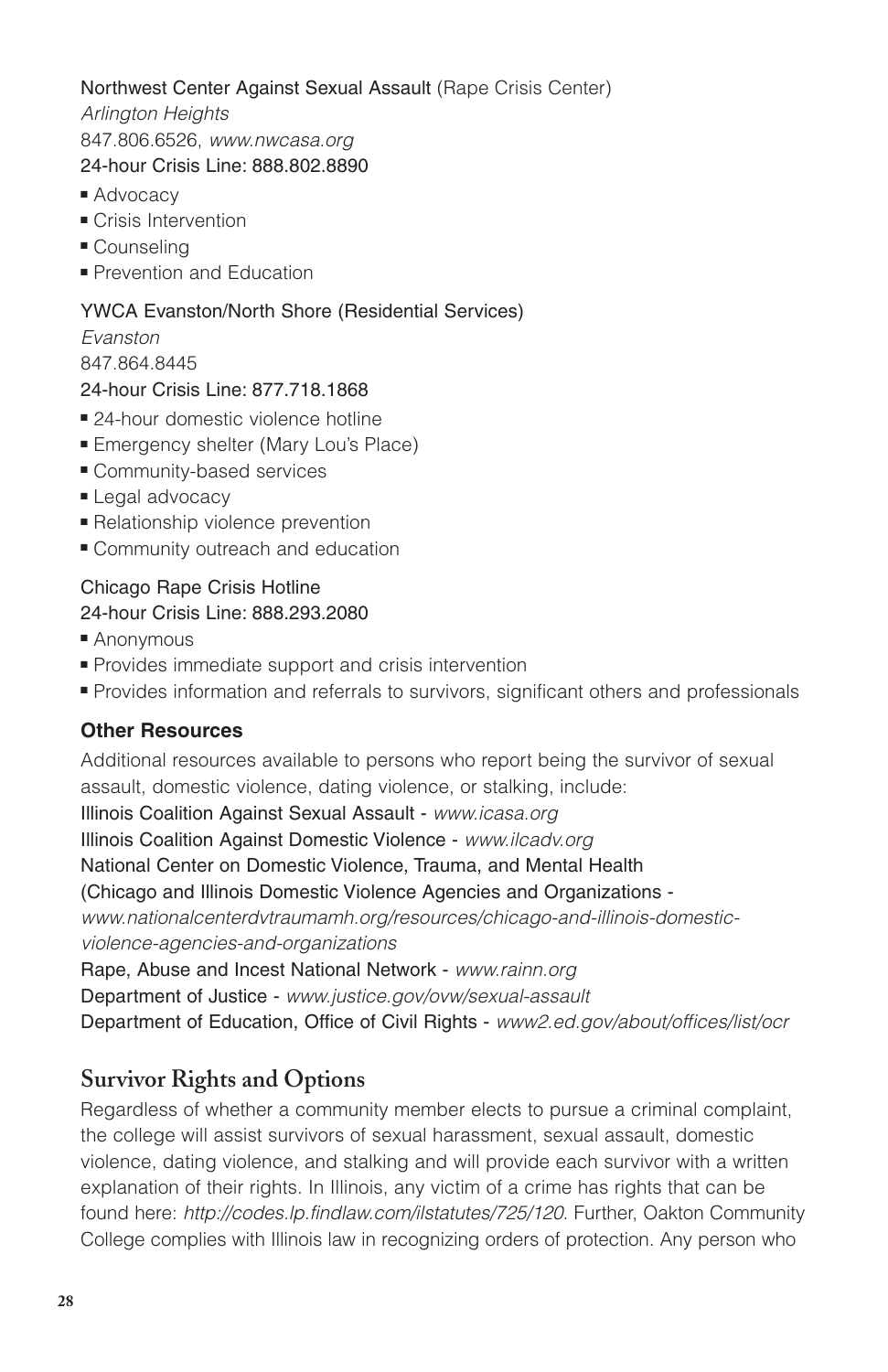obtains an order of protection from any jurisdiction should provide a copy to the Oakton Community College Police Department and the Title IX Coordinator. More information regarding Orders of Protection in Illinois can be found here: www.illinoisattorneygeneral.gov/women/idva.pdf.

A complainant may then meet with Campus Police to develop an action plan for campus police and the complainant to reduce risk of harm while on campus or coming and going from campus. This plan may include, but is not limited to: escorts, special parking arrangements, changing classroom location or allowing a student to complete assignments from home, etc. Protection from abuse orders may be available through the Office of Access, Equity, and Diversity. This Office will work with the Police Department to enforce the no contact order.

To the extent of the survivor's cooperation and consent, college offices will work cooperatively to ensure that the complainant's health, physical safety, work and academic status are protected, pending the outcome of a formal college investigation of the complaint. For example, if reasonably available, a complainant may be offered changes to academic or working situations in addition to counseling, health services and assistance in notifying appropriate local law enforcement. The Title IX Coordinator can help you in securing these accommodations. Additionally, personal identifiable information about the victim will be treated as confidential and only shared with persons with a specific need to know who are investigating/adjudicating the complaint or delivering resources or support services to the complainant. The college does not publish the names of crime victims nor house identifiable information regarding victims in the campus police department's Daily Crime Log or online. Victims and survivors may request that directory information on file be removed from public sources by request. Contact the Office of Student Affairs or the Department of Human Resources to assist in removing directory information.

# **Education and Prevention Programs**

A wide variety of educational programs on personal safety, health issues, and sexual assault are available throughout the academic year. Programs are scheduled at various times and locations based on need and student interest. For more information about the times, dates, and locations of programs, support groups, lectures, and other educational opportunities, please contact one of the following:

#### Office of Student Affairs

Des Plaines campus, Room 2270 847.635.1739 or extension 1739 from campus phones

#### Health Services

Des Plaines campus, Room 1200 847.635.1885 or extension 1885 from campus phones Skokie campus, Room A175 847.635.1419 or extension 1419 from campus phones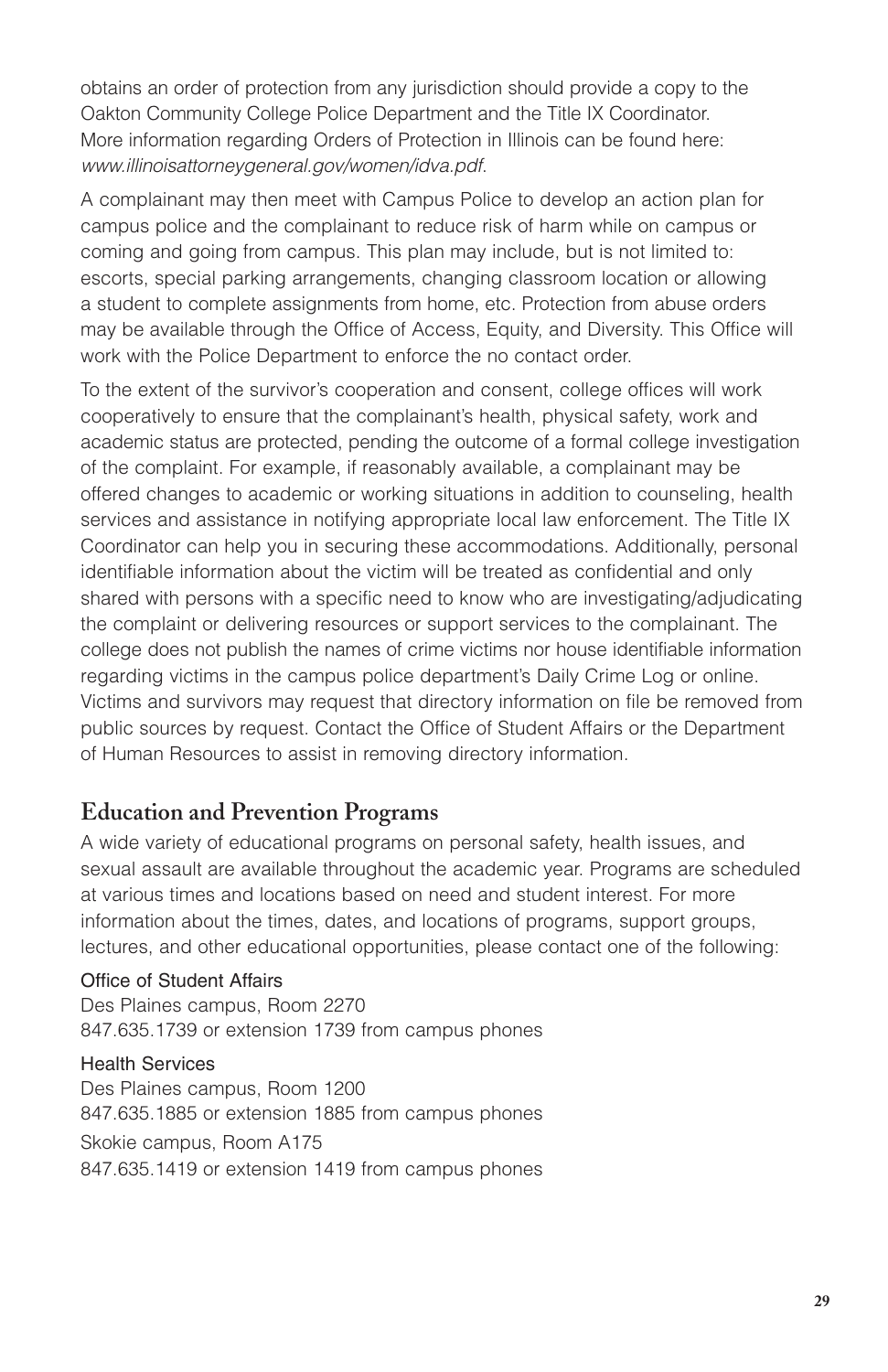The college offered the following educational programs in 2019:

| Program Name / Topic                                             | Date(s)                    | Location  | <b>Audience</b>                    |  |
|------------------------------------------------------------------|----------------------------|-----------|------------------------------------|--|
| Not Anymore*                                                     | Web Based/Ongoing          | DP/SK     | Faculty, Staff                     |  |
| Not Anymore*                                                     | <b>Spring Orientations</b> | DP/SK     | <b>All Students</b>                |  |
| Emergency Preparedness/Clery Act                                 | January                    | <b>DP</b> | Faculty, Staff                     |  |
| Gender Socialization and<br><b>Bystander Intervention</b>        | January                    | DP        | Faculty, Staff                     |  |
| <b>Preventing Sexual Misconduct</b><br>(Title IX)                | January                    | Online    | Faculty, Staff                     |  |
| Making Our Campus Safer<br>(Clery Act)                           | January -June              | Online    | Faculty, Staff                     |  |
| Walk A Mile in Her Shoes                                         | February                   | <b>DP</b> | Faculty, Staff,<br><b>Students</b> |  |
| Vagina Monologues                                                | February                   | <b>DP</b> | Faculty, Staff,<br><b>Students</b> |  |
| One Billion Rising                                               | February                   | DP/SK     | Faculty, Staff,<br><b>Students</b> |  |
| Supporting Students at Oakton                                    | March                      | <b>DP</b> | Faculty, Staff                     |  |
| If Not You, Then Who?<br>For Marginalized Identities             | March                      | <b>DP</b> | Faculty, Staff                     |  |
| Gender Socialization and<br><b>Bystander Intervention</b>        | March                      | DP        | Faculty, Staff                     |  |
| <b>Emergency Procedures</b>                                      | March                      | <b>DP</b> | Faculty, Staff                     |  |
| <b>Understanding Trans- Identities</b><br>and Oakton's Resources | March                      | DP        | Faculty, Staff                     |  |
| Understanding and Analyzing<br><b>Systemic Racism</b>            | March-April (6 Sessions)   | <b>DP</b> | Faculty, Staff                     |  |
| Not Anymore*                                                     | <b>Summer Orientations</b> | DP/SK     | <b>All Students</b>                |  |
| Not Anymore*                                                     | <b>Fall Orientations</b>   | DP/SK     | <b>All Students</b>                |  |
| Achieving Success in<br>a Diverse Classroom                      | Sept-Nov (8 Sessions)      | DP        | Faculty, Staff                     |  |

DP - Des Plaines campus SK - Skokie campus

\*Not Anymore Training includes topics such as Sexual Assault, Consent, Bystander Intervention, Alcohol, Dating/Domestic Violence, Stalking, Sexual Harassment, and What to Do If… It includes a comprehensive student evaluation of the program.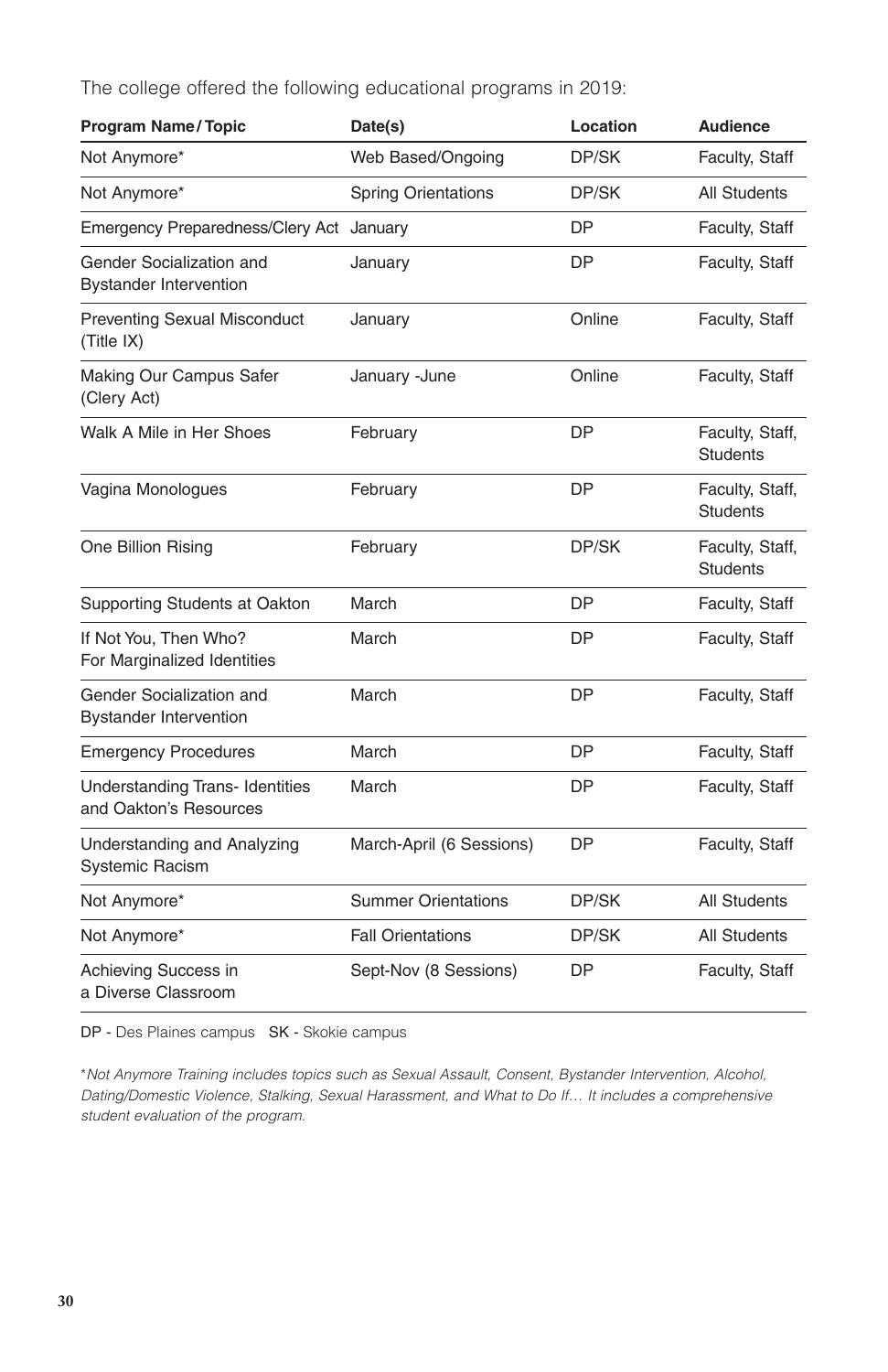# **Crime Prevention and Security Awareness Programs**

Education is an important part of preventing crime and for taking the appropriate action to lessen your chances of becoming a victim. The Oakton College Police Department makes ongoing efforts to educate the ever-changing community about common-sense precautions and heightened awareness regarding crime and safety issues.

# **Crime Prevention**

# **Safety Tip of the Week Bulletin Board**

Oakton Police Department places a standing bulletin board outside the Skokie Police Department Office which provides new crime prevention safety tips to all persons who pass by the office.

# **Public Safety Parking Lot Assistance**

Any student or school employees requiring a safety companion walk to their respective vehicles will be provided one. A constant deterrent to crime prevention is our mission.

# **Security Awareness Programs**

### **Law Enforcement Meet and Greet**

Oakton College Police Department organized a gathering of numerous police departments on Student Street at the Des Plaines campus. Students, faculty and staff gained positive interactions with local law enforcement personnel regarding laws, employment requirements for criminal justice students, and they received safety literature. This is an annual event due to great reviews from students.

### **Safety Tips of the Week**

Topics vary from sexual assault awareness, alcohol awareness, traffic safety, theft preventions, etc. The awareness board remains visible while the school is open.

### **Sexual Assault Awareness Month**

April of each year is Sexual Assault and Abuse Awareness Month. Its purpose is to disseminate awareness and education about how to prevent the act of assault and how to reach out for assistance to combat this crime. The college offers literature and counselors on a daily basis.

#### **Awareness Literature**

Each week new safety literature is displayed in front of the Police Department Office at the Skokie campus and entry area at the Des Plaines campus Police Department Office, containing a wide range of topics including sexual assault, ways to deal with college stress, alcohol/drug awareness addictions, theft prevention and many others.

### **Alcohol Awareness**

Oakton College Police Department participates with Health Services each April in Alcohol Awareness Month. Information is displayed about alcohol abuse, binge drinking, violence associated with alcohol, DUI facts, and other awareness programs available to students and college employees at both campuses.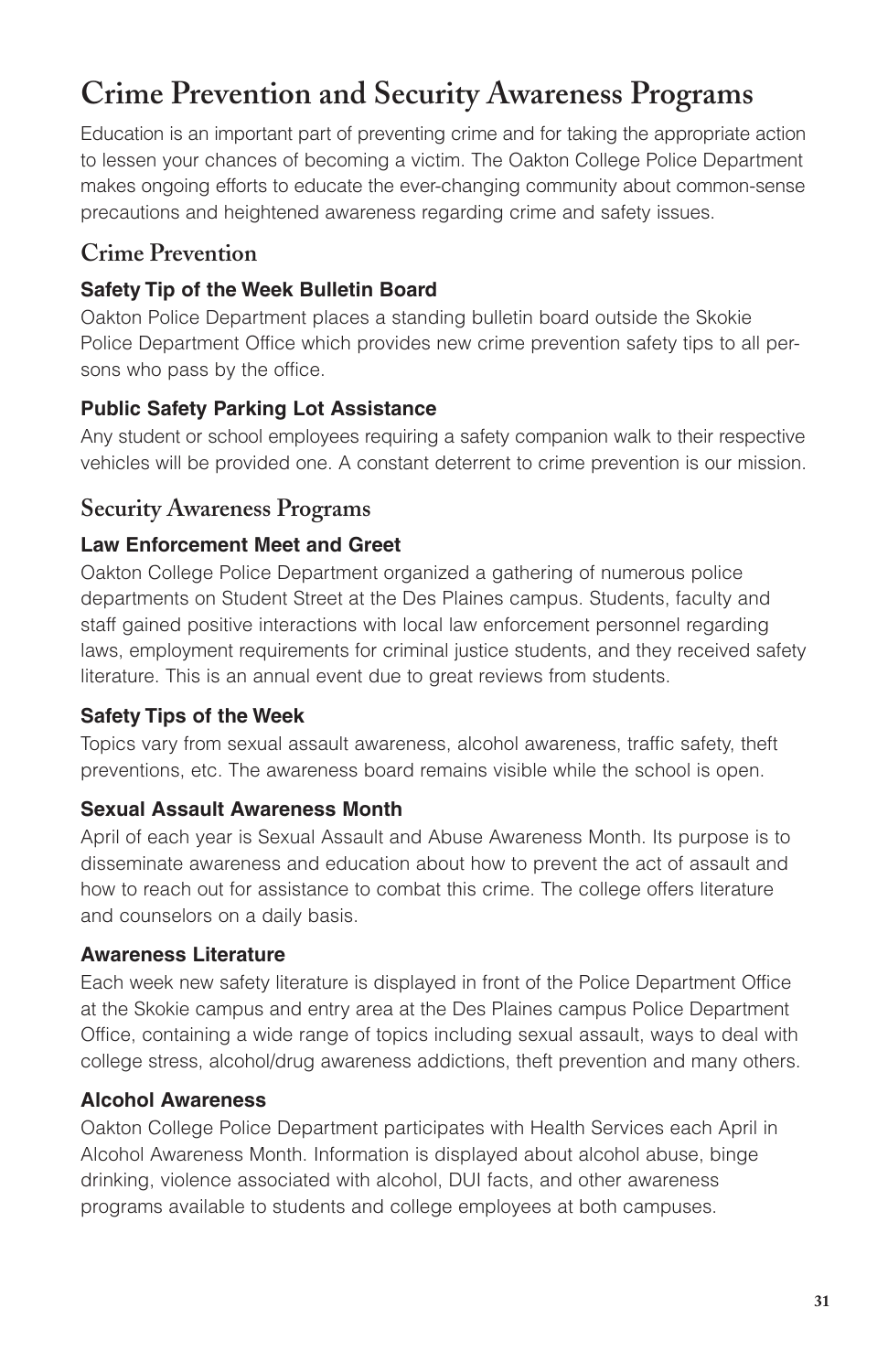#### **Campus Safety Workshop Presentation**

Personal safety is discussed including how to maintain a self-defense mindset, and how to use self-defense tactics and verbal Judo.

#### **Nursing Orientation Safety Presentation**

Oakton Police deliver a PowerPoint presentation regarding their role on campus and the services provided. Also offered is a safety awareness program, including a self-defense workshop.

#### **September Fall Fest**

The Oakton Police Department is present to answer questions or concerns that new students might have pertaining to their role in keeping them safe and providing assistance.

### **Updated Sex Offender Listings**

Each semester, the Enrollment Supervisor assists the Police Department in reviewing the pre-registered sex offenders who are current students to determine if they are in compliance with state guidelines and requirements.

#### **Toys for Tots Program**

In December, the Police Department collects toys and stuffed animals to give to under-privileged children for the holidays.

#### **Cookies with the Cops Program**

This most recent interactive program allows students and staff members to interact with Oakton police officers in an informal setting. Additionally, a safety board game was developed (similar to Jeopardy) to test knowledge about school safety, student code of conduct, and to create feedback on how the police can better provide safety and assistance.

#### **National Night-Out Program**

Oakton Police Department assists the Des Plaines Police Department by attending an annual community gathering at Maine West High School to interact with local residents, discuss safety tips, provide training topics for children, and provide handout materials related to community policing.

#### **New Employee Orientation**

Oakton Police participate in new employee orientation to provide safety tips and protocol on emergency situations and the proper channels to assist with emergency management.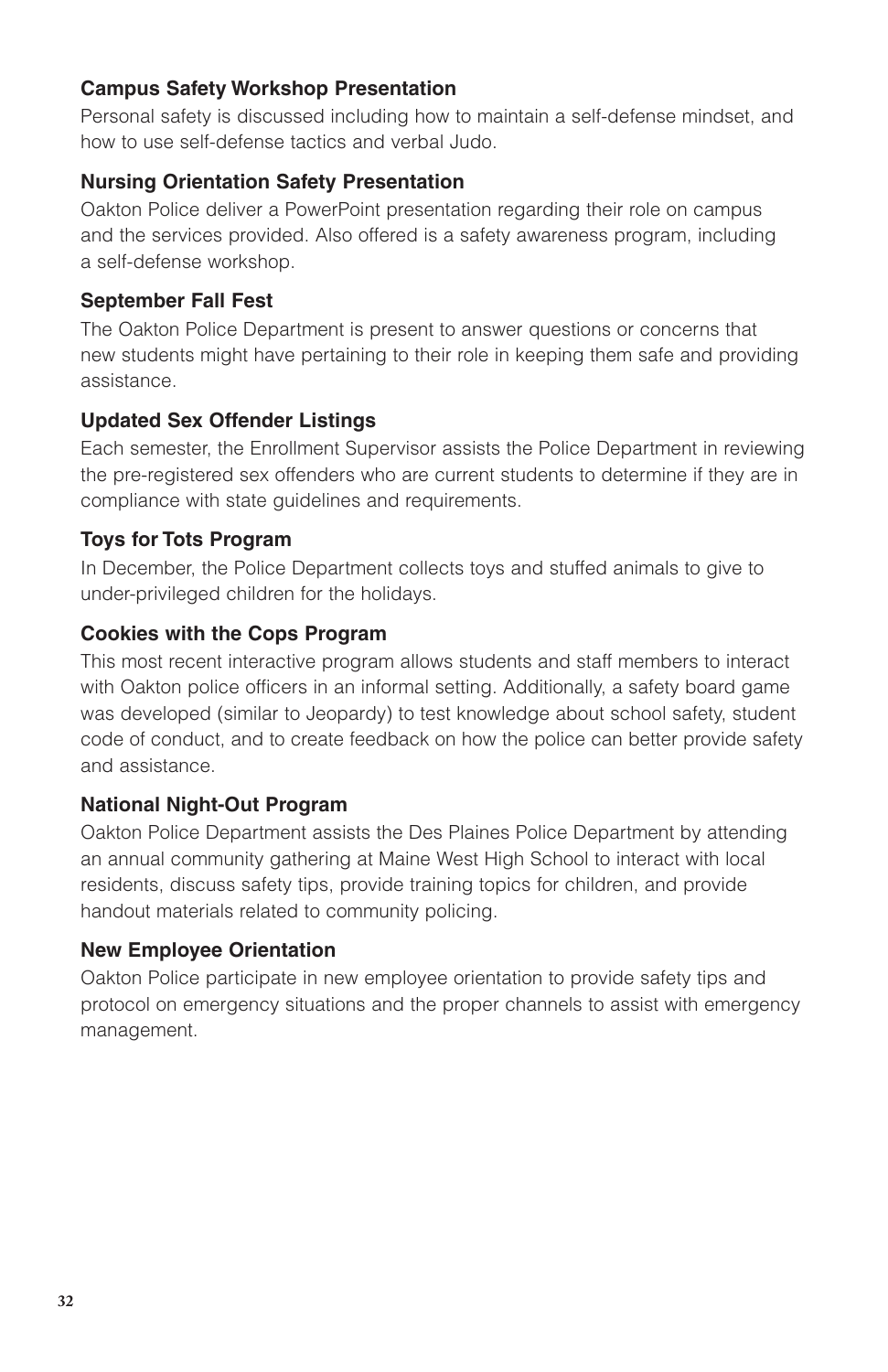# **Reporting the Annual Disclosure of Crime Statistics**

As required by the federal law commonly known as the Clery Act, the Oakton Community College Police Department compiles annual crime statistics for this report in accordance with crime definitions provided by the FBI for use in its Uniform Crime Reporting System. This report includes statistics for the previous three years concerning reported crimes that occurred on campus and at off-campus properties owned or controlled by the college and frequently used for academic purposes. The statistics in this report represent:

- 1. Criminal offenses of Murder/Non-Negligent Manslaughter, Negligent Manslaughter, forcible and non-forcible sex offenses, Robbery, Aggravated Assault, Burglary, Motor Vehicle Theft, Arson, Domestic Violence, Dating Violence, and Stalking reported to the Police Department, campus security authorities, deans, directors, athletic coaches, and faculty advisors for student groups, and crimes occurring on each campus during the three most recent calendar years.
- 2. Statistics for the crimes listed above collected from local police departments, to include adjacent off-campus property.
- 3. Hate crimes statistics for the crimes listed above; plus the crimes of Theft, Simple Assault, Intimidation, or Vandalism, or any other crime involving bodily injury which was motivated by bias against any person or group of persons, or the property of any person or group of persons because of the race, gender, gender identity, religion, disability, sexual orientation, ethnicity, or national origin of the person or group, or bias based upon the perception that the person or group has one or more of those characteristics.
- 4. Arrests for categories required under the Clery Act, including liquor, drug, and weapons law violations.
- 5. Referrals for campus disciplinary action for categories required under the Clery Act, including liquor, drug, and weapons law violations.

Under very limited circumstances, a report of a crime may subsequently be considered "unfounded." Per Oakton Community College Police Department policy, a report will only be classified in this manner after a thorough investigation has been conducted to include interviews, review of the evidence, supervisory review, and complete documentation.

All of the data compiled by the Police Department can be viewed on the Oakton Police Department web page at www.oakton.edu/about/officesanddepartments/ public\_safety/safety\_emergency/crime\_statistics.

# **Daily Crime Logs**

Daily Crime Logs contain a description of criminal activity reported to Oakton Community College Police within the past 60 days and are available for inspection at the Police Department offices in Des Plaines, Room 1280, or Skokie, Room C100.

# **Annual Clery Act Crime Statistics**

Crime statistic tables located at the end of this report are reflective of the federal requirements for compiling this report, which became effective July 1, 2000.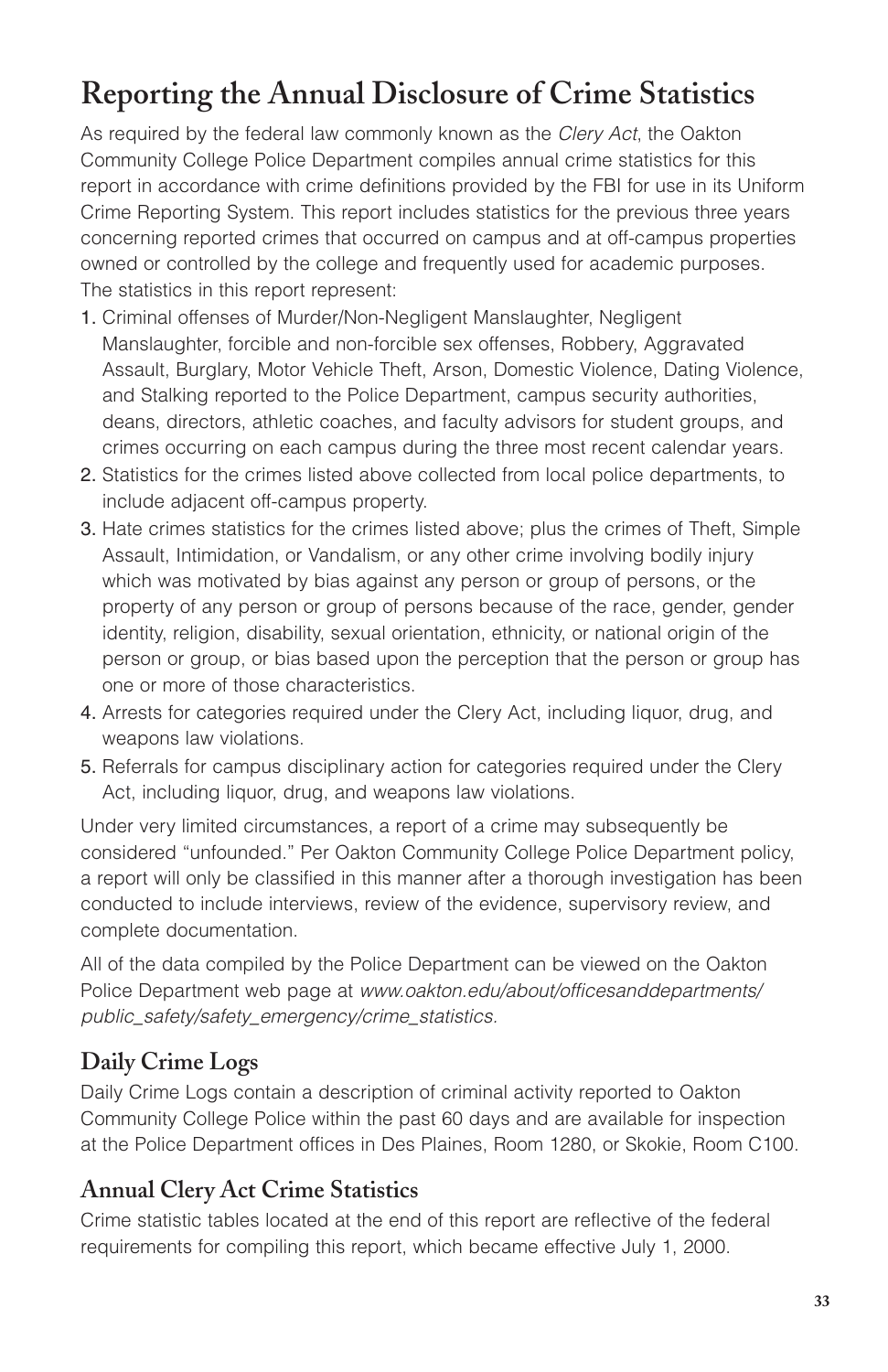# **Oakton Community College — Des Plaines Campus Clery Act Crime Statistics**

|                                           | On-Campus      |                | <b>Adjacent Public</b><br>Property |             |             |                |
|-------------------------------------------|----------------|----------------|------------------------------------|-------------|-------------|----------------|
|                                           | 2017           | 2018           | 2019                               | 2017        | 2018        | 2019           |
| <b>Criminal Offenses</b>                  |                |                |                                    |             |             |                |
| Murder/Non-Negligent Manslaughter         | $\Omega$       | $\mathbf 0$    | $\Omega$                           | $0^*$       | $0^*$       | $\Omega$       |
| Negligent Manslaughter                    | $\Omega$       | 0              | $\Omega$                           | $0^*$       | $\bigcap^*$ | 0              |
| Forcible Sex Offense - Rape               | $\Omega$       | 0              | $\Omega$                           | $0^*$       | $\bigcap^*$ | $\Omega$       |
| Forcible Sex Offense - Fondling           | $\mathbf 0$    | $\overline{c}$ | $\Omega$                           | $0^*$       | $0^*$       | $\Omega$       |
| Non-Forcible Sex Offense - Incest         | $\Omega$       | $\overline{0}$ | $\Omega$                           | $()^*$      | $\bigcap^*$ | 0              |
| Non-Forcible Sex Offense - Statutory Rape | $\Omega$       | $\overline{0}$ | $\Omega$                           | $0^*$       | $0^*$       | $\Omega$       |
| Robbery                                   | $\Omega$       | $\Omega$       | $\Omega$                           | $\bigcap^*$ | $()^*$      | $\Omega$       |
| <b>Aggravated Assault</b>                 | $\Omega$       | $\Omega$       | $\Omega$                           | $0^*$       | $0^*$       | $\Omega$       |
| Burglary                                  | $\Omega$       | 0              | $\Omega$                           | $0^*$       | $\bigcap^*$ | 0              |
| Motor Vehicle Theft                       | $\Omega$       | $\Omega$       | $\Omega$                           | $0^*$       | $0^*$       | $\Omega$       |
| Arson                                     | $\Omega$       | 0              | $\Omega$                           | $0^*$       | $0^*$       | $\Omega$       |
| Domestic Violence                         | 1              | $\Omega$       | $\Omega$                           | $1*$        | $\bigcap^*$ | $\Omega$       |
| Dating Violence                           | $\Omega$       | $\Omega$       | $\Omega$                           | $0^*$       | $0^*$       | $\Omega$       |
| Stalking                                  | $\overline{c}$ | 1              | $\Omega$                           | $\bigcap^*$ | $()^*$      | 0              |
| <b>Hate Crimes</b>                        | $\Omega$       | $\Omega$       | $\Omega$                           | $\bigcap^*$ | $()^*$      | $\Omega$       |
| Arrests                                   |                |                |                                    |             |             |                |
| Weapons: Carrying, Possessing, etc.       | $\Omega$       | $\Omega$       | $\Omega$                           | $0^*$       | $0^*$       | 0              |
| Drug Abuse Violations                     | $\Omega$       | $\Omega$       | $\Omega$                           | $0^*$       | $0^*$       | $\Omega$       |
| <b>Liquor Law Violations</b>              | 0              | 0              | $\mathbf 0$                        | $0^*$       | $0^*$       | 0              |
| Referrals                                 |                |                |                                    |             |             |                |
| Weapons: Carrying, Possessing, etc.       | 0              | 0              | $\Omega$                           | $0^*$       | $0^*$       | 0              |
| Drug Abuse Violations                     | 1              | $\mathbf{1}$   | $\Omega$                           | $0^*$       | $0^*$       | 0              |
| <b>Liquor Law Violations</b>              | $\overline{O}$ | $\overline{0}$ | $\overline{O}$                     | $0^*$       | $0^*$       | $\overline{O}$ |

Oakton Community College had no unfounded crime reports in 2019.

Oakton does not have any residence halls, dorms, or housing facilities either on or off campus. The college also does not have any officially recognized student organizations with on- or off-campus housing facilities.

\*2015 and 2016 Adjacent Public Property crime statistics were submitted by Des Plaines Police. A good faith effort was made to obtain statistics from another adjacent agency. However the data were not available in the format requested.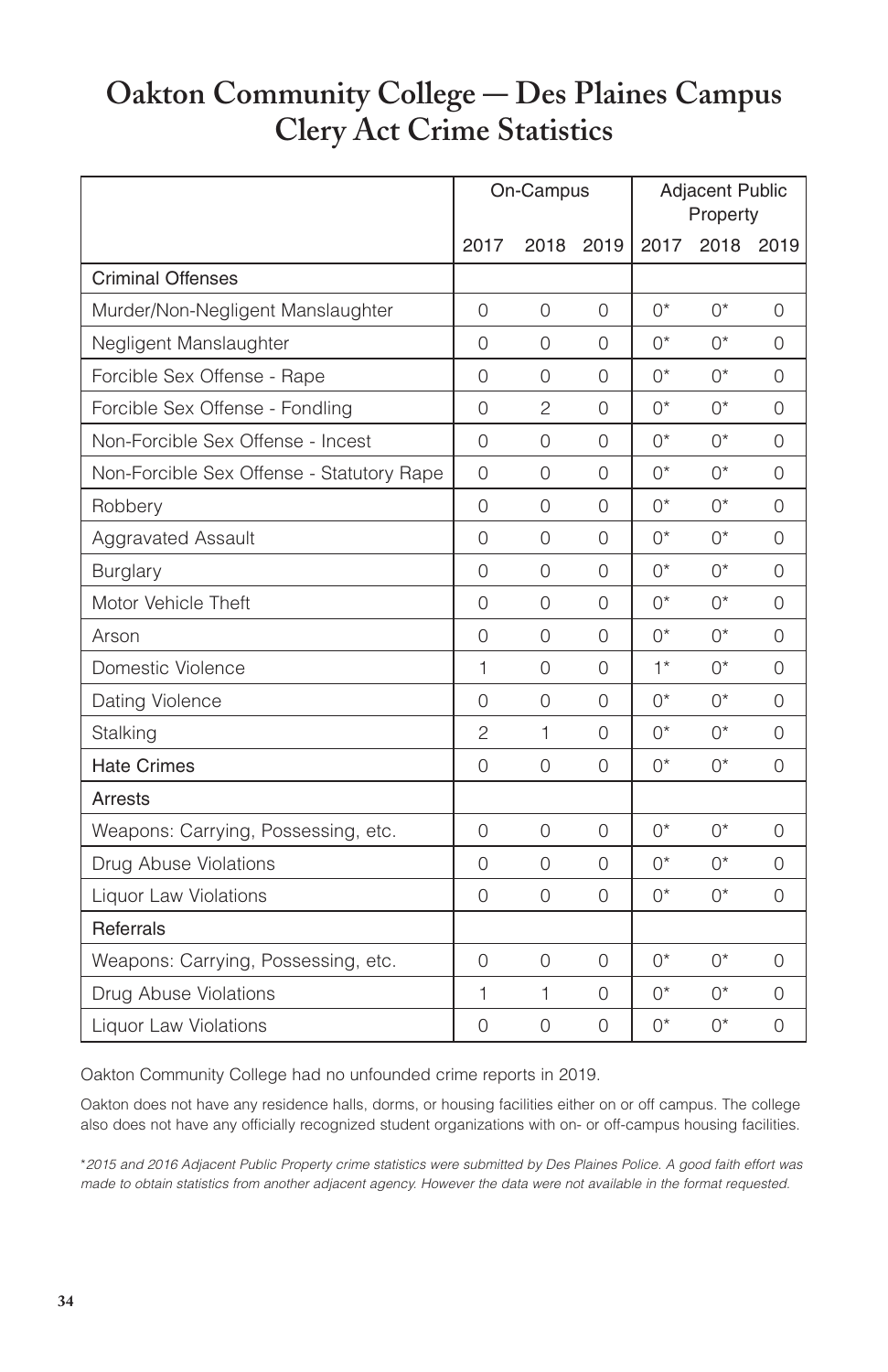# **Oakton Community College — Skokie Campus Clery Act Crime Statistics**

|                                           | On-Campus   |                | <b>Adjacent Public</b><br>Property |         |                |          |
|-------------------------------------------|-------------|----------------|------------------------------------|---------|----------------|----------|
|                                           | 2017        | 2018           | 2019                               | 2017    | 2018           | 2019     |
| <b>Criminal Offenses</b>                  |             |                |                                    |         |                |          |
| Murder/Non-Negligent Manslaughter         | $\Omega$    | $\Omega$       | $\Omega$                           | $n/a^*$ | $\Omega$       | $\Omega$ |
| Negligent Manslaughter                    | $\Omega$    | $\Omega$       | $\Omega$                           | $n/a^*$ | $\Omega$       | $\Omega$ |
| Forcible Sex Offense - Rape               | $\Omega$    | $\Omega$       | $\Omega$                           | $n/a^*$ | $\Omega$       | $\Omega$ |
| Forcible Sex Offense - Fondling           | $\mathbf 0$ | 0              | 1                                  | $n/a^*$ | $\circ$        | $\Omega$ |
| Non-Forcible Sex Offense - Incest         | $\Omega$    | $\Omega$       | $\Omega$                           | $n/a^*$ | $\Omega$       | $\Omega$ |
| Non-Forcible Sex Offense - Statutory Rape | $\Omega$    | 0              | $\circ$                            | $n/a^*$ | $\circ$        | $\Omega$ |
| Robbery                                   | $\Omega$    | $\Omega$       | $\Omega$                           | $n/a^*$ | $\Omega$       | $\Omega$ |
| <b>Aggravated Assault</b>                 | $\Omega$    | $\Omega$       | $\mathbf{1}$                       | $n/a^*$ | $\Omega$       | $\Omega$ |
| <b>Burglary</b>                           | $\Omega$    | $\Omega$       | $\Omega$                           | $n/a^*$ | $\Omega$       | $\Omega$ |
| Motor Vehicle Theft                       | $\Omega$    | $\overline{O}$ | $\overline{0}$                     | $n/a^*$ | $\Omega$       | $\Omega$ |
| Arson                                     | $\Omega$    | $\Omega$       | $\Omega$                           | $n/a^*$ | $\Omega$       | $\Omega$ |
| Domestic Violence                         | 1           | 1              | $\Omega$                           | $n/a^*$ | $\Omega$       | $\Omega$ |
| Dating Violence                           | $\Omega$    | $\Omega$       | 0                                  | $n/a^*$ | 0              | $\Omega$ |
| Stalking                                  | 1           | $\Omega$       | $\circ$                            | $n/a^*$ | $\Omega$       | $\Omega$ |
| <b>Hate Crimes</b>                        | $\mathbf 0$ | $\overline{0}$ | $\overline{0}$                     | $n/a*$  | $\overline{0}$ | 0        |
| Arrests                                   |             |                |                                    |         |                |          |
| Weapons: Carrying, Possessing, etc.       | $\mathbf 0$ | 0              | $\circ$                            | $n/a^*$ | $\Omega$       | $\Omega$ |
| Drug Abuse Violations                     | $\Omega$    | $\Omega$       | $\Omega$                           | $n/a^*$ | $\Omega$       | $\Omega$ |
| Liquor Law Violations                     | $\Omega$    | $\Omega$       | $\Omega$                           | $n/a^*$ | $\Omega$       | $\Omega$ |
| Referrals                                 |             |                |                                    |         |                |          |
| Weapons: Carrying, Possessing, etc.       | $\mathbf 0$ | $\overline{0}$ | $\circ$                            | $n/a^*$ | $\circ$        | $\Omega$ |
| Drug Abuse Violations                     | $\mathbf 0$ | 1              | $\circ$                            | $n/a^*$ | $\circ$        | 0        |
| <b>Liquor Law Violations</b>              | $\Omega$    | $\overline{0}$ | $\circ$                            | $n/a^*$ | $\overline{0}$ | 0        |

Oakton Community College had no unfounded crime reports in 2019.

Oakton does not have any residence halls, dorms, or housing facilities either on or off campus. The college also does not have any officially recognized student organizations with on- or off-campus housing facilities.

\*A good faith effort was made to obtain these crime statistics. However the data were not available in the format requested.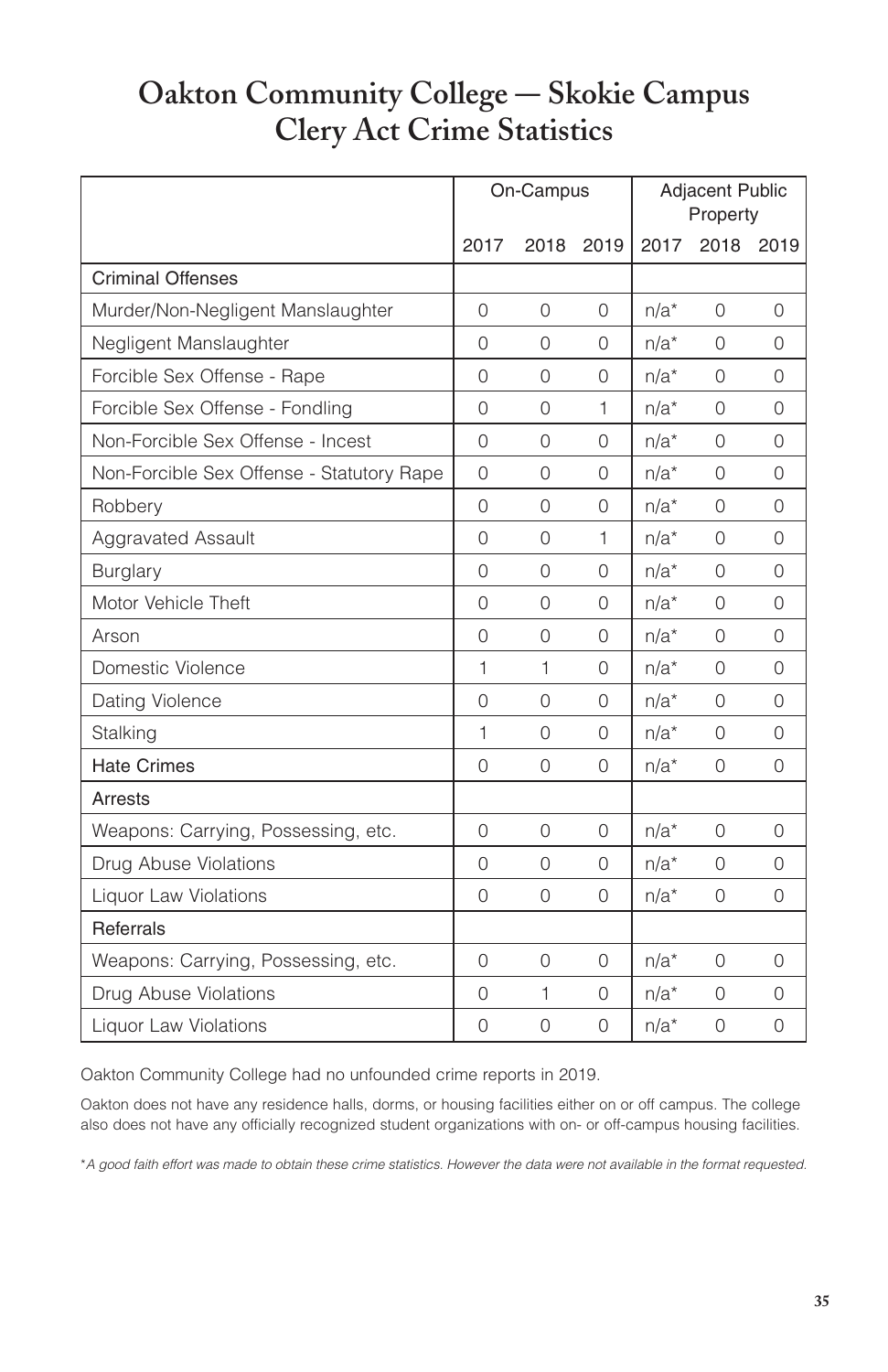# **Oakton Community College — Non-Campus Skokie Searle Parkway Science + Technology Park Clery Act Crime Statistics**

Note: Oakton Community College uses portions of this facility at limited times. Crime statistics are not available for specific building areas or time frames. Any crimes listed may or may not be related to Oakton Community College activities.

|                                           | Non-Campus |                |         |  |
|-------------------------------------------|------------|----------------|---------|--|
|                                           | 2017       | 2018           | 2019    |  |
| <b>Criminal Offenses</b>                  |            |                |         |  |
| Murder/Non-Negligent Manslaughter         | $\Omega$   | 0              | $n/a^*$ |  |
| Negligent Manslaughter                    | $\Omega$   | O              | $n/a^*$ |  |
| Forcible Sex Offense - Rape               | $\Omega$   | $\Omega$       | $n/a^*$ |  |
| Forcible Sex Offense - Fondling           | $\Omega$   | 0              | $n/a^*$ |  |
| Non-Forcible Sex Offense - Incest         | $\Omega$   | $\Omega$       | $n/a^*$ |  |
| Non-Forcible Sex Offense - Statutory Rape | $\Omega$   | $\Omega$       | $n/a^*$ |  |
| Robbery                                   | $\Omega$   | $\Omega$       | $n/a^*$ |  |
| <b>Aggravated Assault</b>                 | $\Omega$   | $\Omega$       | $n/a^*$ |  |
| Burglary                                  | 0          | 0              | $n/a^*$ |  |
| Motor Vehicle Theft                       | $\Omega$   | $\Omega$       | $n/a^*$ |  |
| Arson                                     | $\Omega$   | $\overline{0}$ | $n/a^*$ |  |
| Domestic Violence                         | $\Omega$   | $\Omega$       | $n/a^*$ |  |
| Dating Violence                           | $\Omega$   | $\Omega$       | $n/a^*$ |  |
| Stalking                                  | $\Omega$   | $\Omega$       | $n/a^*$ |  |
| <b>Hate Crimes</b>                        | $\Omega$   | $\Omega$       | $n/a^*$ |  |
| Arrests                                   |            |                |         |  |
| Weapons: Carrying, Possessing, etc.       | $\Omega$   | $\Omega$       | $n/a^*$ |  |
| Drug Abuse Violations                     | 0          | 0              | $n/a^*$ |  |
| <b>Liquor Law Violations</b>              | $\Omega$   | $\Omega$       | $n/a^*$ |  |
| Referrals                                 |            |                |         |  |
| Weapons: Carrying, Possessing, etc.       | 0          | 0              | $n/a^*$ |  |
| Drug Abuse Violations                     | $\Omega$   | O              | $n/a^*$ |  |
| <b>Liquor Law Violations</b>              | 0          | 0              | $n/a^*$ |  |

Oakton Community College had no unfounded crime reports in 2019.

Oakton does not have any residence halls, dorms, or housing facilities either on or off campus. The college also does not have any officially recognized student organizations with on- or off-campus housing facilities.

\*A good faith effort was made to obtain these crime statistics. However the data were not available in the format requested.